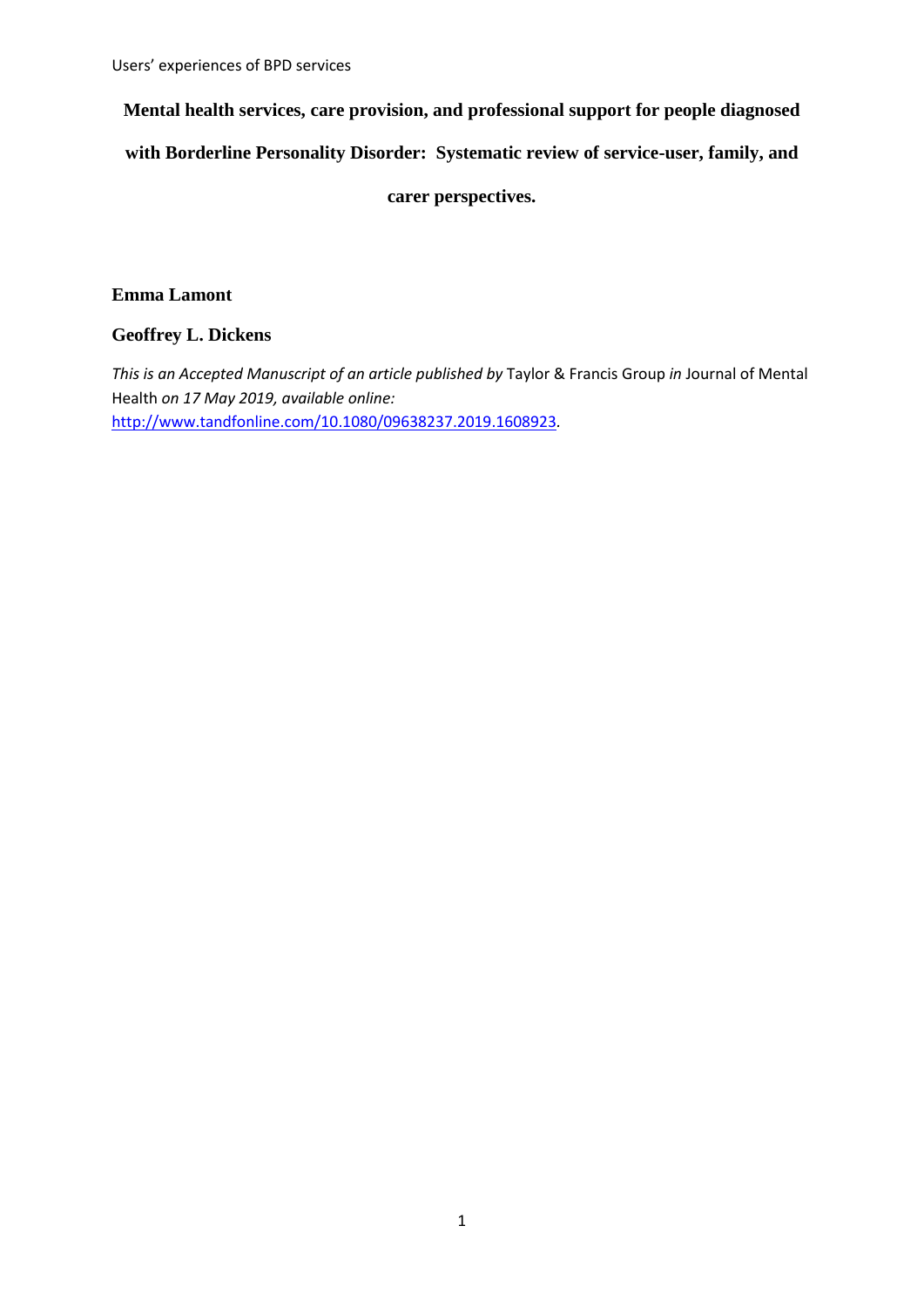### **ABSTRACT**

**Background:** Mental health professionals' attitudes to people with Borderline Personality Disorder can be negative. No systematic review to date has examined how service-users and their families experience professional care.

**Aims**: To critically synthesise evidence of service-users' and families' subjective experience of mental health care for borderline personality disorder**.**

**Methods**: Multiple computerised databases were searched using comprehensive terms. All relevant, English language empirical studies were included. We read and critically assessed all papers independently. Study findings were subject to a meta-synthesis.

**Results**: *N*=38 studies were included. Analysis revealed four themes for service-users: *assessment and diagnosis; approach of professionals*; *therapeutic interventions, and service provision*; two broad themes for family / carers: *support, burden, and information*; and *experience of professional and therapeutic approaches.* Both groups expected to receive professional healthcare, and were clear they valued professionalism, respect, compassion and the therapeutic nature of positive relationships with professionals. Expectations were jeopardised where difficulties with knowledge, communication, information sharing, and support were perceived.. **Conclusions** Service-users and families /carers should expect to receive high quality, fair and equal care. In light of current evidence, a cultural shift towards more relational, person centred and recovery-focused care could improve experiences.

**Declaration of interest:** The authors have no interests to declare

**Keywords:** Borderline Personality Disorder, Emotionally Unstable Personality Disorder, Service-user perspectives, Family /carers perspectives, Service provision, Qualitative research, Systematic review, Meta-synthesis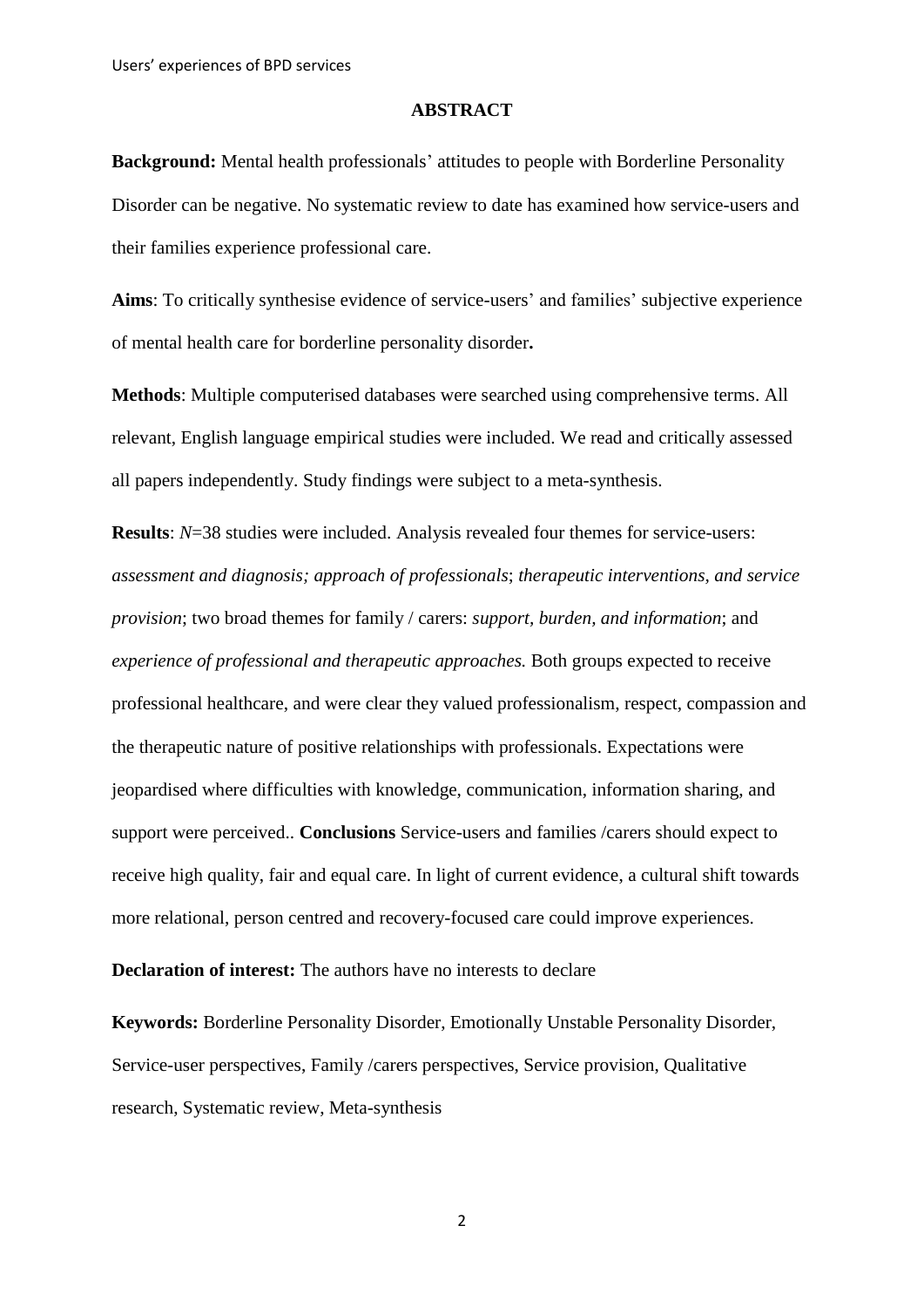## **INTRODUCTION**

Personality disorder (PD) is associated with significant and persistent distress and functional impairments in personal, family, social, educational, occupational and other domains (World Health Organisation [WHO] 2018). Internationally, the prevalence in the general adult population is 5-10% and that of each specific disorder, including borderline personality disorder (BPD) <1% (Samuels, 2011). Despite common misconceptions about its preponderance in women, diagnostic criteria have been met in roughly equal proportions of males and females across studies included in a recent meta-analysis (Mdn 56.1% female , range 49.5 – 63.0%; Vokert et al., 2018). However, the clinical features of BPD can vary considerably between individuals (Coid et al., 2009). UK national treatment guidelines (NICE 2009) encourage diagnosis in adolescence when many features become evident. BPD involves impairment of social, psychological, and occupational functioning (NICE 2009) arising from emotional dysregulation and impaired impulse-control. These core problems are associated with intense fears of abandonment and rejection, instability of self-image, a profound sense of emptiness, angry outbursts and self-mutilating behaviour (Grant et al., 2008; APA, 2013; Mosquera et al., 2014). Approximately 69-80% will self-mutilate or attempt suicide while in a distressed or crisis state of mind, and 10% will complete suicide (Fertuck et al., 2007). The development of BPD is considered to result from interactions between biological/genetic factors, with a 68% heritability rate (Torgerson et al., 2000), and environmental and social factors including childhood experiences with significant others, and potentially sexual abuse (Menon et al., 2016), severe neglect, attachment ruptures, overprotection and invalidating environments (Mosquera et al., 2014).

Despite BPD having a major impact on the lives of those affected directly or indirectly a report in England (NIMHE, 2003) has highlighted the poor treatment and discrimination people with the diagnosis receive. The patient group is considered challenging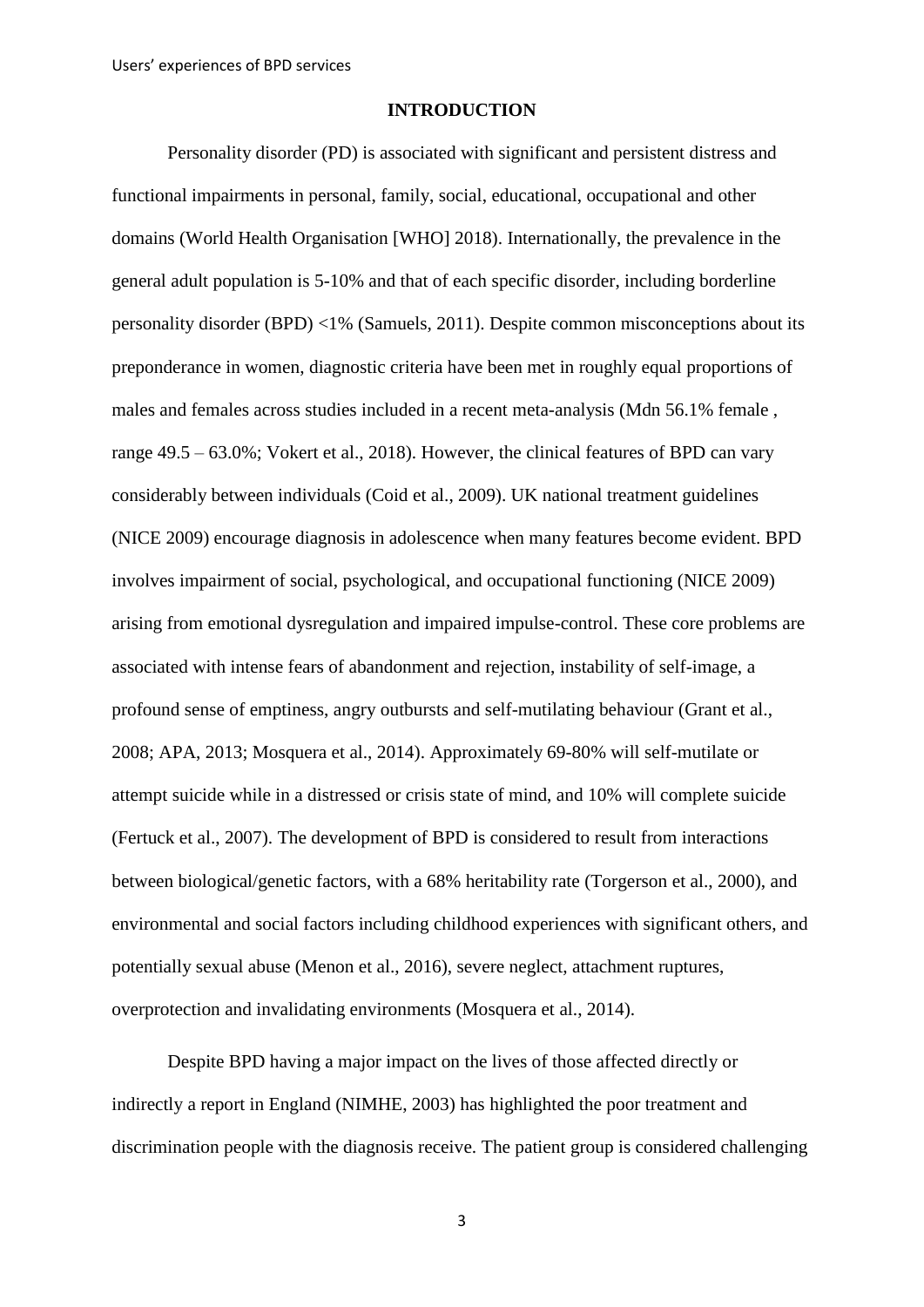by care providers due to problems in interpersonal functioning, creating significant service disengagement and treatment refusal (NCISH, 2018). Relational staff0-service-user difficulties are common and it is known that health professionals sometimes display poor attitudes, knowledge, and skills (Dickens et al., 2016), However there is good evidence for significant recovery and remission from BPD. Ng et al.'s (2016) systematic review found symptomatic remission and improved functioning is possible, with the likelihood of recurrence low. Even better outcomes for individuals could be achieved with early diagnosis and access to recommended treatment (NICE 2009). Dialectical Behaviour Therapy (DBT), and Mentalisation Based Therapy (MBT) are recommended in terms of efficacy and evaluate well (NICE 2009; Paris et al., 2001; Zanarini et al., 2012; Royal College of Psychiatrists, 2018).

Despite significant evidence about the experience of those who use services, it has not to date been systematically identified, appraised, and synthesised. We have therefore conducted a systematic review in order to inform support and education needs, service development, and priorities for future research regarding the experiences of service-users and family carers of mental health services, care, and treatment..

## **METHODS**

## **Design**

Systematic literature review in accordance with the relevant sections of the Preferred Reporting Items for Systematic Reviews and Meta-Analyses (PRISMA) guidelines (Moher et al., 2009). Ethical approval was not required.

## **Literature search strategy**

The search was conducted in February 2018 using a population, intervention, comparison, outcome and time-period (PICOT) approach (Riva, Malik, Burnie, Endicott, & Busse, 2012) (see Table 1). Multiple computerised databases (CINAHL, PsycINFO, Medline, Web of Science, ASSIA, Cochrane Library, EMBASE; and for 'grey' literature (ProQuest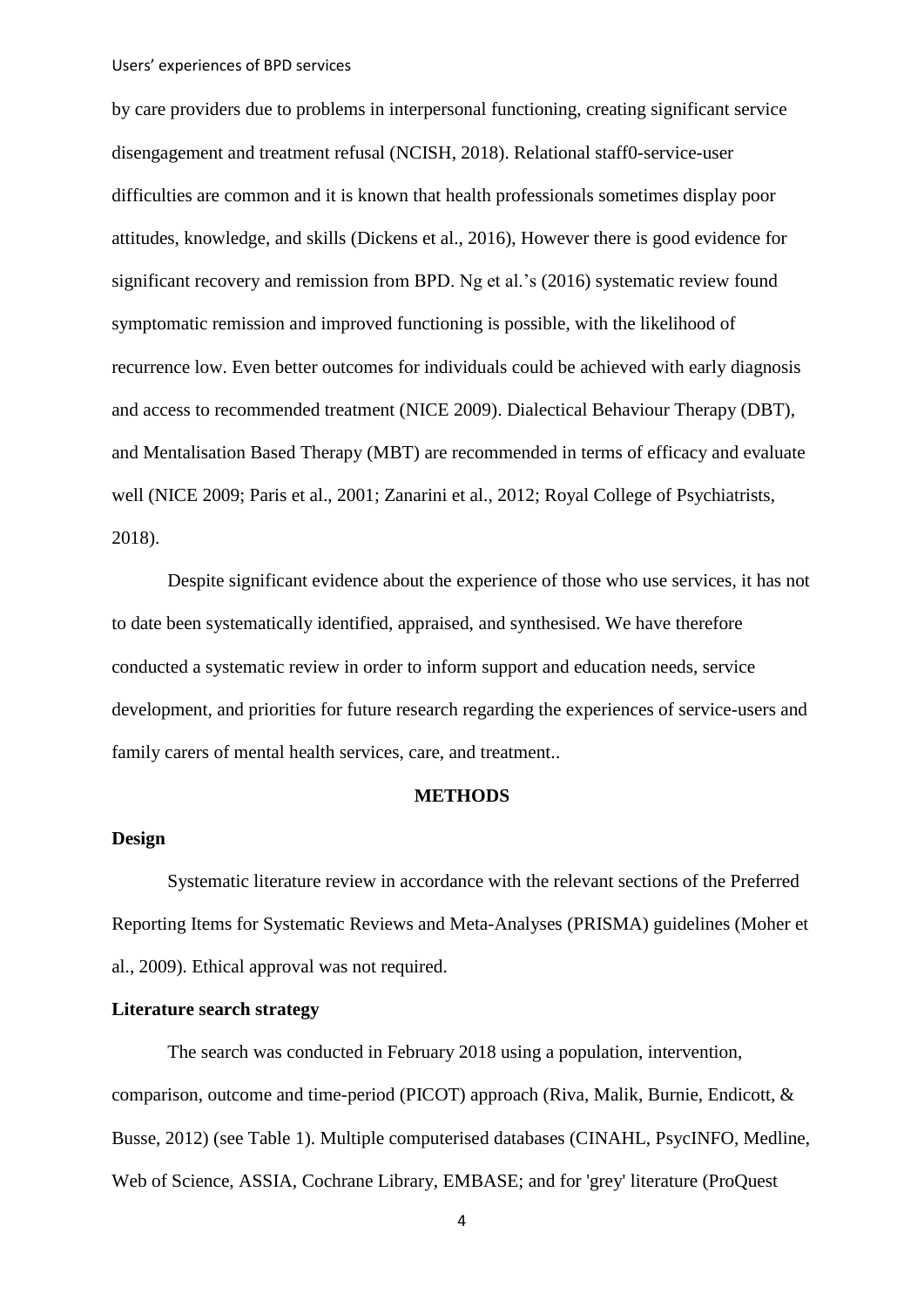[including Dissertations/Theses], OAIster, and WorldCAT) were searched using comprehensive terms (see Table 2). Hand searching of key journals and reference lists of included articles was conducted. All primary research studies that focused on service-users' and/or families' experience or views of mental health care, treatment, support and management for BPD were eligible (see Table 1). Family carers were defined as any adult relative (inclusive of parents, children, or partner) providing any level of informal care or support to the individual. Studies focused solely on professionals' views or the efficacy of care and treatment were excluded. Studies examining views of those diagnosed with any personality disorder, and in which the views of those with BPD specifically were not identified, were excluded.

[Author 1] reviewed titles/abstracts and retrieved the full text version of any paper that described a potentially includable study. [Author 2] reviewed 10% of titles/abstracts to establish reliable study identification; after this, discrepancies were discussed, inclusion criteria clarified, and a further 10% checked by [Author 2]. Inclusion at title/abstract stage was conservative i.e., tending towards over- not under- inclusion. Full text versions of all potentially includable studies were and examined by both authors for a final decision.

Information was extracted using a tool designed for the purpose of this study in order to consistently summarise the information provided in the studies that was relevant for metasynthesis (see Table 3). Information on study aims, participants' characteristics, received intervention, setting and data collection and analysis methods was extracted. For qualitative studies, first-order (participants' quotes) and second-order (researcher interpretation, statements, assumptions, and ideas) constructs were extracted since this helps to ensure that review findings remain grounded in the original experiences of the participants (Butler et al., 2016).

Studies were quality assessed independently: qualitative studies against a 15 item criteria, adapted from two sources (Critical Appraisal Skills Programme, 2017; Tong et al.,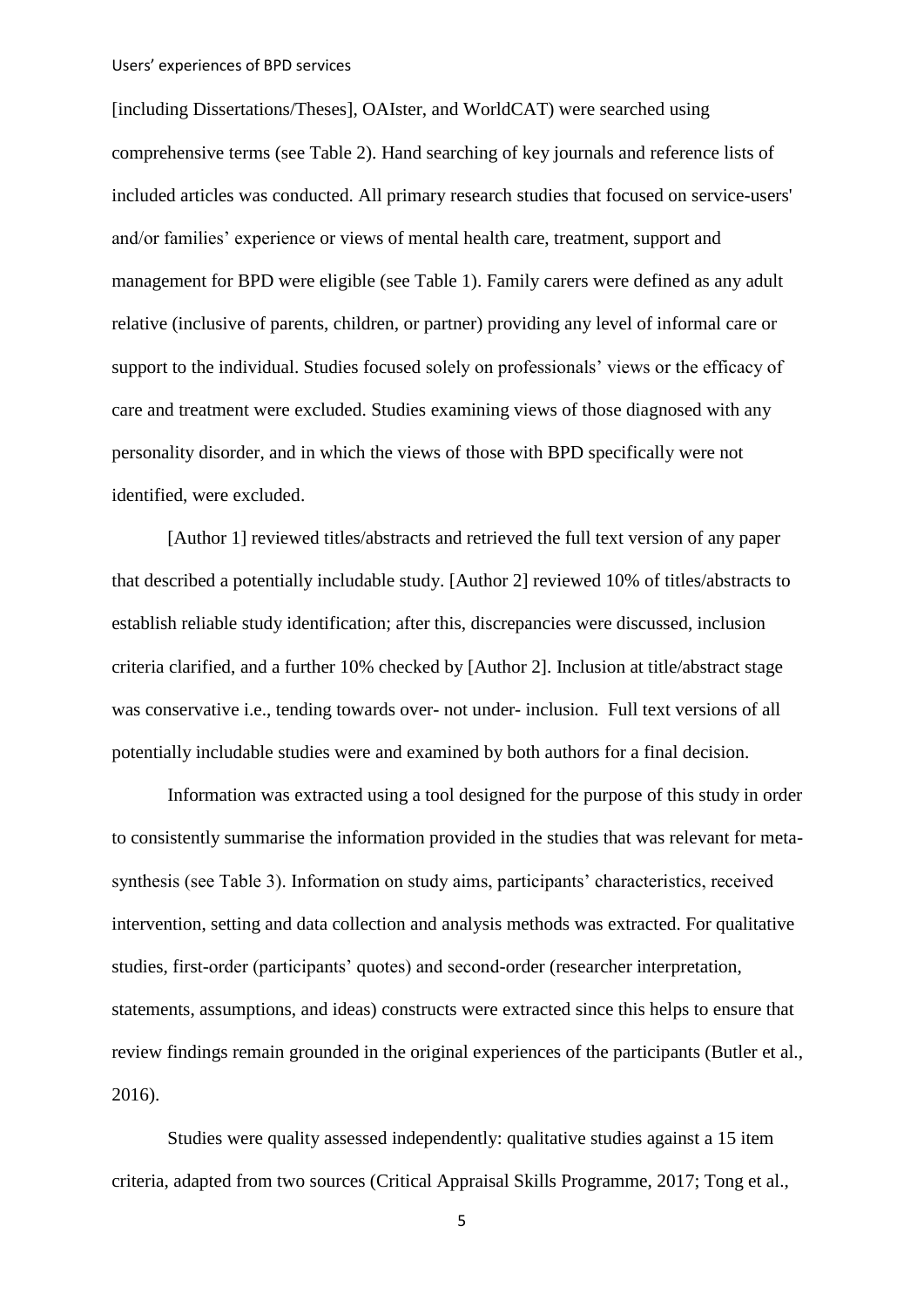2007), and mixed-methods studies against a 17-item checklist adapted from the same sources plus items adapted from Greenhalgh (2014). Discrepancies were resolved through discussion and consensus.

### **Analysis**

Analysis employed a process of descriptive meta-synthesis which aimed to triangulate findings from studies encompassing a broad topic area, predicated on a range of epistemological assumptions, and using heterogeneous methods (Finfgeld, 2003; Schreiber et al., 1997). The full text of included studies provides the data corpus; analysis involves identification of reciprocal and refutational relationships rather than an interpretative deconstruction of the underlying meaning of data (Finfgeld, 2003). Papers were read and analysed independently. Then, in collaboration, initial coding of first- and second-order constructs in qualitative studies was conducted and units with similar codes sorted into thematic headings and subheadings. Analyses were then discussed, summaries written and rewritten, and checked before final synthesis. Quantitative results were then included in the analysis; where possible under existing themes but where this was not possible amendments were made. Studies were included in analyses irrespective of their quality; however, more robust studies were assigned greater weight in integration.

#### **RESULTS**

The search strategy yielded N=38 studies (see Figure 1) published between 1999 and 2017, conducted in nine countries (UK, k=18; US k=7; Australia k=4; Sweden k=2, Netherlands k=2, New Zealand k=2; Canada k=1, Ireland k=1, Norway k=1). Most (k= 34, 89%) focused on service-users' experiences while  $k= 5$ , (13%) involved families and/or carers. Studies were conducted within inpatient services  $k= 6$  (15%); community mental health services,  $k=16$ , (40%), both or other,  $k=18$ , (45%). Study quality was generally rated highly; all qualitative studies achieved more than half of quality checks (Mdn=13, 5, range=10-16), and all but one of the mixed methods studies met almost all quality checks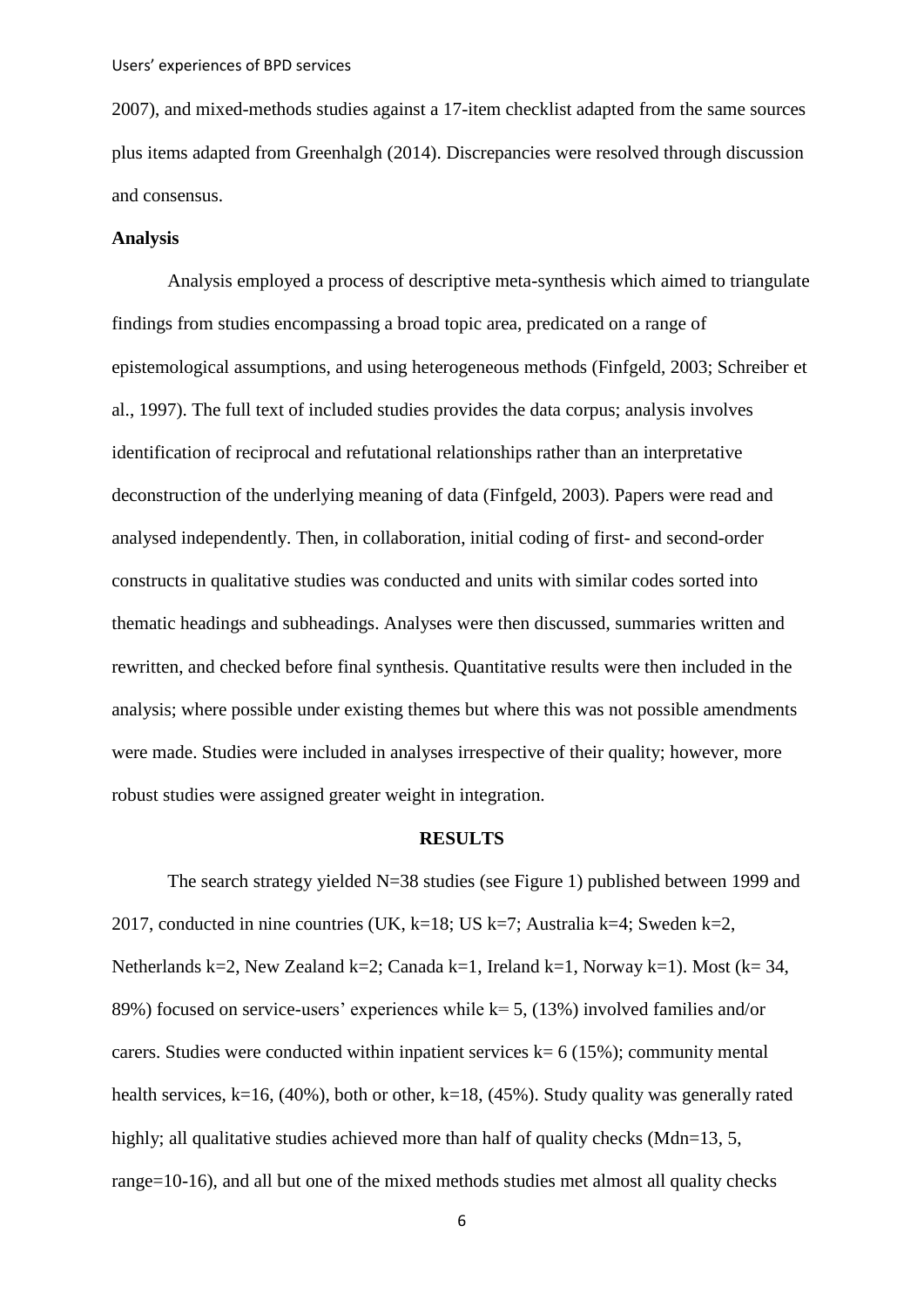(Mdn=16, range 8- 16). Six (15.0%) papers had explicit evidence of study co-production with service-user experts-by-experience.

## **Service-user experience**

Meta-synthesis resulted in four higher order themes: assessment and diagnosis; professionals' approach; therapeutic interventions; and service provision. All four themes emerged from service-users' accounts of their interactions with health professionals and services. Analysis of studies of experiences of family carers resulted in two broadly similar themes: support, burden, and information; experience of professional and therapeutic approaches.

*Assessment and diagnosis.* Participants reported receiving very little information about professionals' roles, the purpose of their contact during assessments, or about the BPDdiagnosis once confirmed. They perceived reluctance to share their diagnosis with them and, once broached, reported it was conducted insensitively with little opportunity for discussion, exploration, or education (Fallon, 2003; Morris et al., 2014). Participants felt unsupported, confused about what to expect, and pessimistic about their prognosis (Bilderbeck et al., 2014). One study highlighted service-users' desire for a quicker diagnostic process (Rogers & Acton, 2012), though in others the BPD-diagnosis was itself questioned, being seen as unhelpful, stigmatising, arbitrary (Morris et al., 2014), interfering with development of selfidentification, and symbolic of rejection by services (Bradbury, 2016; Bilderbeck et al., 2014; Horn et al., 2009; Rogers & Dunne, 2011; Wolfendale-Smith, 2016). Some believed that diagnosis triggered prejudice in staff including dismissal of psychotic-type symptoms as 'malingering' (Rogers & Acton, 2012). For others, diagnosis conferred hope via the possibility of effective treatment (Rogers & Acton, 2012), provided validation, alleviated self-blame for previous harmful behaviours (Bilderbeck et al., 2014), and provided clarity and a sense of control (Horn et al., 2009).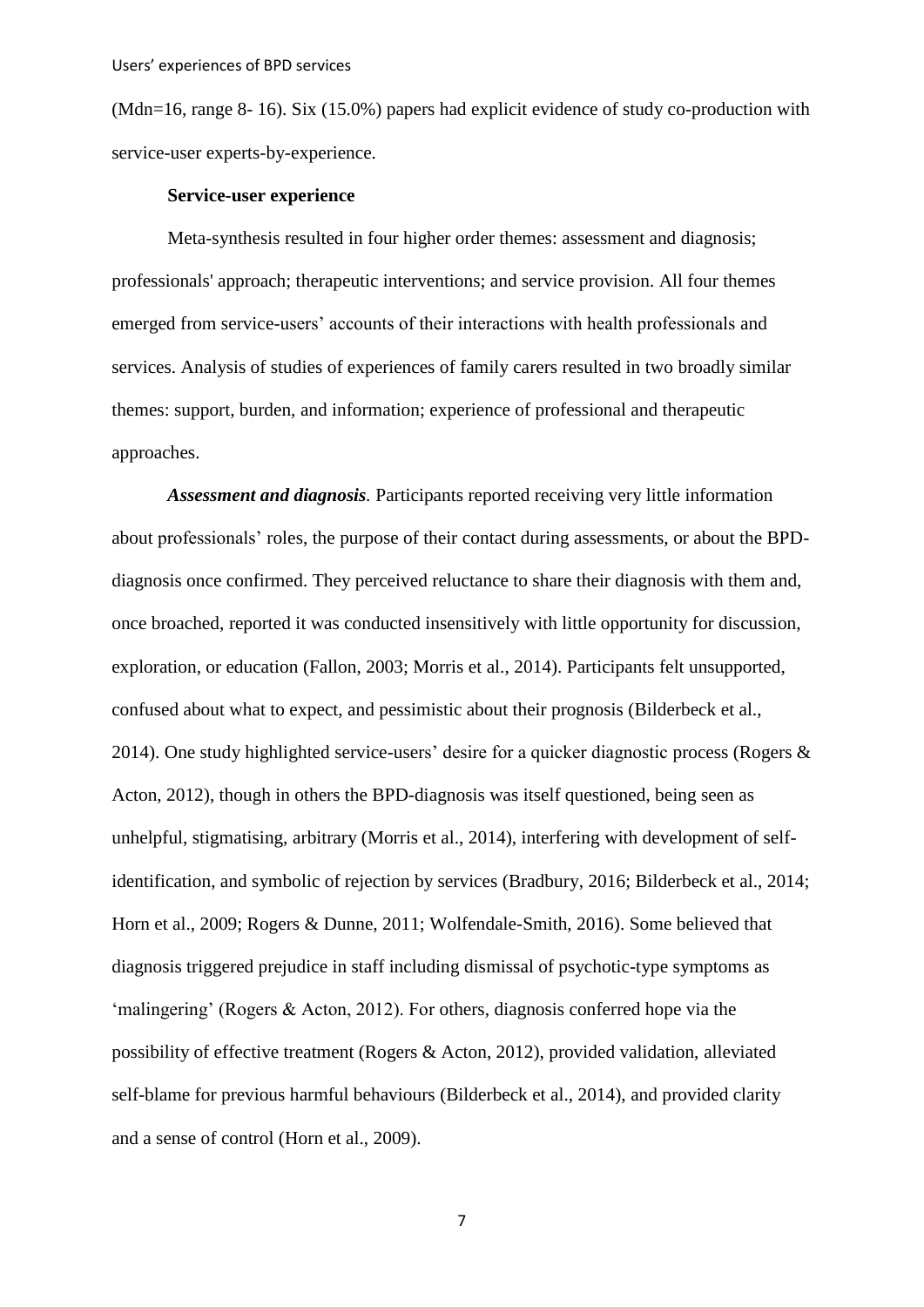*Professionals' approach.* Service-users placed prime importance on feeling 'treated like a person' (Nehls, 2001: 7) and valued the potential of individual practitioners to make a difference in their lives (Veysey, 2014). Trust was seen as key to establishing and maintaining relationships with a care co-ordinator (Bradbury, 2016); over time, participants felt increasingly able to share aspects of themselves. A Delphi study conducted in a specialist service found respect, professionalism, support and practicalities central to service-user's needs. Participants identified psychiatric professionals as facilitative of opportunities for service-users to support one another (Webb & McMurran, 2009). Individuals commonly sought professionals who they perceived as accommodating and willing to engage, and considered them to have the potential to raise their self-esteem and hope (Bilderbeck et al., 2014; Veysey, 2014). Respect, calmness, patience, knowledge, flexibility, and empathy (Borschman et al., 2014; Bradbury, 2016; Cunningham et al., 2004; McSherry et al., 2012; Perseius et al., 2003; Webb & McMurran, 2009) were all desirable attributes. Preferred qualities included boundary-setting, and containment of self-harm ideation and distress (Bilderbeck et al., 2014; Bradbury, 2016; Fallon, 2003). Professionals demonstrating understanding of emotions and behaviour through detailed formulations reduced feelings of criticism and blame (Morris et al., 2014). Further, those who discussed current problems and goals of admission at the commencement of a preventative inpatient stay were thought to alleviate suffering and enhance a sense of control over treatment (Koekkoek et al., 2009). Similarly, talking with a nurse at the start of a brief crisis admission helped service-users to overcome doubts about help-seeking and facilitated goal-based care-planning (Rogers & Dunne, 2011). Connecting with others, receiving emotional and practical support during periods of crisis, and having a case manager were highly valued (Borschman et al., 2014). The pre-planned longevity of case management was perceived to safeguard the establishment of a long-term relationship, a sometimes novel experience. Service-users readily attributed an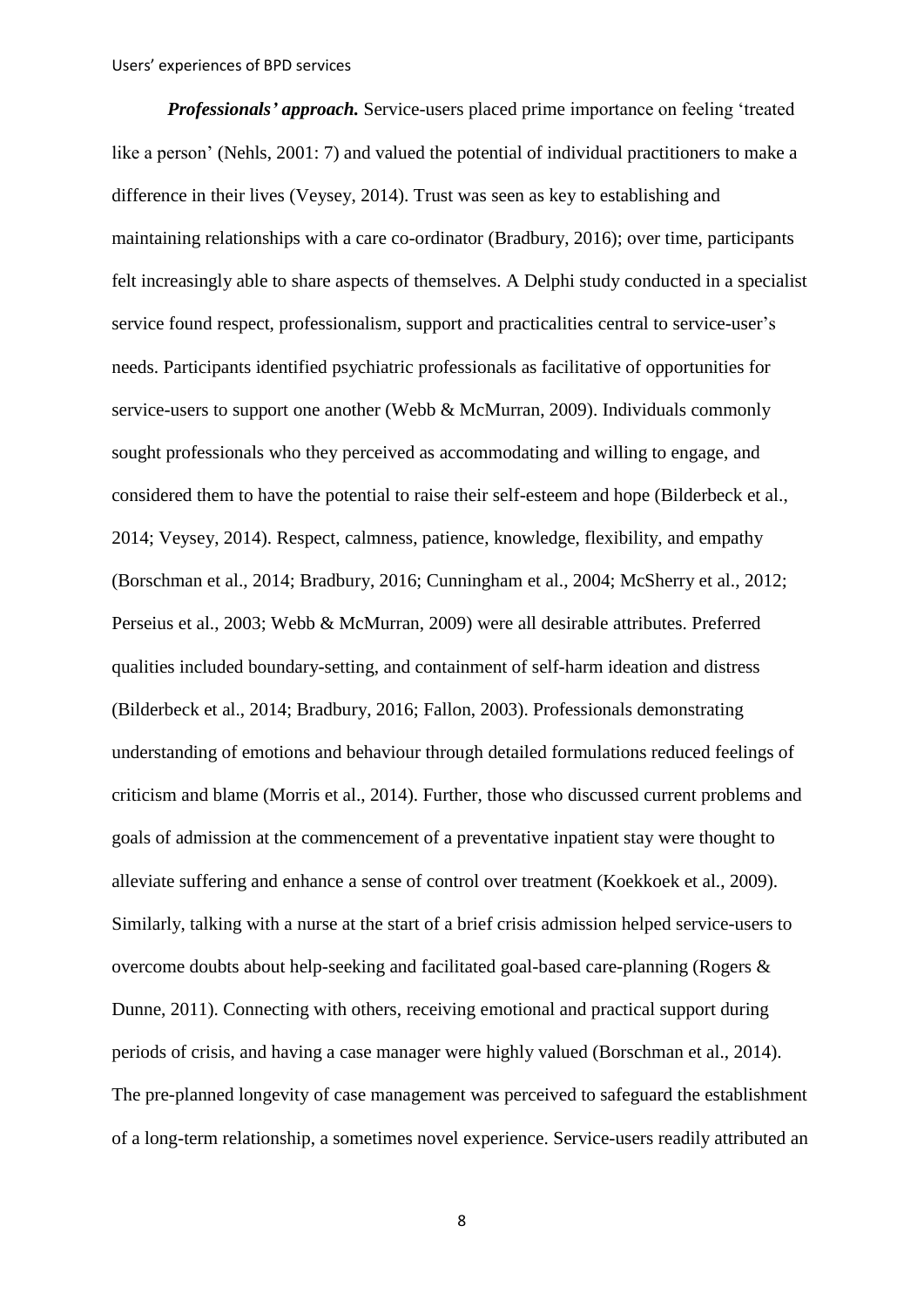enhanced sense of self-sufficiency and reduced need for crisis care to their relationship with their case manager (Nehls, 2001).

Evidence of negative and judgemental attitudes from professionals in psychiatric wards and Emergency Departments, however, was also preponderant. Webb and McMurran (2009) reported that General Hospital staff treating service-users following self-harm and suicide attempts responded to them poorly and did not meet their needs. Similarly, Fallon (2003) found Emergency Department care to be perceived as limited to wound dressing and medication; emotional support was felt to be both implicitly and explicitly out of scope (Fallon, 2003). Perceived discrimination negatively affected service-users' experience (Veysey, 2014; Wolfendale-Smith, 2016; Webb & McMurran, 2009); these experiences seemed to link to a greater sense of treatment-futility and pessimism about ever being able to manage their mental health (Dor, 2015). Bradbury (2016) highlighted the issue of the suitability of individual practitioners based on their characteristics and qualities; one female participant was concerned about being allocated a male care co-ordinator, and another that her care co-ordinator's approach left her feeling annoyed. Similarly, in three studies (Borschman et al., 2014, Hegge, 2011; Perseius, 2006) service-users recalled unhelpful interactions with professionals during crisis; commonly used adjectives included: 'judgemental', 'dishonest', 'dismissive', 'disrespectful', 'patronising', and 'sarcastic'. These terms reportedly added to suffering, and perceived disrespect or condemnation were viewed as, at best, indifferent or even hostile. Service-users believed they were viewed as difficult, challenging, complex, high risk, and sensed a reluctance to provide care (Morris et al., 2014). They considered this to be related to professionals' limited knowledge and understanding of their difficulties and self-harm related needs. As a result, they struggled with openness and honesty, and experienced a fear of professional abandonment and rejection (Bradbury, 2016; Morris et al., 2014; Rogers & Dunne, 2011, Webb & McMurran, 2009). Likewise, serviceusers in a therapeutic community study considered that professionals applied rules punitively,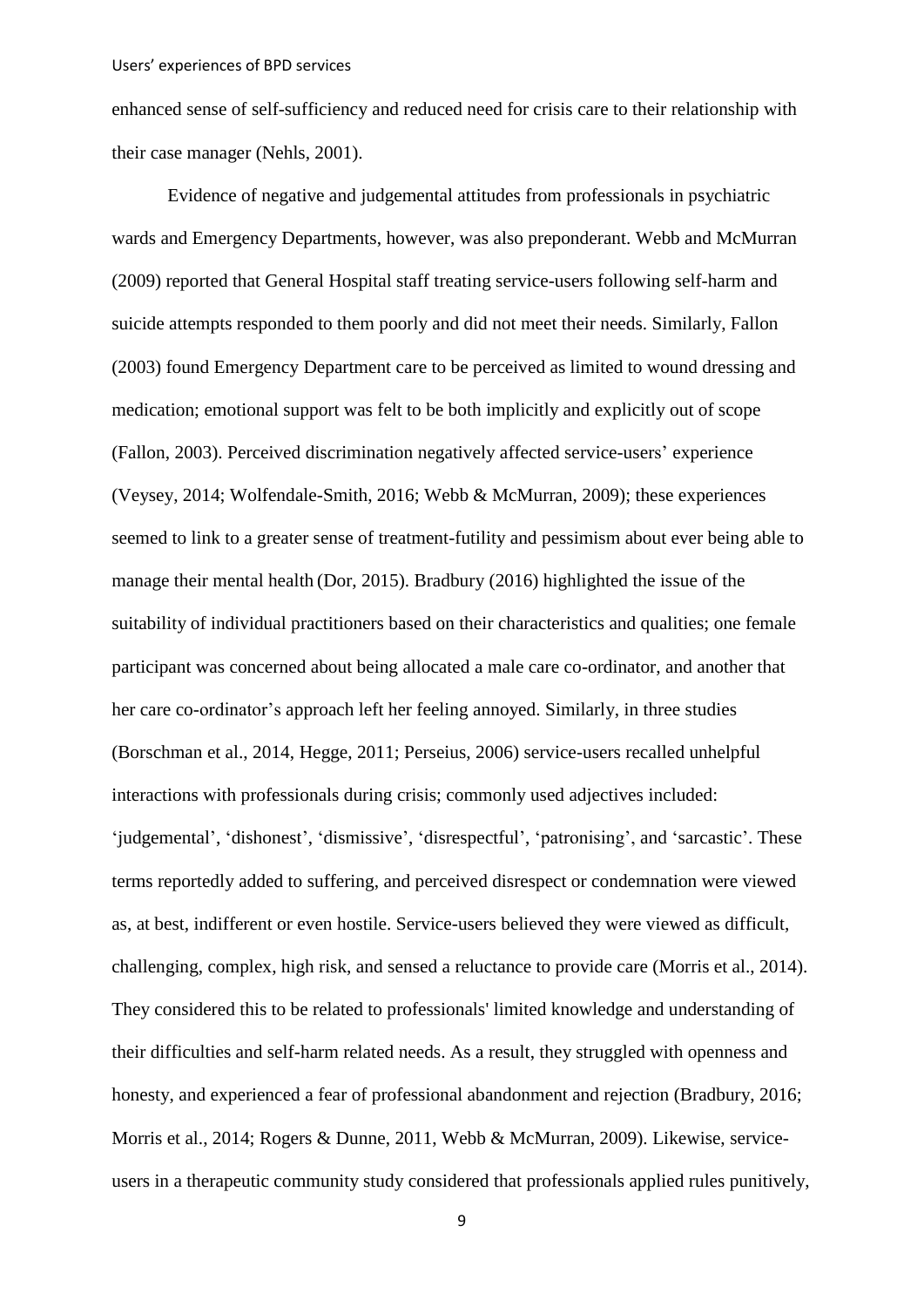and demonstrated little understanding of the reasons behind their fears and behaviour (Chiesa et al., 2000). More generally, professionals' poor knowledge and skills were perceived to contribute to their negative attitudes, dismissiveness, lack of sympathy, and insensitivity (Rogers & Dunne, 2011). This kind of behaviour from professionals was felt to activate negative thoughts, acts of self-harm, or suicide attempts (Hegge, 2011). Likewise, feeling misunderstood reportedly led to intense feelings of hopelessness, and to questioning of the purpose of the relationship (Bradbury, 2016).

A survey found two thirds of respondents with a BPD-diagnosis reported being treated disrespectfully by health professionals. While half said their General Practitioner (GP) was supportive, this professional group were rated the least helpful overall: one quarter said their GP avoided addressing their BPD-diagnosis or lacked confidence in treatment. Health professionals were reported to have failed to help respondents manage their feelings (McMahon & Lawn, 2015b). Similarly, service-users reported GPs were negative, lacked time for them, and misunderstood their level of crisis (Webb & McMurran, 2009). This was echoed in brief crisis admissions where service-users reported that, when professionals offered little contact, they had feelings of increased tension, abandonment, loss, and anger leading to a negative perception of care and more maladaptive coping behaviours (Helleman et al., 2013). Care co-ordination was believed to be prioritised by professionals over therapeutic relationship building, while psychological and emotional support was viewed as inadequate, particularly during crisis (Morris et al., 2014; Nehls, 1999; Veysey, 2014). Bradbury (2016) identified that, despite the care co-ordinator's role not being viewed as overtly therapeutic, it had the potential to contribute beneficially *or* counter-therapeutically towards practical and emotional support.

*Therapeutic interventions.* Service-users felt that information about therapeutic interventions was scarce (Fallon, 2003; Nehls, 1999; Morris et al., 2014). Nevertheless, studies examined users' experiences of Dialectical Behaviour Therapy (DBT; *k*=6 studies),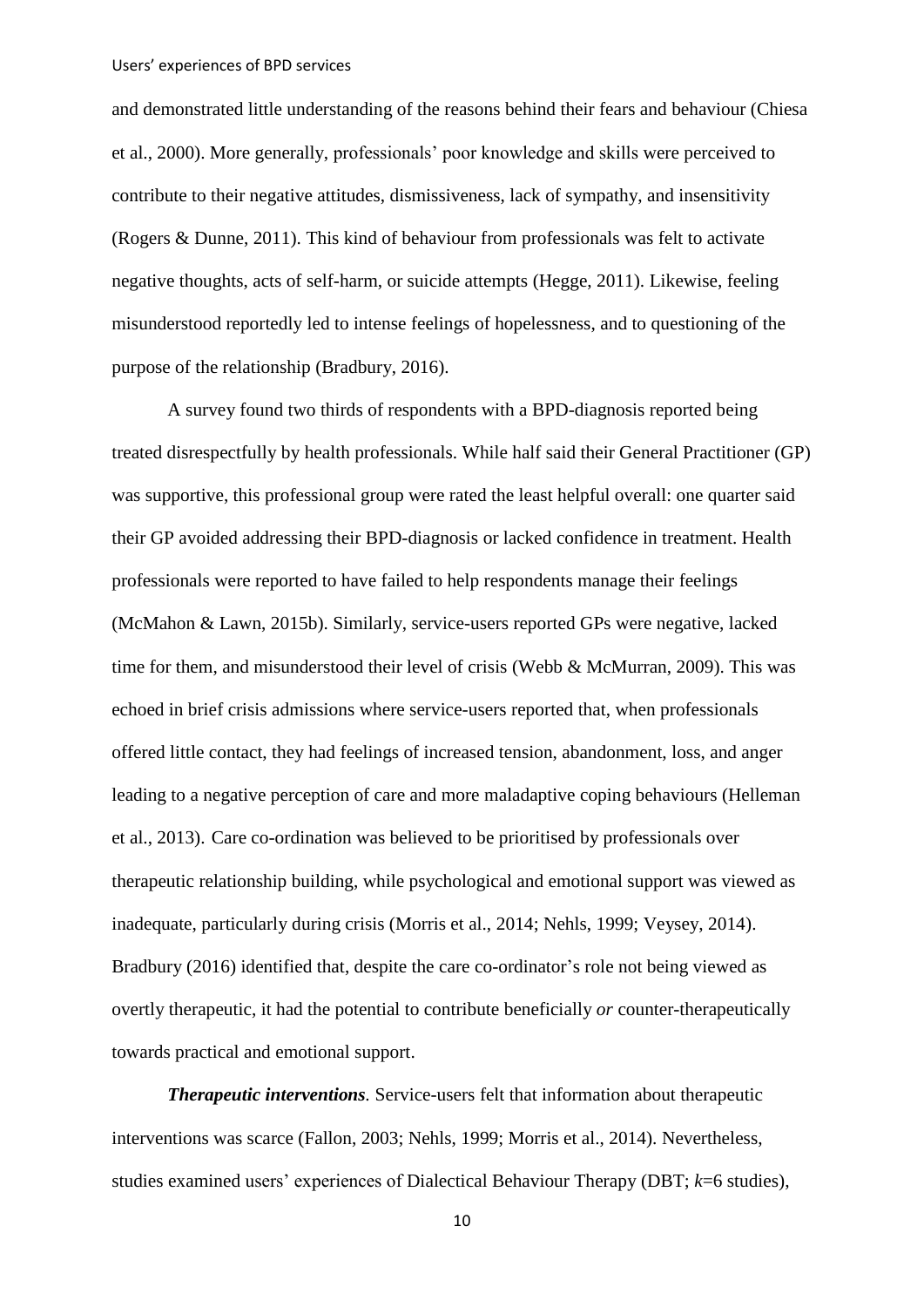Schema Therapy (ST; *k*=1 study), and art combined with Cognitive Behavioural Therapy (CBT; *k*=1 study). Provided over a 1-2 year period, these therapies were favourably viewed when individuals felt they had developed regulation skills including tolerance-skills related to distress, and were socialising more (Cunningham et al., 2004; May, 2015; Perseius et al., 2003; Perseius, 2006). Additionally, they reported improved assertiveness, optimism, realistic expectations (Hummelen et al., 2007; McSherry et al., 2012), and felt they were building supportive, less abusive relationships (Cunningham et al., 2004; Hodgetts et al., 2007; May, 2015; Perseius et al., 2003; Perseius, 2006).

Significant DBT-programme experiences included perceived acceptance, respect (McSherry et al., 2012, Perseius, 2006), equality and non-judgementalism (Cunningham et al., 2004; Hodgetts et al., 2007) depending on the therapist's skills (Cunningham et al., 2004; Perseius, 2006). Therapeutic relationships were sometimes viewed as friendships or partnerships (Cunningham et al., 2004) with service-users considering that therapists validated their experiences while offering encouragement (McSherry et al., 2012). Some felt ongoing personal development continued post-therapy, and reported extinction of suicidal thoughts and greater enjoyment in life (McSherry et al., 2012; Perseuis, 2006). DBT was described in some studies as life changing or lifesaving (Cunningham et al., 2004; Perseius et al., 2003). More specifically, it was identified as an active agent (Hodgetts et al., 2007) which, through learning and application, brought structure, and new skills that aided emotional regulation and distress-tolerance (Cunningham et al., 2004; Hodgetts et al., 2007). DBT group therapy was perceived to provide mindfulness skills which assisted with conquering self-destructive impulsivity (Hodgetts et al., 2007; Perseius et al., 2003) and was experienced as supporting identity-formation. Service-users valued the opportunity to meet others with similar experiences and reported a sense of belonging (Hodgetts et al., 2007; McSherry et al., 2012; Perseius, 2006), reduced loneliness and stigmatisation, and greater social confidence (McSherry et al., 2012). Some wanted therapeutic groups to have greater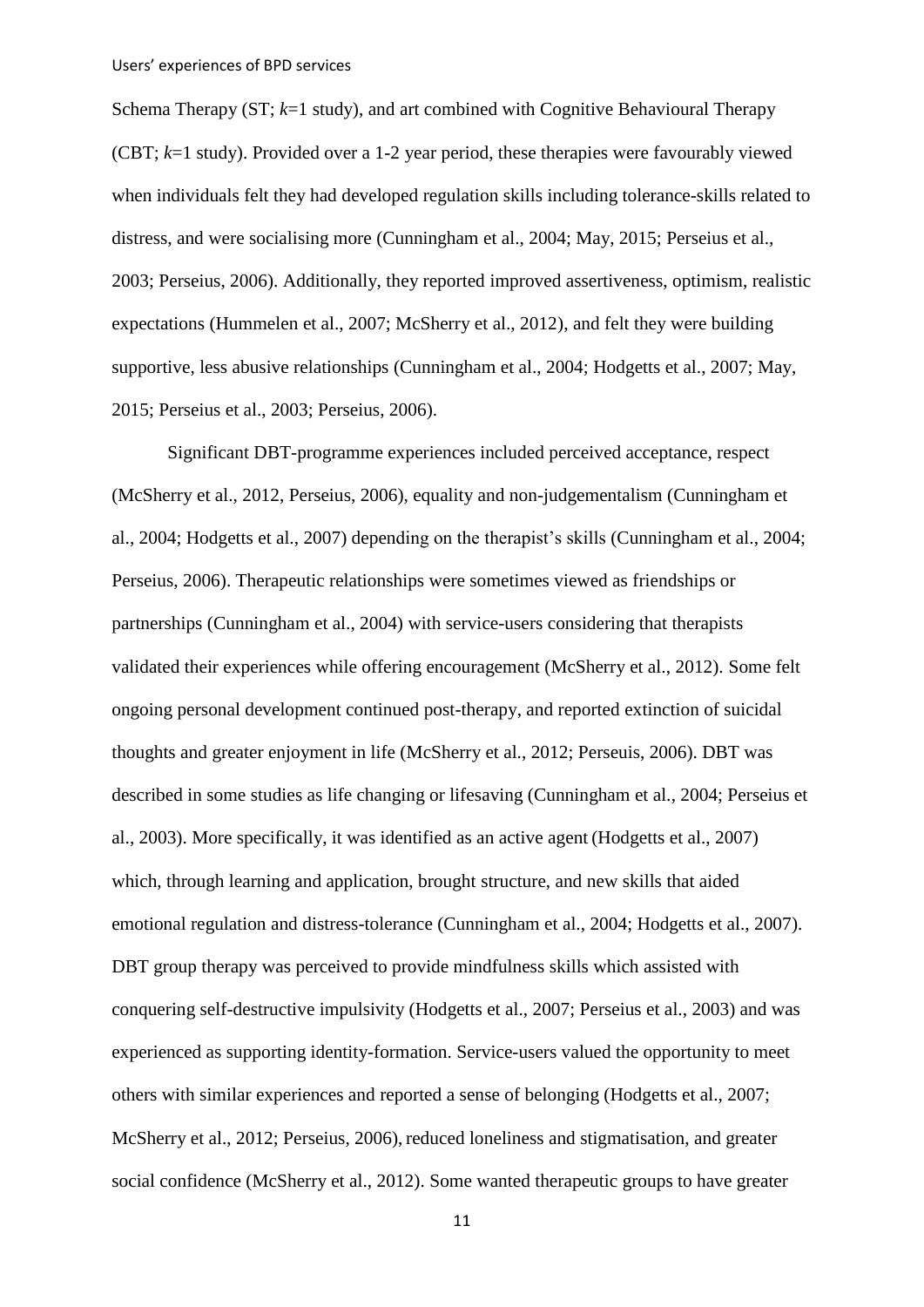longevity and believed this would result in improved skills (Cunningham et al., 2004). Others felt groups were rushed, or found them a difficult setting in which to express themselves (McSherry et al., 2012). Hodgetts et al. (2007) identified that for some DBT focussed overly on self-harm while overlooking eating problems and past trauma; led to a reported dissonance between aspirations to overcome personal issues and the general focus of treatment. Barnicot et al's (2015) investigation of barriers to effective DBT skills training for service-users reported that state anxiety and limited theoretical grasp of the material led to participants feeling emotionally overwhelmed and unable or unwilling to use the skills.

In group Schema Therapy, service-users experienced greater self-understanding and found the approach enabled better awareness and connection with their emotional processes (May, 2015). Participants identified this as emotionally confrontational yet necessary, and they considered the group facilitated a sense of connection among members. However, this seemed to depend on the therapist's ability to manage group conflict. Elsewhere, serviceusers who withdrew from an outpatient art and psychotherapy group felt they would fare better in a one-to-one with the therapist as they felt vulnerable in the group; others reported transitioning from an inpatient group had been too distressing, while some stated they were no longer interested and wished to escape services (Hummelen et al., 2007).

Common elements of psychological therapy associated with improved recovery included structure, goal orientation, flexibility, healthy relationships, and support network expansion (Katasakou, 2016; Lariverie, et al., 2015). One study identified therapy that enabled self-exploration and problem solving as helpful but, where the focus was solely on understanding the past, therapy was unhelpful. Further, service-users perceived regular, intensive therapy, a supportive therapist, and a managed-ending as key factors (Katasakou, 2016). However, many considered the term 'recovery' to be an inappropriate and ultimately impossible therapy-outcome, requiring in effect a new personality (Katsakou et al., 2012), or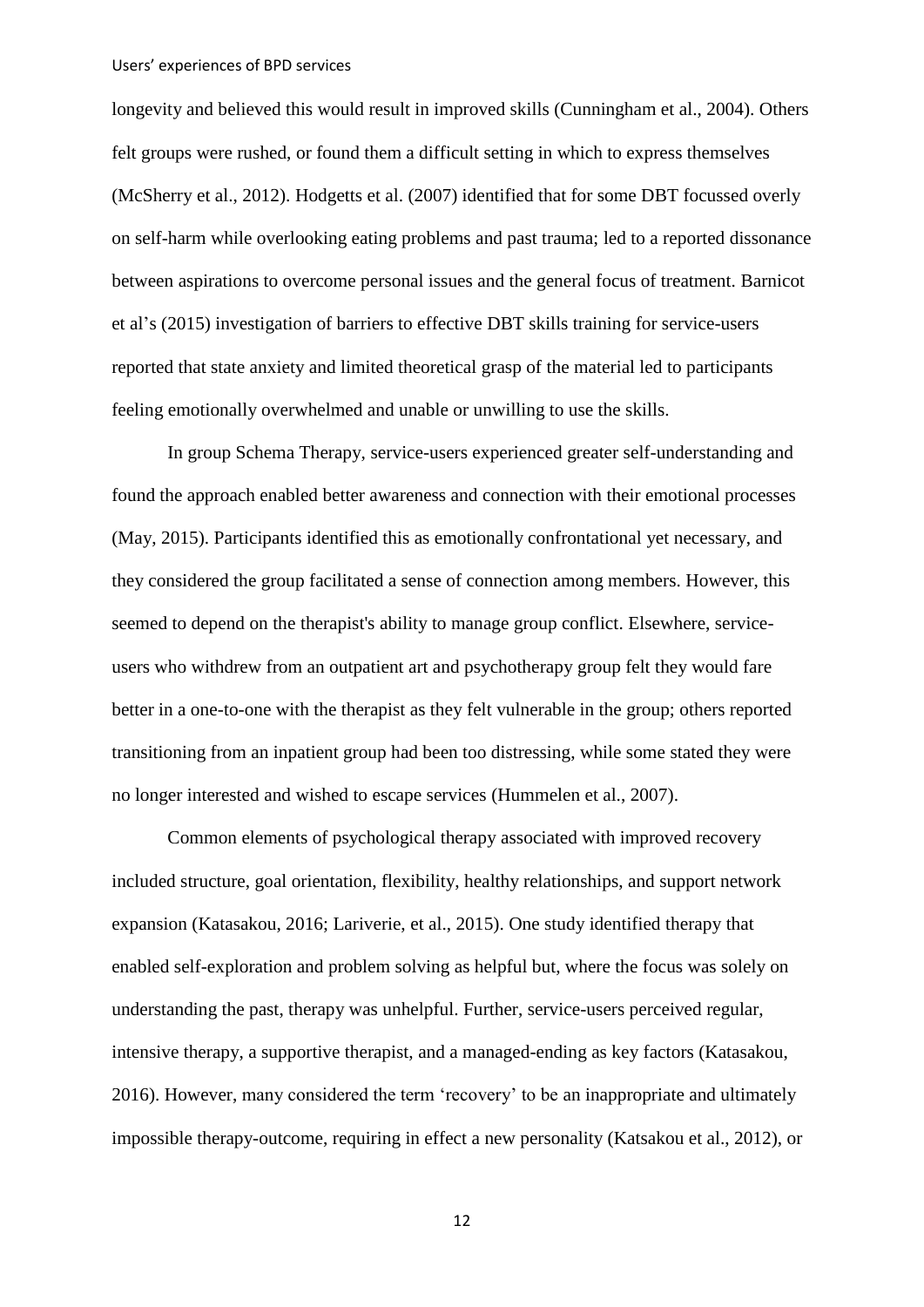potentially leading to complacency and failure to self-monitor for relapse (Lariverie et al., 2015).

In a study exploring views of pharmacological therapies, involvement in medication decisions and receiving information or support to manage side effects were believed to be essential. Some considered medication unnecessary or its value over-emphasised at the expense of psychological therapies (Rogers & Acton, 2012). In contrast, a study of women from an inpatient secure unit prescribed clozapine for BPD, identified a good relationship with their prescribing physician as important. They associated clozapine treatment with profoundly positive behavioural, cognitive, affective, and social benefits including reduction in impulsivity, aggression, self-harm and improved relationships. For some, clozapine was the primary method of managing their BPD and others found it facilitated their participation in psychological therapy (Dickens et al., 2016).

*Service provision.* Experiences were investigated across inpatient and community settings. Several studies reported that service-users felt information about service availability and provision was poorly explained (Bradbury, 2016; Fallon, 2003; Morris et al., 2014; Nehls, 1999). In one study a participant described how her care co-ordinator had left employment without telling her leaving her confused and upset (Bradbury, 2016). More encouragingly, adult mental health services were viewed as professional, providing useful therapy, and enabling peer-to-peer support, with areas identified for improvement being access, and relational and compassion aspects (Morris et al., 2014). Studies emphasised that, when it did happen, gaining access to effective treatment provided a community and reduced stigma (Horn et al., 2009; Wolfendale-Smith, 2016; Webb & McMurran, 2009).

Eight studies investigated inpatient care including, a therapeutic community, mainstream, specialist, and forensic settings. A therapeutic community was reported as antitherapeutic, inflexible, and institutionalised, which led to service-users citing these as reasons for treatment-withdrawal. Difficulties were found with a perceived sense of responsibility for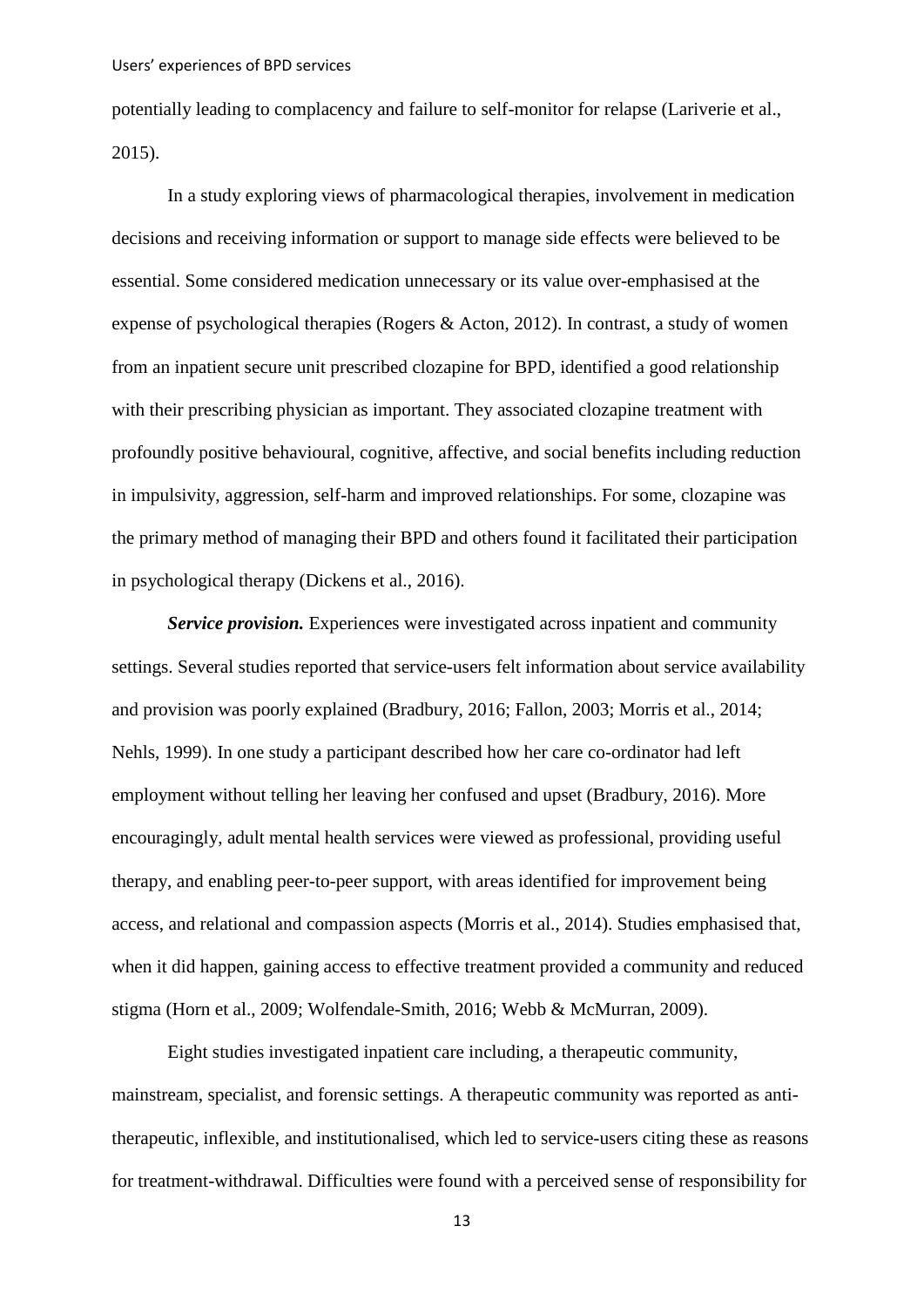supporting their peers, and a subculture of inter-user bullying and intimidation (Chiesa et al., 2000). Individuals detained in a forensic inpatient unit highlighted limited choices and control which they experienced as disempowering and ultimately responsible for their expressing suicidal intent as a means of gaining personal control (Lovell & Hardy, 2014; Wilkinson, 2008). Specialist inpatient services, were considered to have a greater emphasis on promoting psychological therapies than mainstream services Morris et al., 2014). In mainstream care, pre-emptive, crisis-preventative hospital admission was reported to help users to contain emotions, and prevent self-harm and suicide attempts (Fallon, 2003; Helleman et al., 2013), some were ambivalent about behavioural containment and expressed anger at the limits placed on their autonomy (Fallon, 2003). Regular, planned admissions were viewed as facilitative of a break from daily responsibilities, promoting rest and recovery, and contributing to crisis prevention (Koekkoek et al., 2009). One study emphasised users' reported need for gender-specific wards, dissatisfaction with discharge planning and post-discharge support (Rogers & Dunne, 2013).

Two studies examined experiences of community-based approaches involving individually-assigned case managers (Nehls, 2001; Bradbury, 2016). These roles involved practitioners' maintaining helpful, practical relationships with service-users; reported benefits included supportive and understanding relationships with their case manager / care coordinator which were influential in promoting community-living through education, coaching, emotional and practical support. They were viewed by service-users as more helpful than contact with psychiatrists (Nehls, 2001; Bradbury, 2016). Further, Bradbury's (2016) study identified that care coordinator relationships, when successfully performed, facilitated therapeutically beneficial secure attachments. In this study, service-users, identified responsibility for establishing boundaries and maintaining professionalism as lying squarely with the care co-ordinator, but they understood trust as a two-way process. Accordingly, a specialist service offering mixed therapeutic approaches was positively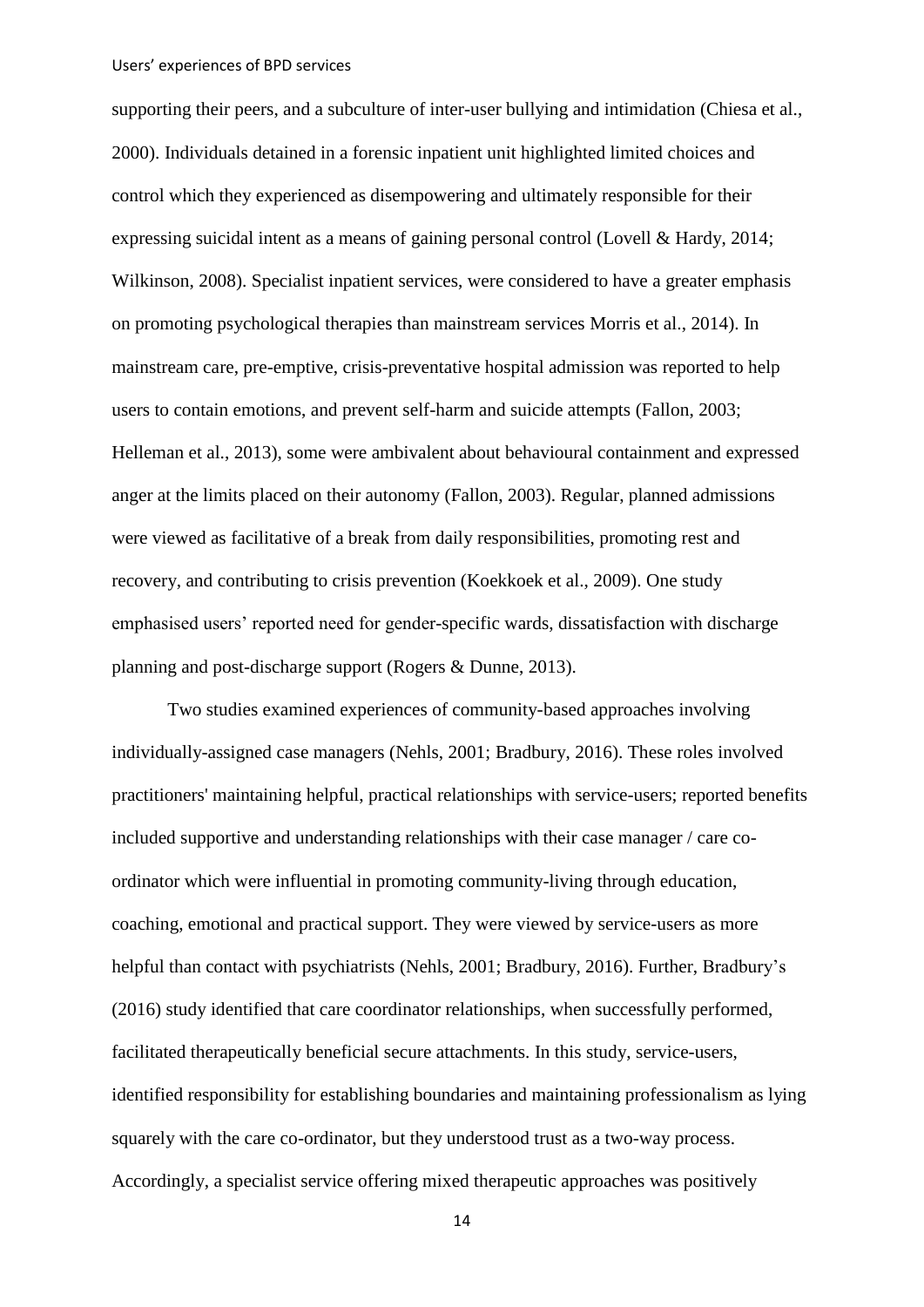appraised as professional and therapeutic (Webb & McMurran, 2009). In contrast, the Care Programme Approach (CPA), a UK designed programme to provide a structured process for individuals receiving multi-disciplinary care, was reportedly poor in terms of involvement and meeting informational needs, leading to dissatisfaction and disempowerment with the planning (Hegge, 2011; Rogers & Dunne, 2013).

Finally, an out-of-hours service was valued and used frequently; service-users felt service responses had improved over time, yet some remained inaccessible and unhelpful (Fallon, 2003).

## **Family and carers**

Five studies, four qualitative, focused on family and carer's experiences. The small number of studies necessarily means that, compared with evidence about service-users themselves, the analysis of results and generalisability of conclusions from these studies is limited. However, two broad themes can be considered: support, burden, and information; and experience of professional and therapeutic approaches.

*Support, burden and information.* Giffin (2008) reported that participants' criticised treatment planning because it focused only on the identified 'patient' rather than taking account of mother-daughter, clinician-patient, and hospital-patient relationship dyads. Parents had concerns about housing opportunities to promote independent living. They requested recognition of the burden that their child's condition placed on them emotionally and financially. Reflecting the different funding models for care across studies, many carer and family comments addressed treatment funding issues rather than the content of that treatment per se (Buteau et al., 2008, 2013; Dunne & Rogers, 2013; Giffin, 2008; Lawn & McMahon, 2015a).

The reported merit of support groups was mixed but highlighted that carers most valued one-to-one contact and BPD-specific information and support. Some found it difficult to be open about their family member's diagnosis and difficulties in a mixed support group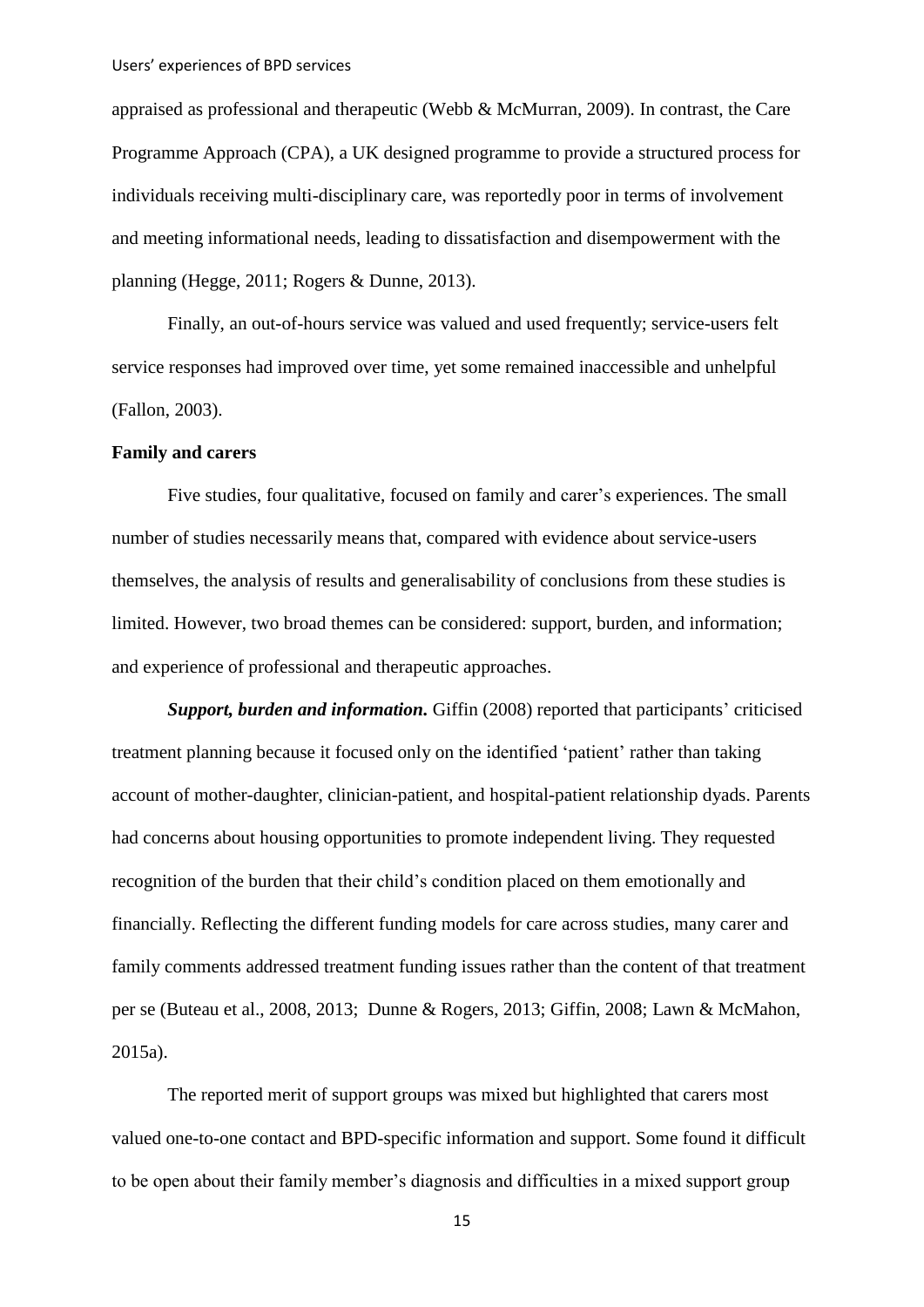(Lawn & McMahon, 2015a). Access to online and face-to-face support programs (Buteau et al., 2008; Dunne et al., 2013; Giffin, 2008) were viewed positively. Likewise, one study found that families experienced supportive respite through a range of services such as, day programmes, psychosocial group activities, community-based support, and residential programs (Dunne & Rogers, 2013).

In three studies, participants perceived they received inadequate information at the time of their relative's diagnosis and an absence of assistance from professionals when trying to obtain information and support (Buteau et al., 2008; Giffin, 2008; Lawn & McMahon, 2015a). One identified families' claims of numerous misdiagnoses, exclusion from the treatment process, miscommunication, and fragmented care between services, professionals and themselves (Giffin, 2008). In a survey, two thirds of respondents reported that medical professionals did not explain what BPD means, one in twenty did not understand it even when explained, and only one third received a full explanation of the diagnosis and understood it. Similarly, more than half reported that health professionals had not helped them understand BPD and many reported not being taken seriously. In one study, families sought explanations about the connection between BPD and their genetic, mental health, and family histories. Information and support to help understand the condition had alleviated guilt and self-blame (Buteau et al., 2008). Four studies reported families / carers sought better communication, information, and advice on how to manage emotional and behavioural difficulties, situations, crisis and conflicts that arose with their relative (Buteau et al., 2008; Dunne & Rogers, 2013; Giffin, 2008; Lawn & McMahon, 2015a).

*Experience of professional and therapeutic approaches.* A perceived lack of sensitivity from professionals regarding families' concerns and needs (Giffin, 2008; Buteau et al., 2008; Dunne & Rogers, 2013) was evident. For example, carers felt professionals were unsupportive in meetings which were experienced as frustrating and intimidating. Some experienced difficulty asking questions when their relative was present and considered they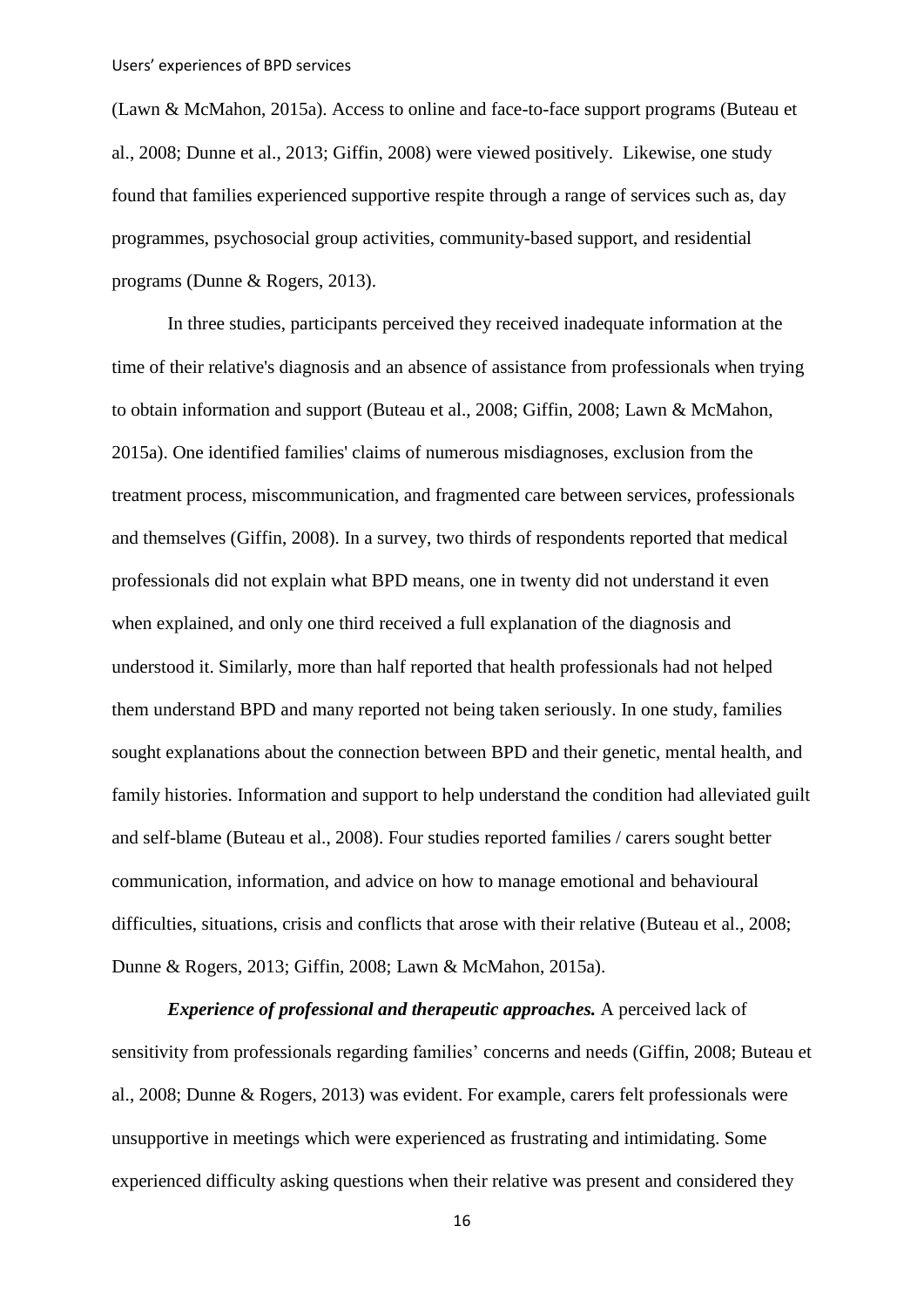were inappropriately relied upon when making treatment decisions (Giffin, 2008). Similarly, there was censure for the UK Care Programme Approach (CPA) because family and carers had not seen or been consulted about a care plan; and associated CPA meetings were reportedly unprofessional, with poor staff attitudes perceived, failure to listen to the carers' perspective and an experienced 'tick-box' process (Dunne & Rogers, 2013). In one study, family members perceived an insinuation they were to blame for their child's BPD (Giffin, 2008); in another, comments such as 'it's just behaviour' were perceived as unhelpful and stigmatising with family and carers believing many professionals had little understanding of their caring role, or of BPD itself (Dunne & Rogers, 2013). There were mixed feelings about the helpfulness of telephone helplines. Some were responsive and enabled them to talk over any problems while others perceived complete disinterest (Dunne & Rogers, 2013); others described staff as willing to engage and listen to them, easing demands of life as a carer, but some felt viewed as overly anxious, and did not feel heard; some spoke about feeling traumatic stress compounded by stigma and guilt (Buteau et al., 2008).

A survey revealed that many clinical services and professionals, including psychiatrists and relationship counsellors, went un-accessed. Some participants rated psychiatrists and psychologists as most helpful, and reported General Practitioners to be a good source of support, but education and training were felt necessary to shift negative attitudes, discrimination, and improve recognition of carer needs (Lawn & McMahon, 2015a). Families reported a dearth of trained therapists or access to psychotherapy (Giffin, 2008). Some families criticised the lack of a written treatment plan for hospital admissions even when extending several weeks, perceiving therapeutic interventions as ad hoc with inexplicable between-patient treatment variation, and discharge plans reportedly made without consultation (Buteau et al., 2008). Additionally, 73% of carers surveyed had not received a crisis plan and almost half had not been involved in decisions about care.

## **DISCUSSION**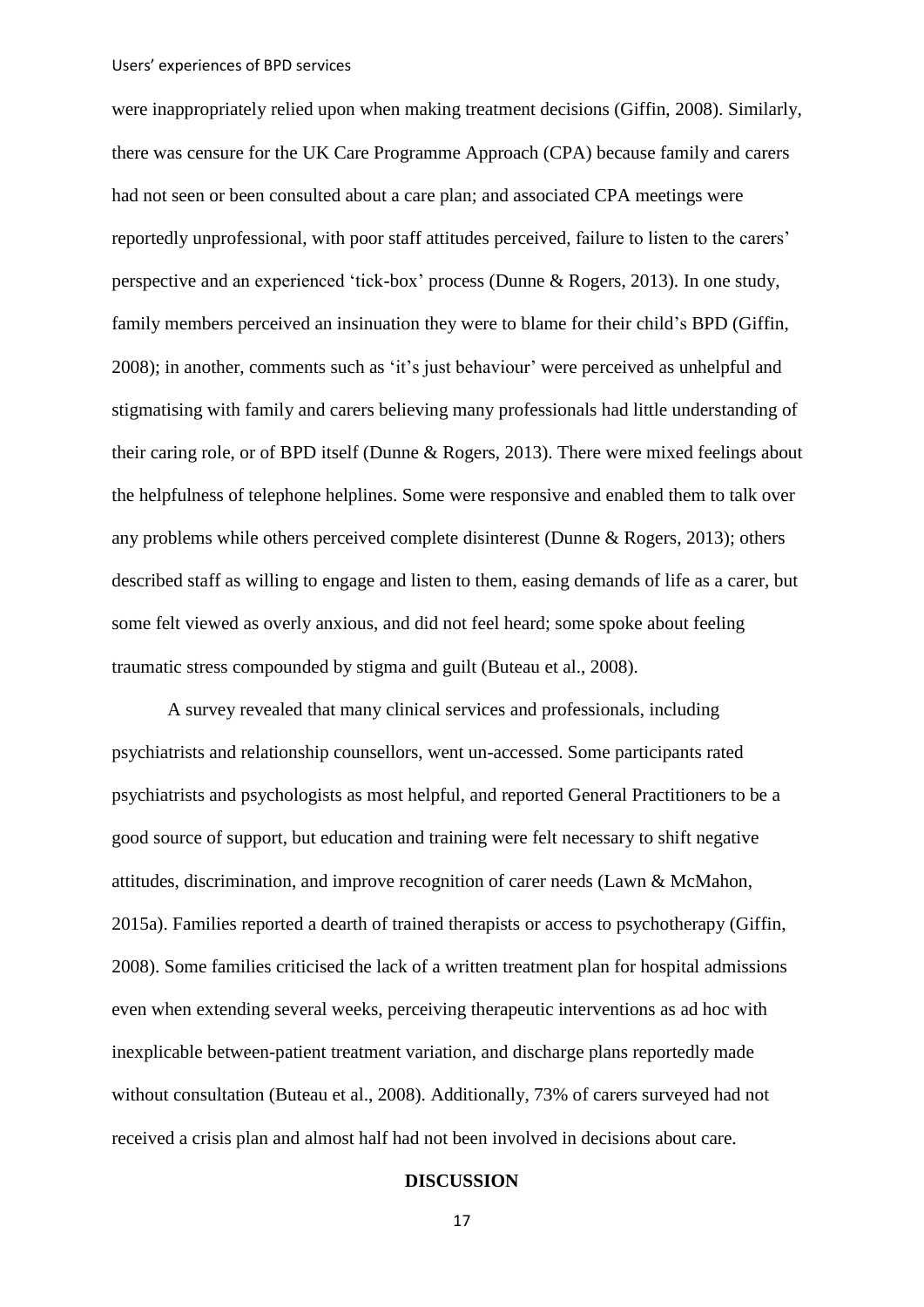This review has provided a critical synthesis of evidence on families or carers experiences of professional mental health care for BPD. Half the included studies were published in the last five years suggesting greater recognition of the importance of user and family experience. There is considerable evidence that service-users, their families and carers have firm expectations about the professional support they or their relatives should receive including professionalism, respect, compassion, clinical knowledge, effective interventions, and positive non- stigmatising attitudes. On many occasions these basic expectations were perceived as inadequately met, lacking their involvement, or consideration of their needs or rights. They were clear where provision made a difference, placing value on the therapeutic nature of positive relationships with professionals; considered essential in best practice guidance (NICE, 2015). However, our review revealed this was jeopardised by significant perceived difficulties in attitudes, therapeutic approach, skills and knowledge of clinical professionals leading to a failure to establish therapeutic relationships and hampering recovery. They expected a caring and sensitive manner from professionals and a recognition of their needs, yet they commonly expressed a directly contradictory and discriminatory experience (Bilderbeck et al., 2014; Buteau et al., 2008; Morris et al., 2014; Lawn & Mc Mahon, 2015a; Lawn & Mc Mahon, 2015b;). Where care was perceived as poorly organised and professionals' attitudes dismissive (e.g. Chiesa et al., 2000; Rogers & Acton, 2012), this created barriers to development of therapeutic relationships, potentially leading to pejorative and discriminatory clinical practices (Jeung and Herpetz 2014). While the available literature suggests that many of these concerns were mirrored in the families or carers of people with a BPD-diagnosis the simple weight of evidence is less.

Problematic relationships are a recognised feature of BPD due to emotional instability, fear of abandonment, and distrust (Grant et al., 2008); further, individuals' sensitivity to professionals may be exacerbated by the rejection and emotional neglect commonly experienced in childhood (Staebler et al., 2011). Professionals need to be mindful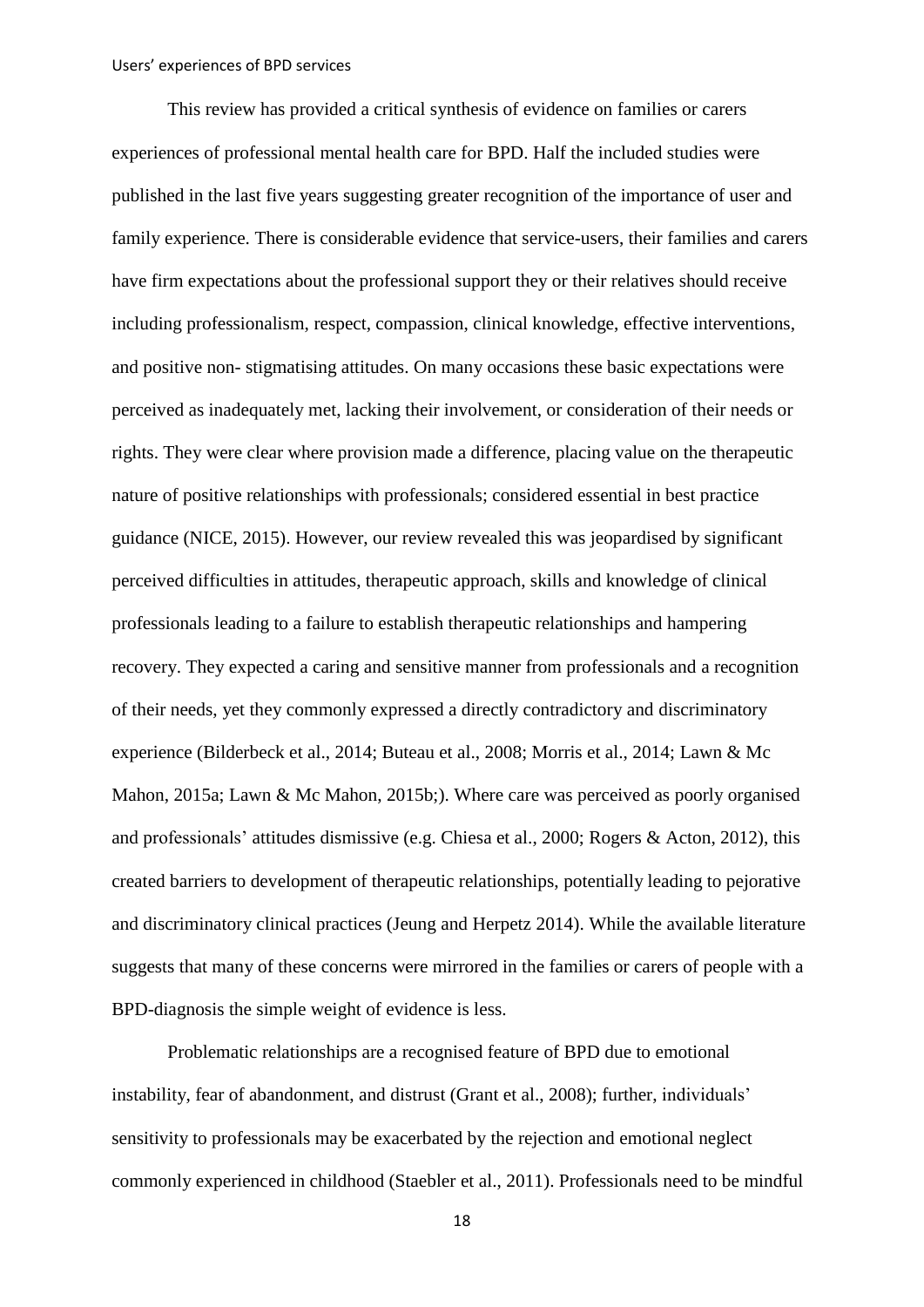of this when building therapeutic relationships (McMain et al., 2015). Gunderson (2014) considers that it is the very nature of BPD which may reinforce the difficulties experienced in the development of therapeutic relationships, particularly due to emotion dysregulation, impulsivity, and interpersonal difficulties that individuals with a BPD diagnosis experience. This can lead to interactions producing intense reactions from professionals and leading to difficulties with trust, and relationships which are difficult to maintain. This was evident in a study in which therapeutic community treatment was poorly evaluated (Cheisa et al., 2000); or where dismissive, disrespectful and counter therapeutic interactions experienced (Borschman et al., 2014; Hegge, 2011; Perseius, 2006). According to Bender (2005) strategies which support positive relationships include: nurturing emotional awareness; structuring treatment; responsiveness; supervision or team involvement; and exploring ruptures. This may explain why specialist services (e.g. Webb & McMurran, 2009), and intensive interventions such as case management (Bradbury, 2016, Nehls, 1999) were favourably viewed as providing positive relationships, reliable care and support across the longer term. Similarly, time limited and structured planned hospital admissions to prevent crisis reflected evidence based guidance (NICE, 2009) were experienced by service-users as helping them receive necessary support and temporary asylum to control their condition (Koekkoek et al., 2009).

Equally, we found that psychological therapies where individuals received regular intensive therapy and professionals followed evidence based programmes were perceived as therapeutic and supportive (e.g. Bradbury, 2016; Cunningham et al., 2004; Hodgetts et al., 2007; McSherry et al., 2012; May, 2015; Perseius et al., 2003; Perseius, 2006); and central to recovery (e.g. Katsakou et al., 2012; Lariverie et al., 2015). Here, nurturing the development of emotional awareness within individuals is a key aspect of psychological therapies; professionals are advised to adopt an open, inquiring, and neutral set of attitudes to support this, and to minimise intense reactions between themselves that may be counter therapeutic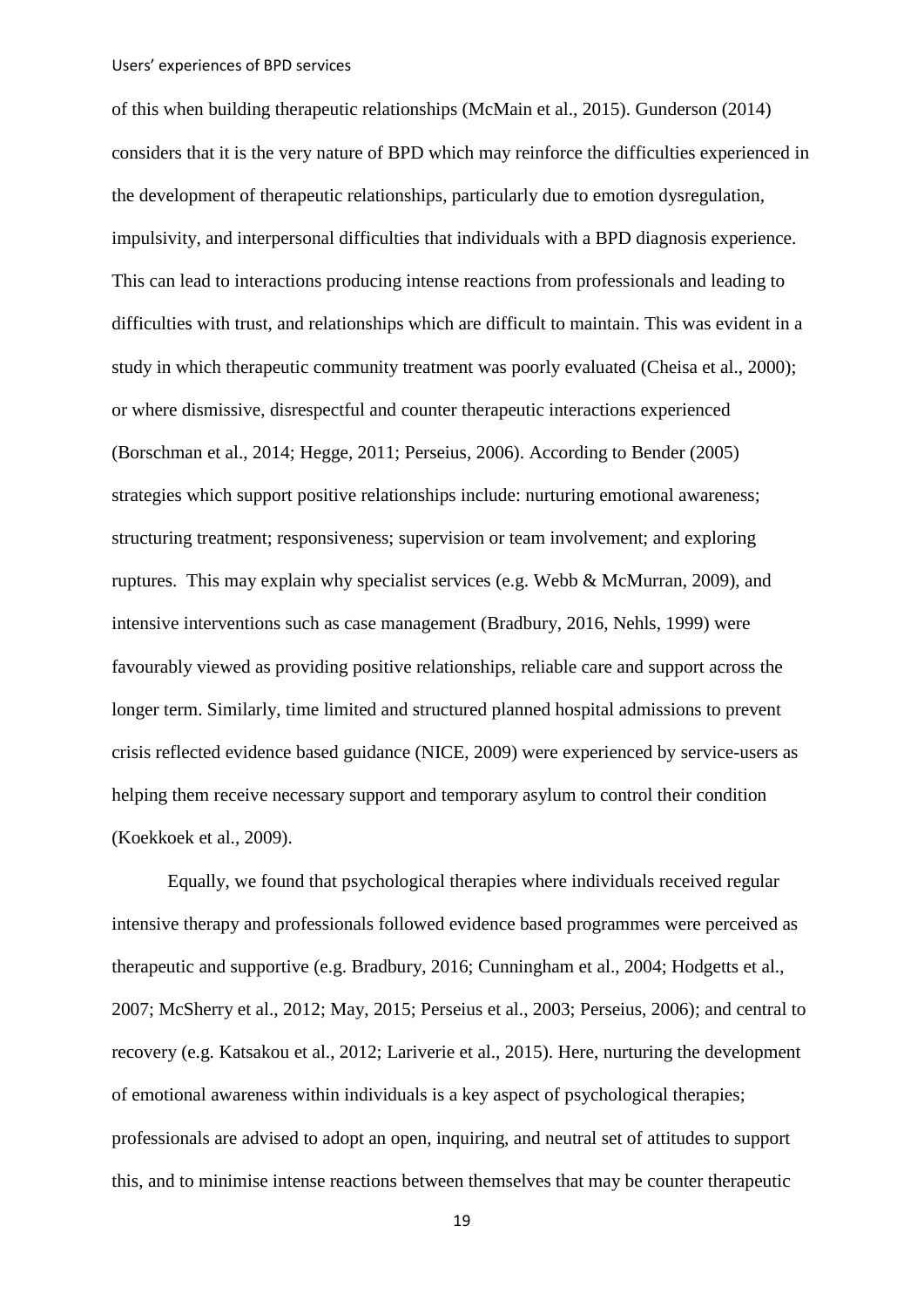(McMain et al., 2015). Bender (2005) argues that therapeutic relationships with BPDdiagnosed individuals require reflective practice and the therapeutic use of self, with characteristics including: self-awareness, self-knowledge, and empathy, attention to ethics, boundaries, and limits within the professional role. Positive communication techniques including active listening, silence, open-ended questions, restating, reflecting, clarifying, validating, focusing, summarizing, and being mindful of one's own values and the differences between professional and service user are central to practice. A recent study (Bowen, 2013) into clinicians' accounts of good practice within a specialist service reported these elements as vital, alongside working with structured therapeutic frameworks including: MBT, DBT, a recovery focus to care, and access to supportive supervision. Here nurses' attitudes, knowledge and skills were evidently more positive and perceived as effective with significant optimism for service users' recovery and could be adopted by professionals in mainstream services.

Several accounts of poor experiences and difficulty accessing care and treatment suggest an absence of practitioners educated in psychological therapies, or with necessary therapeutic skills and professional attitudes (Bradbury, 2016; Dunne & Rogers, 2013; Nehls, 2001). Additionally, inadequate services or structures were reported (Buteau et al., 2008; Fallon, 2003; Giffin, 2008; Lawn & McMahon, 2015a; Lawn & McMahon, 2015b; Nehls, 1999; Rogers & Acton, 2012; Rogers & Dunne, 2011, Webb & McMurran, 2009) raising implications for services to develop improvement strategies. McMain et al., (2015) suggest a more inclusive and therapeutic approach to care, with practitioners being taught a range of knowledge and skills to support individuals experiencing a PD rather than depending upon highly specialized DBT therapists and specialist services. Greater accessibility could be promoted by adopting recommended approaches such as 'General Psychiatric Management' based on a case management model, and 'Structured Clinical Management' utilising principles from MBT (Bateman & Fonagy, 2010). Both have been identified as effective as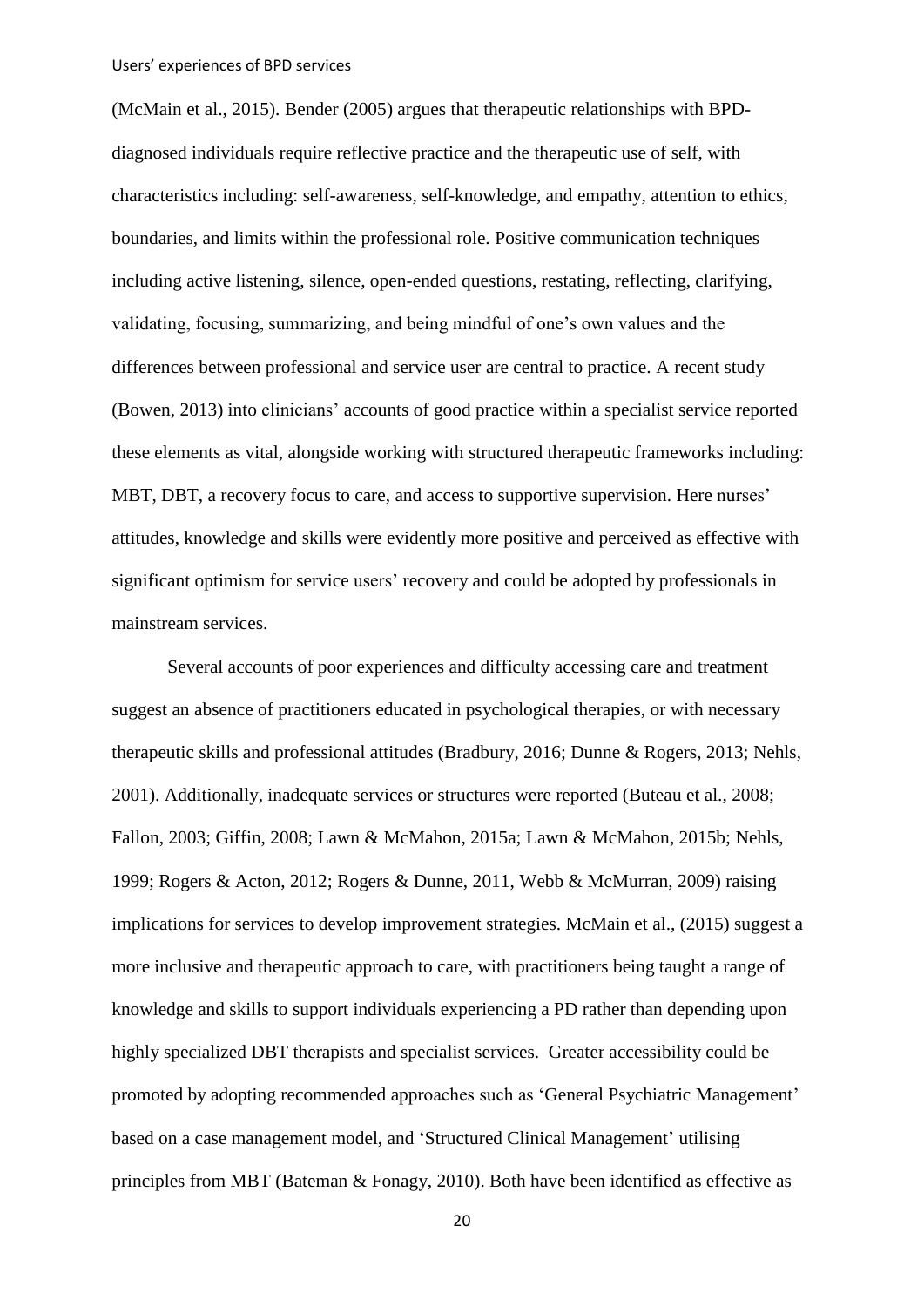DBT, showing substantial improvements across an array of clinical outcomes including stability and drop out (Choi-Kain et al., 2017).

Family and carer participants reported a perceived absence of understanding about their role and support for the challenges they face. They understood this to create barriers to receiving support for both themselves and their relatives particularly during times of crisis. They also perceived a lack of sensitivity towards their needs and concerns, and believed they were viewed as over anxious. They expressed financial burden caused by being unable to work due to the caring role, or having to pay for treatment. Furthermore, navigating the mental health system was found to be complicated and difficult as was accessing information about BPD and locating treatment. There was appreciation for psychotherapy, community groups for relatives, and respite care. A systematic review (Bailey and Grenyer, 2013) examining the burden and support needs for carers of people with personality disorder found objective (financial difficulties, household disruption) and subjective (embarrassment, guilt, stigma) problems of greater magnitude than in a similar study of carers of people with mood, substance use, and psychotic disorders (Page et al., 2006). Additionally, a sense of grief was found to be significantly greater than for other serious mental illness including schizophrenia and major affective disorders (Stuering et al., 1995). The review reported carers to experience poor mental health including depression and anxiety; and suggested that supportive group interventions can reduce burden and grief and benefit their health (Hoffman, 2005; Hoffman, 2007). Other suggested interventions for carers include: psycho-education, support groups, supportive education, intensive behavioural family therapy, and problem solving (Chien et al., 2005; Elliot & Brown, 2011) but these have yet to be trialled for carers of BPD-diagnosed individuals.

There is a need to improve the approach of professionals. The attitudinal deficit must be addressed by creating opportunities for training and education; however, it is not clear what works best (Dickens et al., 2015). Lessons can be learned from service users and families who viewed their care as positive and attained a degree of recovery. Those receiving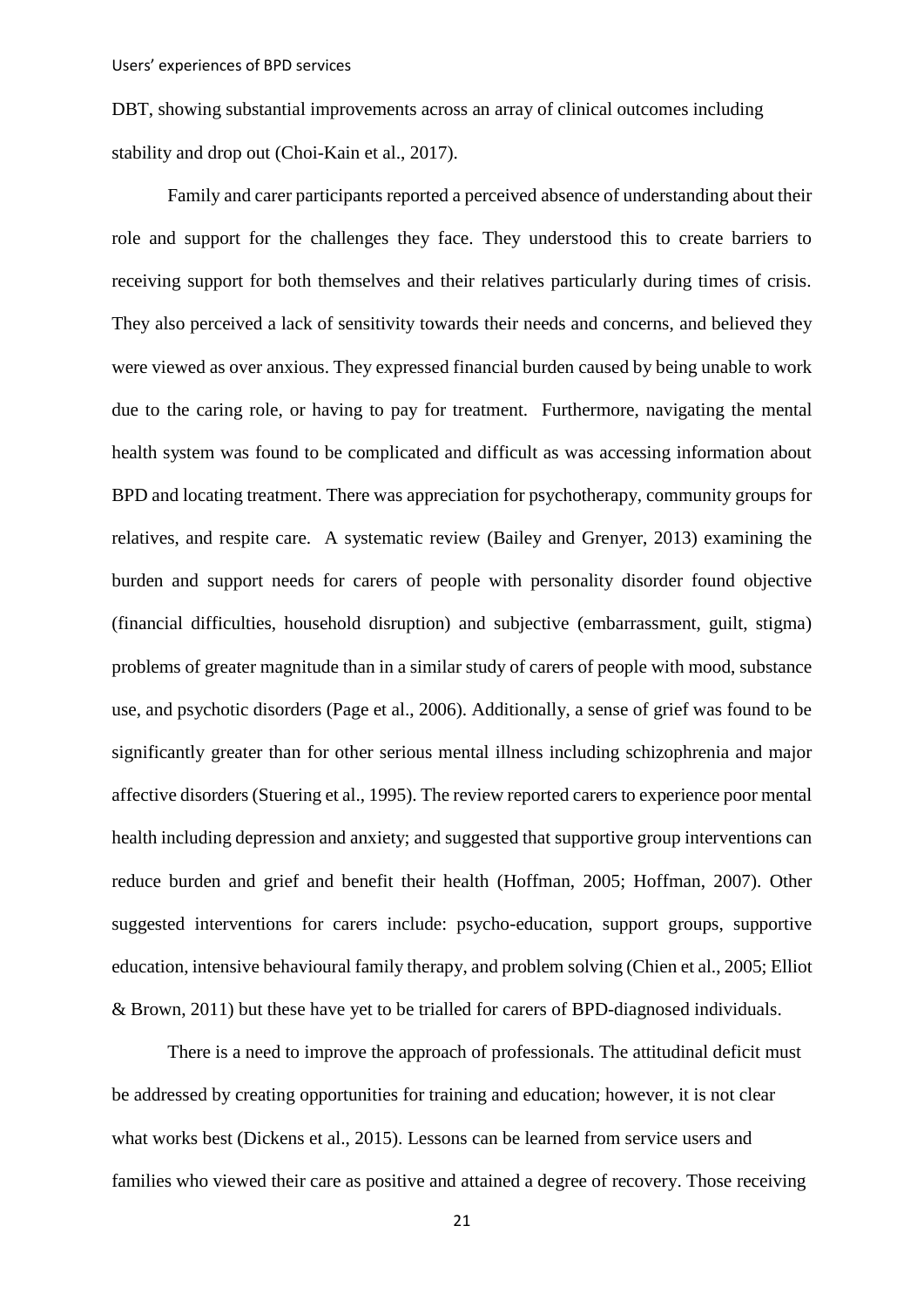psychological therapies noted better relationships with their therapists, and credited the resultant therapy with assisting in developing skills and emotion regulation, and subsequently reducing suicide and self-harm. Therefore, in accordance with practice guidance, all serviceusers with a diagnosis of BPD should be offered a course of psychological therapy (APA, 2013; ICD 11, 2018; NH&MRC, 2012; NICE, 2009). Additionally, services should have an identified care pathway particularly for periods of crisis.

# **Limitations**

Our review is limited by the absence of non-English language studies and may not be generalizable beyond associated countries. We also chose not to include the experiences of individuals and carers in the wider category of personality disorders. Few studies focused on family carers' experience and there is significant scope for further research. It is necessary to involve family carers in a study into their support needs and to ensure that any resultant intervention framework is guided by them. Further research into training and education for professionals, specifically whether this improves the experience and perceived quality of care that BPD-diagnosed individuals receive, is required. Only a small proportion of studies included in this review had clear evidence of co-production with service-users or family carers and this should be remedied in future research.

#### **Conclusions**

Service-users and families should expect to receive high quality, fair and equal care from professionals and services. In light of current evidence and the findings of this review a cultural shift towards more relational, person centred and recovery focused care could improve service-user and family carer experiences. This review identifies professional care and treatment as a perceived step towards this and future care provision should focus on enablement of individuals to achieve these important goals.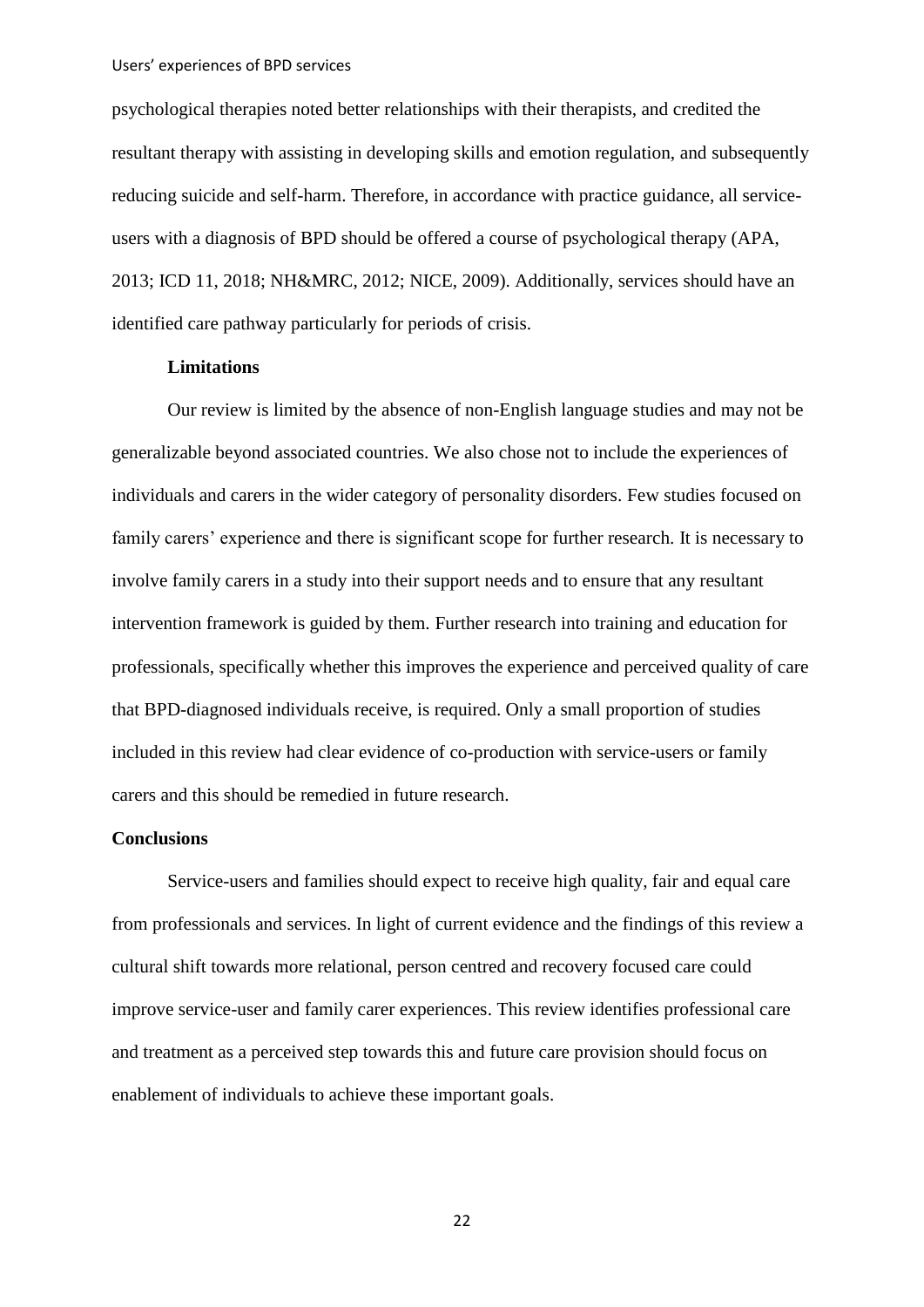## **REFERENCES**

American Psychiatric Association. (2013). *Diagnostic and statistical manual of mental disorders* (5th ed.). Arlington, VA: American Psychiatric Publishing.

Bailey, R. C. & Grenyer, B. F. S. (2013). Burden and support needs of carers of persons with borderline personality disorder: a systematic review. Harvard Review of Psychiatry, 21, 248- 258. DOI: 10.1097/HRP.0b013e3182a75c2c

Barlow, K., Millar, S., Norton, K., (2007). Working with people with personality disorder: utilising service users' views. 85-88. [DOI.org/10.1192/pb.bp.105.007203](https://doi.org/10.1192/pb.bp.105.007203)

Bateman, A. & Fonagy, P. (2010). Mentalization based treatment for borderline personality disorder. World Psychiatry, 9, 11-15.

Bender, D. (2005). The therapeutic alliance in the treatment of personality disorders. Journal of Psychiatric Practice, 11, 73-87.

Bilderbeck, A., Saunders, K., Price, J., & Goodwin, G. (2014). Psychiatric assessment of mood instability: Qualitative study of patient experience. British Journal of Psychiatry, 204, 234-239. DOI: 10.1192/bjp.bp.113.128348

Biskin, R. (2015). The lifetime course of borderline personality disorder. Canadian Journal of Psychiatry, 60, 303–308. DOI: [10.1177/070674371506000702](https://dx.doi.org/10.1177%2F070674371506000702)

Borschman, D., Henderson, R., Rose, D., Szmukler, G., Moran, P. (2014). Advance statements for borderline personality disorder: A qualitative study of future crisis treatment preferences. Psychiatric Services, 65, 802-807. DOI: [10.1176/appi.ps.201300303](https://doi.org/10.1176/appi.ps.201300303)

Bowen, M. (2013). Borderline personality disorder: Clinicians' accounts of good practice. *Journal of Psychiatric and Mental Health Nursing;* 20, 491-498.

Bradley, E. (2015). Carers and co-production: enabling expertise through experience. Mental Health Review Journal, 20, 232-241. DOI.org/10.1108/MHRJ-05-2014-0016

Bradbury, L. (2016). A qualitative exploration of the relationship between those with a diagnosis of Borderline Personality Disorder and their care coordinators: A service-user perspective. *Unpublished Thesis*. University of Surrey. Available: http://epubs.surrey.ac.uk/811971/1/E-thesis-%20Louise%20Bradbury.pdf. Accessed: 27/2/18.

Buteau, E., Dawkins, K., & Hoffman, P. (2008). In their own words: Improving services and hopefulness for families dealing with BPD. Social Work in Mental Health*,* 6, 203-214. DOI: 10.1300/J200v06n01\_16

Butler, A., Hall, H., Copnell, B. (2016). A Guide to Writing a Qualitative Systematic Review Protocol to Enhance Evidence-Based Practice in Nursing and Health Care. Butler Worldviews on Evidence-Based Nursing, 13:3, 241–249. DOI: 10.1111/wvn.12134

Chiesa, M., Drahorad, C., & Longo, S. (2000). Early termination of treatment in personality disorder treated in a psychotherapy hospital. British Journal of Psychiatry*,* 177, 107-111. DOI: 10.1192/bjp.176.5.485

Chien, W.T. Chan, S., Morrissey, J., Thompson, D. (2005). The effectiveness of a mutual support groups for families of patients with schizophrenia. Journal of Advanced Nursing. 51, 595-608. DOI[:10.1111/j.1365-2648.2005.03545.x](https://doi.org/10.1111/j.1365-2648.2005.03545.x)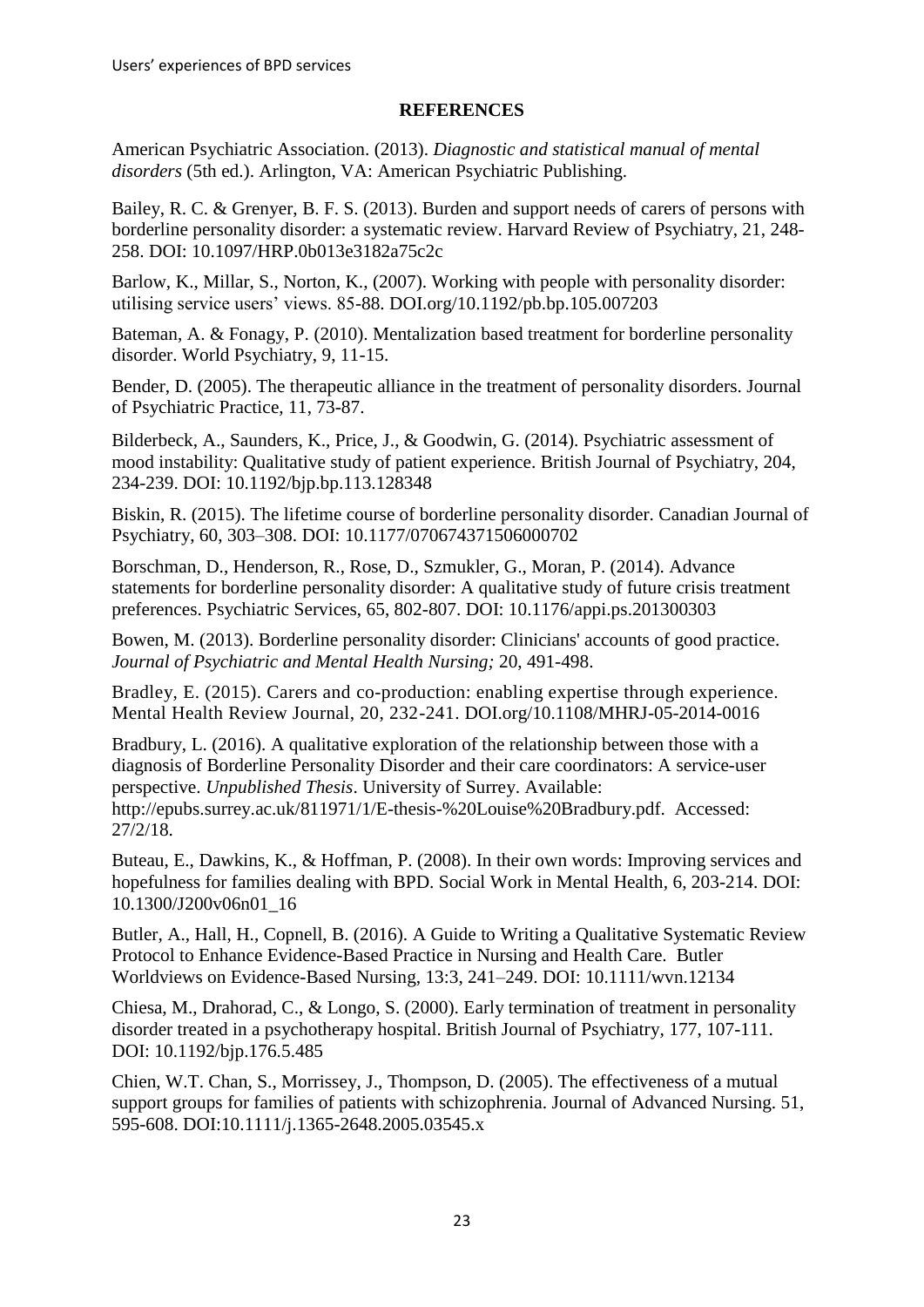Choi-Kain, L.W., Finch, E., Masland, S., Jenkins, J., Unruh, B., (2017). What works in the treatment of Borderline Personality Disorder. Personality and Impulse Control Disorders. Current Behavioural Neuroscience, 4:21-30. DOI: 10.1007/s40473-017-0103-z

Coid, J.W., Yang, M. , Tyrer, P., Roberts, A. (2006). Prevalence and correlates of personality disorder in Great Britain. British Journal of Psychiatry, 188, 423-431. DOI: https://doi.org/10.1192/bjp.188.5.423

Commons Treloar, A.J. (2009). A qualitative investigation of the clinician experience of working with borderline personality disorder. New Zealand Journal of Psychology*,* 38, 30-34. Available: http://www.psychology.org.nz/wp-content/uploads/NZJP-Vol382-2009-4- Commons-Treloar.pdf. Accessed: 27/2/18.

Cree, L, Brooks, H.L., Berzins, K., Fraser, C., Lovell, K., & Bee, P. (2015). Carers' experiences of involvement in care planning: A qualitative exploration of the facilitators and barriers to engagement with mental health services. BMC Psychiatry*,* 15, 208. DOI: 10.1186/s12888-015-0590-y

Critical Appraisal Skills Programme (2013). 10 questions to help you make sense of qualitative research. Accessed 24/11/2017 at: http://www.casp-uk.net/wpcontent/uploads/2011/11/CASP-Qualitative-Research-Checklist-31.05.13.pdf

Cunningham, K., Wilbert, R., & Lillie, B. (2004). It's about me solving my problems: Clients' assessments of Dialectical Behaviour Therapy. Cognitive and Behavioural Practice*,*  11, 248-256.

Department of Health. (2009). Recognising Complexity: Commissioning Guidance For Personality Disorder Services. London: DH Publications.

Dickens, G.L., Frogley, C., Mason, F., Anagnostakis, K.A., Picchioni, M.M. (2016a). Experiences of women in secure care who have been prescribed clozapine for borderline personality disorder. Borderline Personality Disorder and Emotion Dysregulation*,* 3:12. DOI: 10.1186/s40479-016-0049-x

Dickens, G.L., Hallett, N., Lamont, E. (2015). Interventions to improve mental health nurses' attitudes skills, attitudes and knowledge related to borderline personality disorder: Systematic review. International Journal of Nursing Studies*,* 56, 114-127. DOI: 10.1016/j.ijnurstu.2015.10

Dickens, G.L., Lamont, E., Gray, S. (2016b). Mental health nurses' attitudes, behaviour, experience and knowledge regarding adults with a diagnosis of borderline personality disorder: Systematic, integrative literature review. Journal of Clinical Nursing, 25, 1848- 1875. DOI: 10.1111/jocn.13202

[Dixon-Woods, M.](https://www.ncbi.nlm.nih.gov/pubmed/?term=Dixon-Woods%20M%5BAuthor%5D&cauthor=true&cauthor_uid=17244397), [Sutton, A.](https://www.ncbi.nlm.nih.gov/pubmed/?term=Sutton%20A%5BAuthor%5D&cauthor=true&cauthor_uid=17244397), [Shaw, R.](https://www.ncbi.nlm.nih.gov/pubmed/?term=Shaw%20R%5BAuthor%5D&cauthor=true&cauthor_uid=17244397), [Miller, T.](https://www.ncbi.nlm.nih.gov/pubmed/?term=Miller%20T%5BAuthor%5D&cauthor=true&cauthor_uid=17244397), [Smith, J.](https://www.ncbi.nlm.nih.gov/pubmed/?term=Smith%20J%5BAuthor%5D&cauthor=true&cauthor_uid=17244397), [Young, B.](https://www.ncbi.nlm.nih.gov/pubmed/?term=Young%20B%5BAuthor%5D&cauthor=true&cauthor_uid=17244397), [Bonas, S.](https://www.ncbi.nlm.nih.gov/pubmed/?term=Bonas%20S%5BAuthor%5D&cauthor=true&cauthor_uid=17244397), [Booth,](https://www.ncbi.nlm.nih.gov/pubmed/?term=Booth%20A%5BAuthor%5D&cauthor=true&cauthor_uid=17244397)  [A.](https://www.ncbi.nlm.nih.gov/pubmed/?term=Booth%20A%5BAuthor%5D&cauthor=true&cauthor_uid=17244397), & [Jones, D.](https://www.ncbi.nlm.nih.gov/pubmed/?term=Jones%20D%5BAuthor%5D&cauthor=true&cauthor_uid=17244397) (2007). Appraising qualitative research for inclusion in systematic reviews: a quantitative and qualitative comparison of three methods. [Health Service Research Policy.,](https://www.ncbi.nlm.nih.gov/pubmed/17244397) 12 (1):42-47. DOI: [10.1258/135581907779497486](https://doi.org/10.1258/135581907779497486)

Dor, M. (2015). A study of the lived world of the patient with borderline personality disorder in New Zealand. Unpublished Thesis. University of South Africa: Pretoria. http://uir.unisa.ac.za/handle/10500/2014. Accessed 26/02/2018.

Dunne, E. & Rogers, B. (2013). 'It's us that have to deal with it seven days a week': Carers and borderline personality disorder. Community Mental Health Journal*,* 49, 643-648. DOI: 10.1007/s10597-012-9556-4.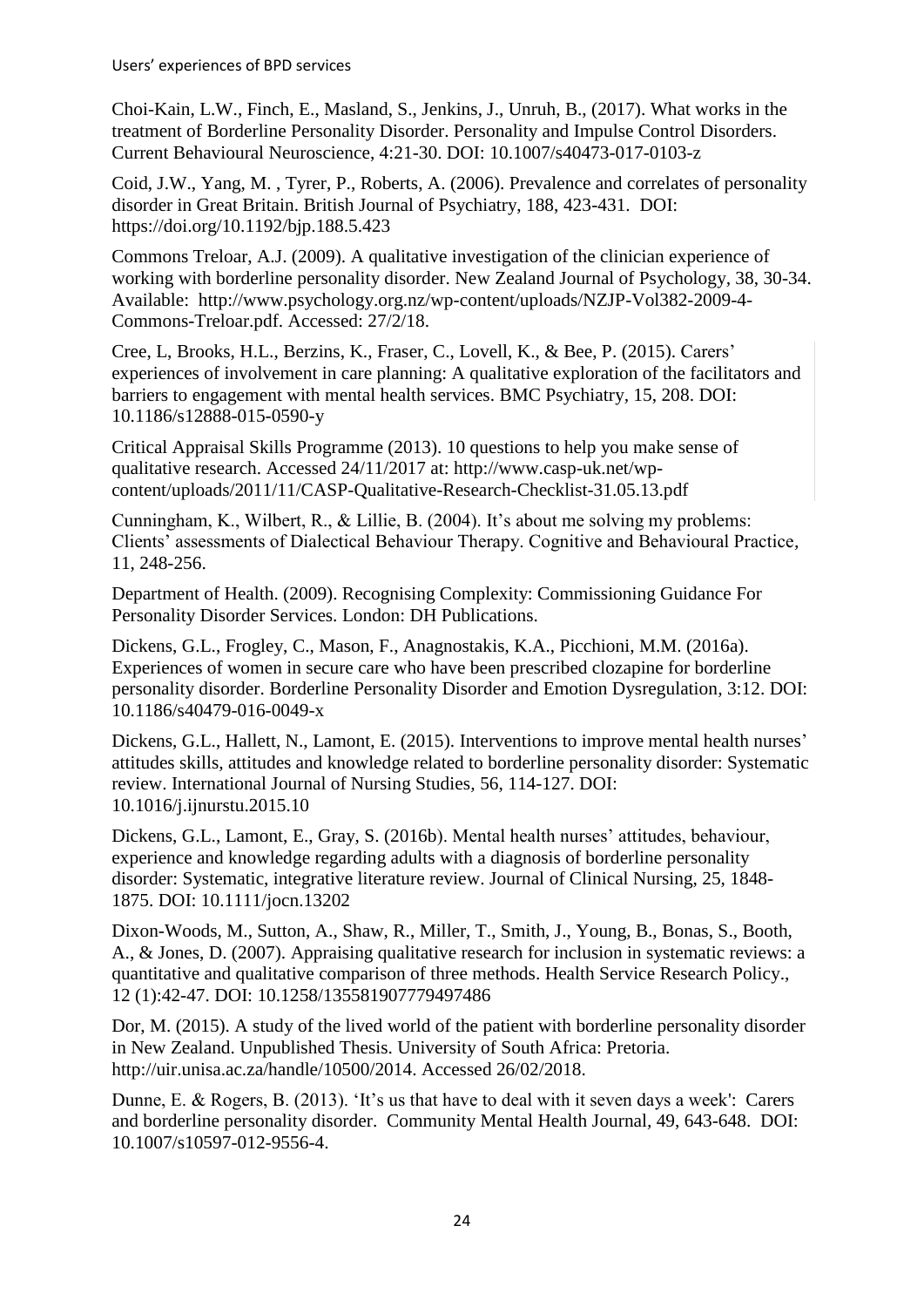Elisei, S., Verdolini, N. & Anastasi, S. (2012). Suicidal attempts among emergency department patients: One year of clinical experience. Psychiatria Danubina*,* 24, 140-142.

Fallon, P. (2003) Travelling through the system: the lived experience of people with borderline personality disorder. Journal of Psychiatric and Mental Health Nursing*,* 10, 393- 400. DOI: 10.1046/j.1365-2850.2003.00617.x

Feigenbaum, J. (2007). Dialectical behaviour therapy: An increasing evidence base. Journal of Mental Health, 16, 51-68. DOI: 10.1080/09638230601182094

Finfgeld, D.L. (2003). Metasynthesis: The state of the art - so far. Qualitative Health Research, 13, 893-904. DOI:10.1177/1049732303253462

Giesen-Bloo, J., Van Dyck, R., Spinhaven, P., Van Tilburg, W., Dirksen, C., & Van Asselt, T. (2006). Outpatient psychotherapy for borderline personality disorder. Archives of General Psychiatry, 63, 649-658. DOI: [10.1001/archpsyc.63.6.649](https://doi.org/10.1001/archpsyc.63.6.649)

Giffin, J. (2008). Family Experience of borderline personality disorder. Australian and New Zealand Journal of Family Therapy, 29, 133-138. DOI: 10.1375/anft.29.3.133

Grant, B., Chou, S.P., Goldstein, R.B., Huang, B., Stinson, F.S., Saha, T.D., Smith, S.M., Dawson, D.A., Pulay, A.J., Pickering, R.P., & Ruan, W.J. (2008). Prevalence, correlates, disability, and comorbidity of DSM-IV Borderline Personality Disorder: Results from the Wave 2 National Epidemiologic Survey on Alcohol and Related Conditions. [Journal of](https://www.ncbi.nlm.nih.gov/entrez/eutils/elink.fcgi?dbfrom=pubmed&retmode=ref&cmd=prlinks&id=18426259)  [Clinical Psychiatry, 69, 533–545.](https://www.ncbi.nlm.nih.gov/entrez/eutils/elink.fcgi?dbfrom=pubmed&retmode=ref&cmd=prlinks&id=18426259)

Greenhalgh, T. (2014). How to read a paper. Evidenced Based Medicine ( $5<sup>th</sup>$  Edition). London: Wiley Blackwell.

Hegge, G.A. (2011). The subjective experience of women in treatment for BPD. Unpublished Thesis. Case Western Reserve University: Cleveland, OH. https://etd.ohiolink.edu/rws\_etd/document/get/case1323404571/inline. Accessed: 28.2.2018

Helleman, M., Goossens, P.J., Kaasenbrood, A., & Van Achterberg, T. (2013). Evidence base and components of brief admission as an intervention for patients with borderline personality disorder: A Review of the Literature. Perspectives in Psychiatric Care, 50, 65–75. DOI: 10.1111/ppc.12023

Hodgetts, A., Wright, J., & Gough, A. (2007). Clients with borderline personality disorder: Exploring their experiences of dialectical behaviour therapy. Counselling and Psychotherapy Research, 7, 172-177. [DOI: 10.1080/14733140701575036](https://doi.org/10.1080/14733140701575036)

Horn, N., Johnstone, L., & Brooke, S. (2009) Some service-user perspectives on the diagnosis of borderline personality disorder. Journal of Mental Health, 16, 255-269. [DOI:](https://doi.org/10.1080/09638230601056371)  [10.1080/09638230601056371](https://doi.org/10.1080/09638230601056371)

Hummelen, B., Wilberg, M.D., & Karterud, S. (2007) Interviews of female patients with borderline personality disorder who dropped out of group psychotherapy. International Journal of Group Psychotherapy, 57, 67-91. DOI[:10.1521/ijgp.2007.57.1.67](https://doi.org/10.1521/ijgp.2007.57.1.67)

Jeung, H. & Herpetz, S.C. (2014). Impairments of interpersonal functioning: Empathy and intimacy in borderline personality disorder. Psychopathology*,* 47, 220-234. DOI: 10.1159/00035719

Johnson, A., Gentile, J., & Correll, T.L. (2010) Accurately diagnosing and treating borderline personality disorder: A psychotherapeutic case. Psychiatry Egmont, 4, 21-30.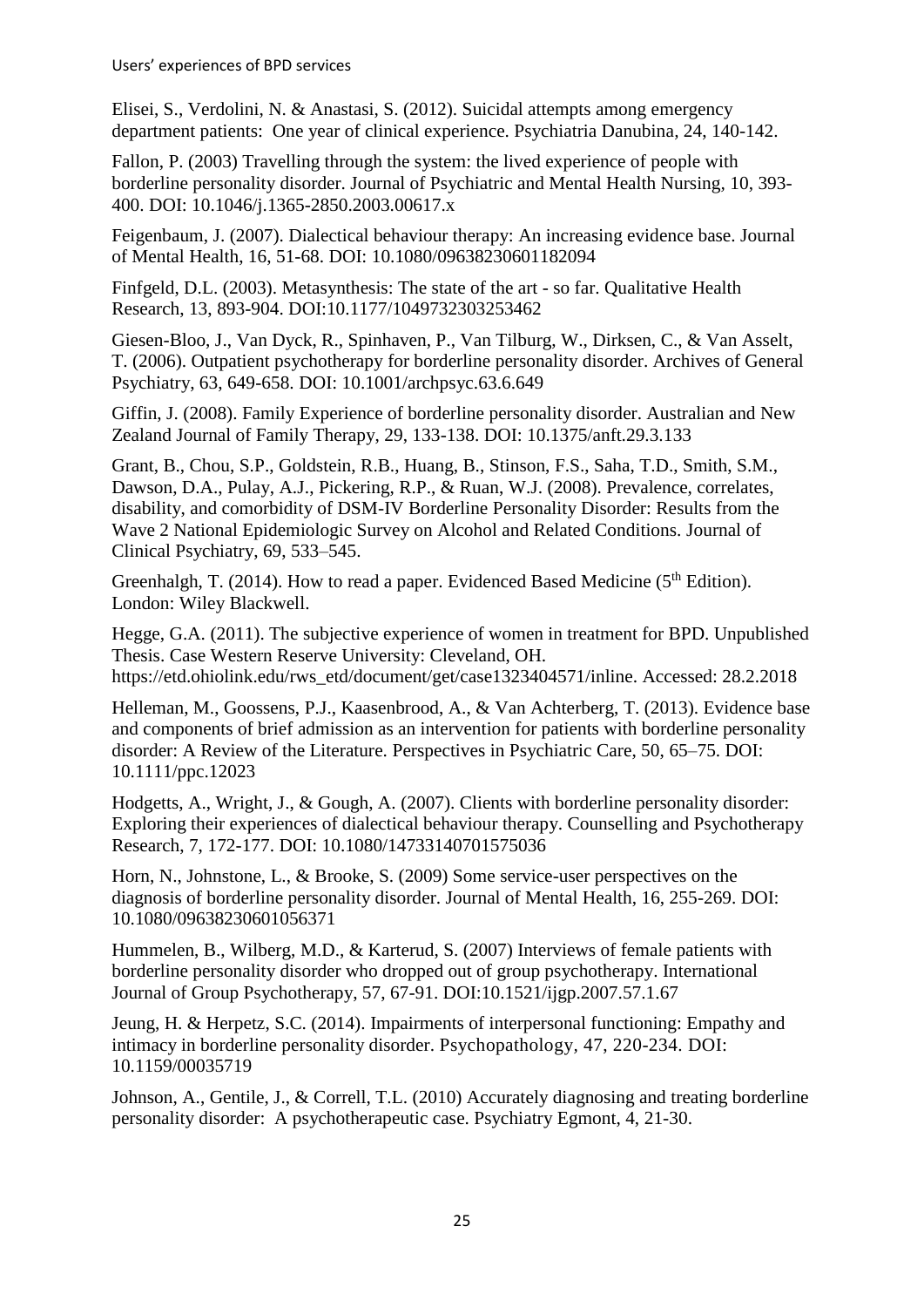Katsakou, C., Marougka, S., Barnicot, K., Savill, M., White, H., Lockwood, K., & Priebe, S. (2012). Recovery in borderline personality disorder (BPD): A qualitative study of serviceusers' perspectives. PloS ONE, 7, 1-8, e36517. DOI.org/10.1371/journal.pone.0036517

Katsakou, C. (2016). Processes of recovery from Borderline Personality Disorder (BPD): A qualitative study. Unpublished thesis (Volume 1), University College London.

Koekkoek, B., Van der Snoek, R., Oosterwijk, K., & Van Meijel, B. (2009). Preventative psychiatric admission for patients with borderline personality disorder: A pilot study*.*  Perspectives in Psychiatric Care, 46, 127-134. DOI: 10.1111/j.1744-6163.2010.00248.x

Lariverie, N., Couture, E., Blackburn, C., Carbonneau, M., Lacombe, C., Schick, S., David, P., & St-Cyr-Tribble, D. (2015). Recovery, as experienced by women with borderline personality disorder. Psychiatric Quarterly, 86, 555-568. DOI: 10.1007/s11126-015-9350-x

Lawn, S., McMahon., J. (2015a). Experiences of family carers of people diagnosed with borderline personality disorder. Journal of Psychiatric and Mental Health Nursing, 22, 234- 243. DOI: 10.1111/jpm.12193

Lawn, S., McMahon., J. (2015b). Experiences of service users with a diagnosis of Borderline Personality Disorder. Journal of Psychiatric and Mental Health Nursing, 22, 510-521. [DOI:](https://doi.org/10.1111/jpm.12226)  [10.1111/jpm.12226](https://doi.org/10.1111/jpm.12226)

Linehan, M., Comtois, K., Murray, A., Brown, M., Gallop, R., & Heard, H. (2006). Two-year randomized controlled trial and follow-up of dialectical behaviour therapy vs. therapy by experts for suicidal behaviours and borderline personality disorder. Archives of General Psychiatry, 63, 757-766. DOI: [10.1001/archpsyc.63.7.757](https://doi.org/10.1001/archpsyc.63.7.757)

Lovell, L., & Hardy, J. (2014). Having a diagnosis of borderline personality disorder in a forensic setting: a qualitative exploration. Journal of Forensic Practice, 16, 3 228-240. [DOI:](https://doi.org/10.1108/JFP-01-2014-0003)  [10.1108/JFP-01-2014-0003](https://doi.org/10.1108/JFP-01-2014-0003)

MacLeod, S.H., Elliot, L., & Brown, R. (2011). What support can community mental health nurses deliver to carers of people diagnosed with schizophrenia? Findings from a review of the literature. [International](http://www.sciencedirect.com.libproxy.abertay.ac.uk/science/journal/00207489) Journal of Nursing Studies*,* 48, 100-120. DOI: 10.1016/j.ijnurstu.2010.09.005

McMain, Shelley & Boritz, Tali & Leybman, Michelle. (2015). Common strategies for cultivating a positive therapy relationship in the treatment of borderline personality disorder. Journal of Psychotherapy Integration. 25, 20-29. DOI: 10.1037/a0038768

McSherry, P., O'Connor, C., Hevey, D., & Gibbons, P. (2012). Service-user experience of adapted dialectical behaviour therapy in a community adult mental health setting. Journal of Mental Health, 21, 539-547. [DOI.org/10.1080/10503307.2016.1277040](https://doi.org/10.1080/10503307.2016.1277040)

Markham, D. (2003). Attitudes towards patients with a diagnosis of borderline personality disorder: Social rejection and dangerousness. Journal of Mental Health*,* 12, 595-612. [DOI:](https://doi.org/10.1080/09638230310001627955)  [10.1080/09638230310001627955](https://doi.org/10.1080/09638230310001627955)

May, T.Y. (2015). Schema Therapy for borderline personality disorder: Patients' and therapists' perceptions. Unpublished Thesis. Murdoch University: Perth, WA. Accessed 26/11/2017: http://researchrepository.murdoch.edu.au/id/eprint/28415/1/whole.pdf

Moher, D., Liberati, A., Tetzlaff, J., & Altman, D.G. (2009). Preferred Reporting Items for Systematic Reviews and Meta Analyses: The PRISMA statement. British Medical Journal, 339, b2535. DOI: [10.1136/bmj.b2535](https://doi.org/10.1136/bmj.b2535)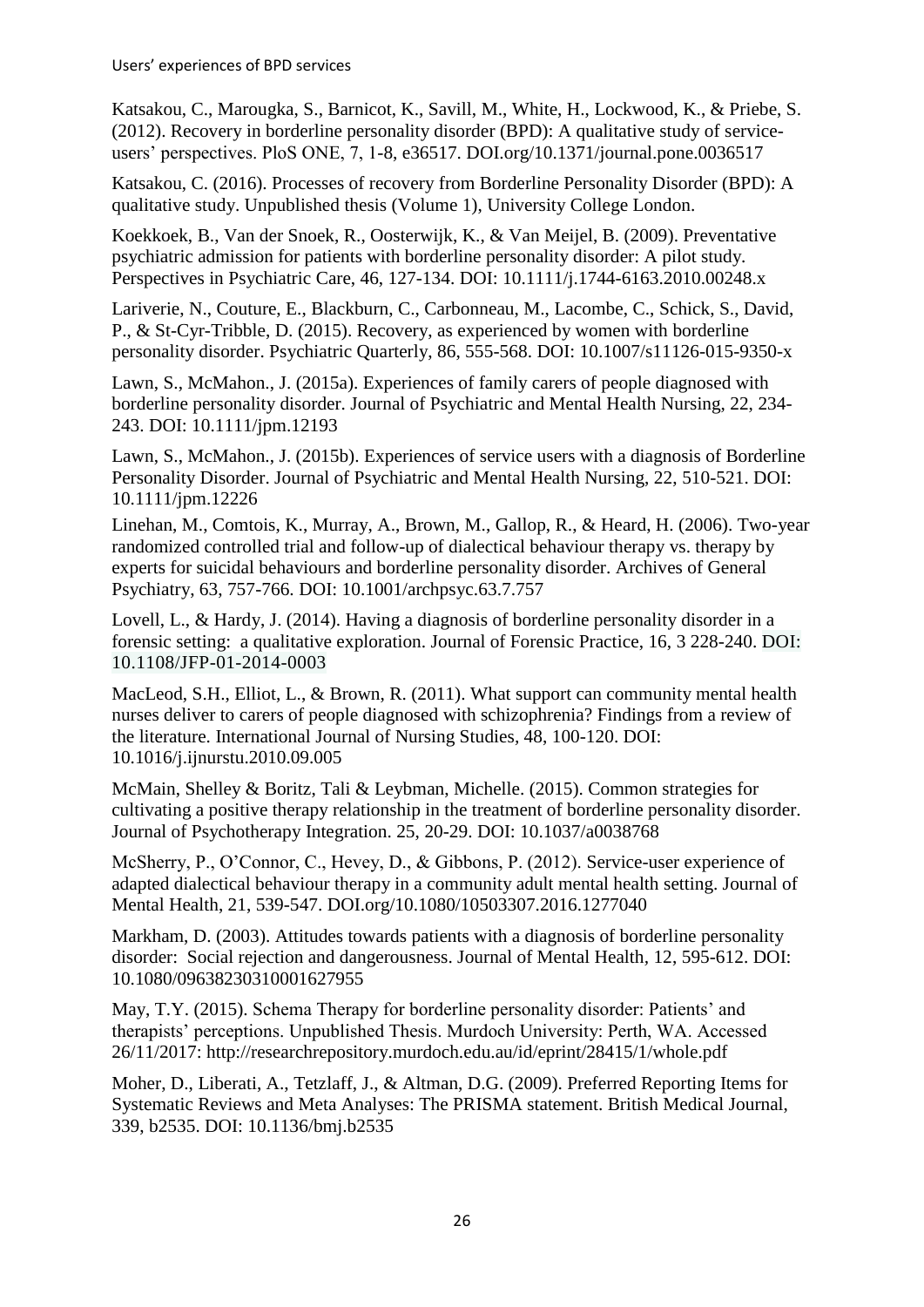Morris, C., Smith, I., & Alwin, N. (2014). Is contact with adult mental health services helpful for individuals with a diagnosable BPD? A study of service-users views in the UK. Journal of Mental Health, 23, 251-255. DOI: 10.3109/09638237.2014.951483

National Institute for Health and Clinical Excellence (2009). Borderline Personality Disorder: Recognition and Management. NICE guideline CG78. Accessed 24/11/2017: [https://www.nice.org.uk/guidance/cg78/resources/borderline-personality-disorder](https://www.nice.org.uk/guidance/cg78/resources/borderline-personality-disorder-recognition-and-management-pdf-975635141317)[recognition-and-management-pdf-975635141317](https://www.nice.org.uk/guidance/cg78/resources/borderline-personality-disorder-recognition-and-management-pdf-975635141317)

National Institute for Health and Clinical Excellence (2015). Personality disorders: Borderline and antisocial. Quality standard QS88. London: NICE. Accessed 26/02/2018: <https://www.nice.org.uk/guidance/qs88>

National Development Team for Inclusion (2016). Embedding co-production in mental health: A framework for strategic leads, commissioners and managers. Accessed 26/02/2018:.https://www.ndti.org.uk/uploads/files/MH\_Coproduction\_framework.pdf

Nehls, N. (1999). Borderline personality disorder: The voice of patients. Research in Nursing and Health, 22, 285-293. DOI: 10.1002/(SICI)1098-240X(199908)

Nehls, N. (2001). What is a case manager? The perspective of persons with borderline personality disorder. Journal of the American Psychiatric Nurses Association*,* 4, 4-12. [DOI:](https://doi.org/10.1067/mpn.2001.113132)  [10.1067/mpn.2001.113132.](https://doi.org/10.1067/mpn.2001.113132)

Ng, F.Y.Y., Bourke, M.E., & Grenyer, B.F.S. (2016). Recovery from borderline personality disorder: A systematic review of the perspectives of consumers, clinicians, family and carers. PLoS ONE*,* 11, e0160515. [DOI: 10.1371/journal.pone.0160515](https://doi.org/10.1371/journal.pone.0160515)

Paris, J. & Black, D. (2015) Borderline personality disorder and bipolar disorder. What is the difference and why does it matter? Journal of Nervous and Mental Diseases, 203, 3-7. DOI: 10.1097/NMD.0000000000000225

Paris, J. (2015). Applying the Principles Of Psychotherapy Integration To The Treatment Of Borderline Personality Disorder. Journal of Psychotherapy Integration. 25:13-19.

Perseius, K. (2006). Borderline Personality Disorder. Studies of suffering, quality of life and dialectical behaviour therapy. Unpublished Thesis. Karolinska Instituet: Stockholm. https://openarchive.ki.se/xmlui/handle/10616/38389. Accessed 26/02/2018.

Perseius, K., Ojehagen, A., Ekdahl, S., Asberg, M., & Samuelsson, M. (2003). Treatment of suicidal and deliberate self-harming patients with borderline personality disorder using dialectical behavioural therapy: The patients and therapists perceptions. Archives of Psychiatric Nursing, 5, 218-227. [DOI: 10.1016/S0883-9417\(03\)00093-1](https://doi.org/10.1016/S0883-9417(03)00093-1)

Pinfold, V., Szymczynska, P., Hamilton, S., Peacocke, R., Dean, S., Clewett, N., Manthorpe, J., Larsen, J., (2015). Co-production in mental health research: Reflections from the People Study. Mental Health Review Journal, 20, 220-231. DOI: 10.1108/MHRJ-09-2015-002

Ponterotto, J.G. (2006) Brief note on the origins, evolution and meaning of the qualitative research concept 'thick description'. The Qualitative Report, 11, 538-554.

Riva, J.J., Malik, K.M.P., Burnie, S.J., Endicott, A.R., Busse, J.W. (2012). What is your research question? An introduction to the PICOT format for clinicians. The Journal of the Canadian Chiropractic Association, 56, 167-171. Available: https://www.ncbi.nlm.nih.gov/pmc/articles/PMC3430448/. Accessed: 28/2/2018.

Rogers, B. & Acton, A. (2012) I think we're all guinea pigs really': a qualitative study of medication and borderline personality. Journal of Psychiatric and Mental Health Nursing*,* 19, 341-347. DOI: 10.1111/j.1365-2850.2011.01800.x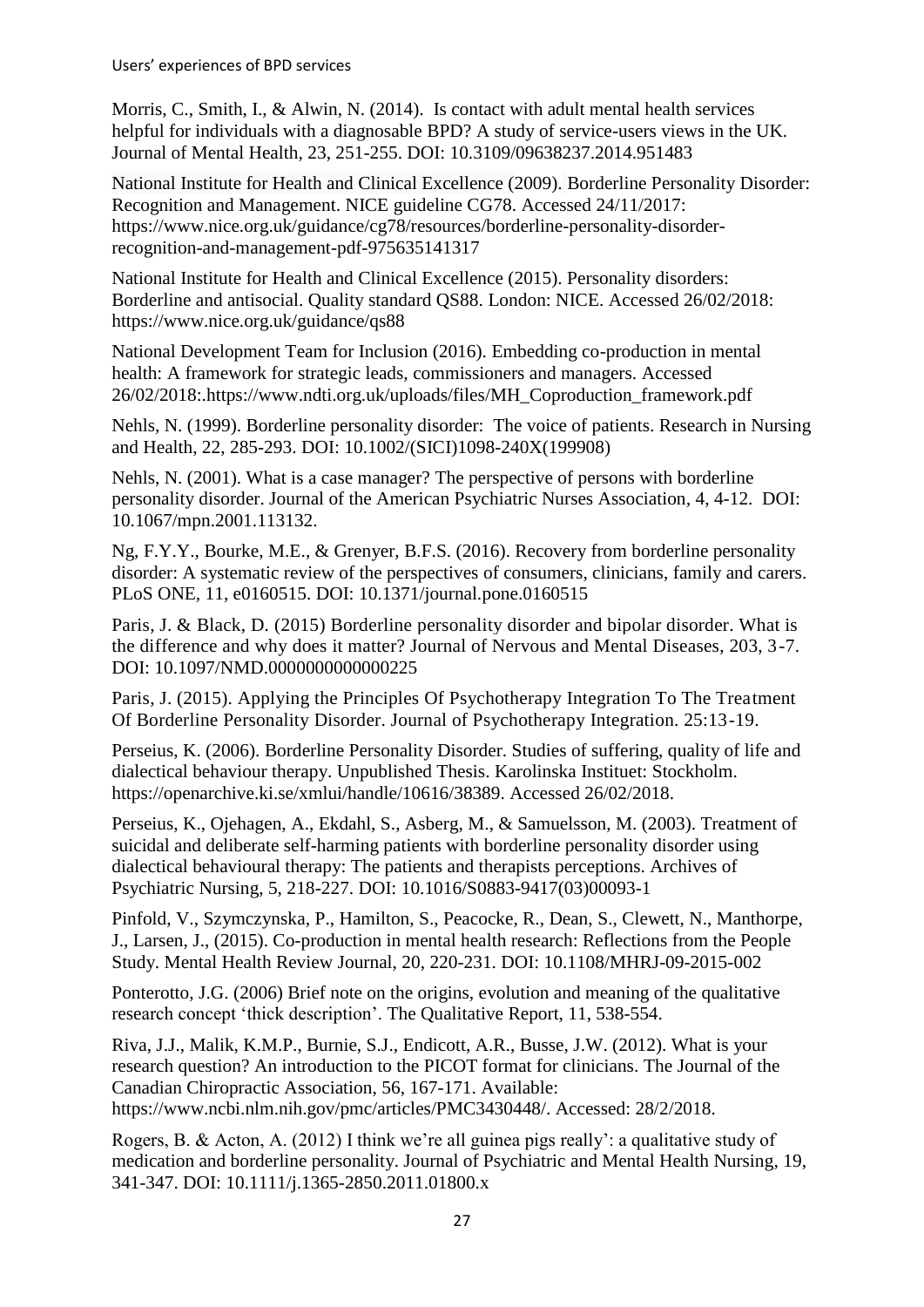Rogers, B. & Dunne, E.A. (2013). Qualitative study on the use of the Care Programme Approach with individuals with borderline personality disorder: A service-user perspective. Journal of Psychosocial Nursing and Mental Health Services, 51, 38-45. DOI: 10.3928/02793695-20130628-03

Rogers, B., & Dunne, E. (2011). 'They told me I had this personality disorder … all of a sudden I was wasting their time': Personality disorder and the inpatient experience. Journal of Mental Health, 20, 226-233. DOI: 10.3109/09638237.2011.556165

Royal College of Psychiatrists (2018). Personality Disorder in Scotland: raising awareness, expectations, hope. CR214 College Report.

Schreiber, R., Crooks, D., & Stern, P.N. (1997). Qualitative metanalysis in completing a qualitative project: Details and dialogue (pp: 311-326.). J.M. Morse (Ed). Sage, Thousand Oaks, CA.

Staebler, K., Helbing, E., Rosenbach, C., & Renneberg, B. (2011). Rejection sensitivity and borderline personality disorder. Clinical Psycholological Psychotherapy, 18, 275-283. DOI: 10.1002/cpp.705

Tong, A., Sainsbury, P., & Craig, J. (2007). Consolidated criteria for reporting qualitative research (COREQ): A 32-item checklist for interviews and focus groups. International Journal for Quality in Health Care, 19, 349-357. [DOI.org/10.1093/intqhc/mzm042](https://doi.org/10.1093/intqhc/mzm042)

Veysey, S. (2014). People with a borderline personality disorder diagnosis describe discriminatory experiences. Kōtuitui: New Zealand Journal of Social Sciences, 9. DOI: 10.1080/1177083X.2013.871303

Vokert, J., Gablonski, T-C., & Rabung, S. (2018). Prevalence of personality disorders in the general adult population in Western countries: systematic review and meta-analysis. British Journal of Psychiatry, 213, 709–715. doi: 10.1192/bjp.2018.202

Warrender, D. (2015). Staff nurse perceptions of the impact of Mentalization-Based Therapy Skills Training when working with borderline personality disorder in acute mental health: A qualitative study. Journal of Psychiatric and Mental Health Nursing*.* 22, 559-652.

Webb, D. & McMurran, M. (2009). A Delphi survey of patients' views of services for borderline personality disorder: A preliminary report. Personality and Mental Health*,* 2, 17- 24.

Wilkinson, E. (2008). An exploration of service-users' experiences of a low secure forensic mental health service. Unpublished Thesis. University of Leeds: Leeds, UK. http://etheses.whiterose.ac.uk/428/1/uk\_bl\_ethos\_487786.pdf. Accessed 26/02/2018.

Wolfendale-Smith, P. (2016). Service-Users' and Professionals' Views of the Borderline Personality Disorder Diagnosis: A Q-methodological study. Unpublished Thesis. Accessed 26/11/2017: http://eprints.staffs.ac.uk/2638/1/Wolfendale-Smith\_DClinPsy%20thesis.pdf

World Health Organisation (1992). Classification of Mental and Behavioural Disorders. Clinical descriptions and diagnostic guidelines  $10<sup>th</sup>$  Edition (ICD-10). WHO: Geneva. Available: http://www.who.int/classifications/icd/en/GRNBOOK.pdf. Accessed 01/06/18.

Zanarini,M. C.,Frankenburg,F.R.,Hennen, J.,&Silk,K.R. (2003). The longitudinal course of borderline psychopathology: 6-year prospective follow-up of the phenomenology of borderline personality disorder.American Journal of Psychiatry, 160, 274-283. DOI:10. 1176/appi.ajp.160.2.274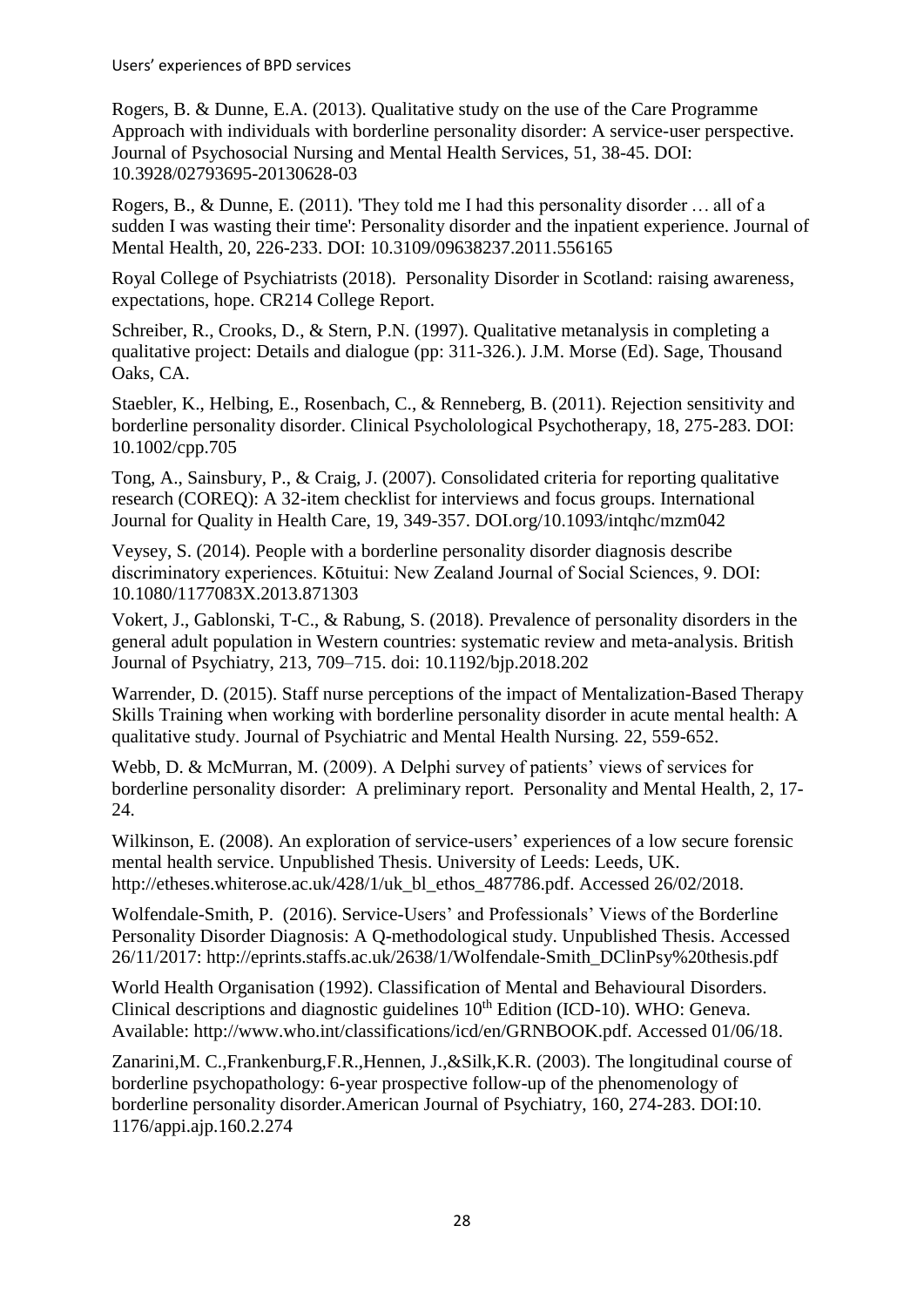| <b>Parameter</b>          | <b>Inclusion criteria</b>                                                                                     | <b>Exclusion criteria</b>                                                                                                                                |
|---------------------------|---------------------------------------------------------------------------------------------------------------|----------------------------------------------------------------------------------------------------------------------------------------------------------|
| Population                | Sample includes service-users,<br>families, carers                                                            | Samples solely comprising professionals or<br>people who do not have a diagnosis of or a<br>family member with a BPD diagnosis                           |
| <b>Intervention/Focus</b> | Experience of, views, perspectives of<br>care, treatment and management of<br>borderline personality disorder | Care and treatment related to personality<br>disorder in general with no separate data for<br>borderline personality disorder.                           |
|                           |                                                                                                               | Specific care and treatment for substance<br>misuse, depression, schizophrenia, bipolar,<br>suicidality, obsessive compulsive disorder,<br>sexual abuse. |
| Comparator                | Healthy population, other disorder, no<br>comparator.                                                         | None                                                                                                                                                     |
| <b>Outcomes</b>           | Qualitative or quantitative accounts,<br>descriptions, comparisons.                                           | Opinion, reviews                                                                                                                                         |
| Time period               | Any up to February 2018                                                                                       | None                                                                                                                                                     |

*Table 1: Inclusion and exclusion criteria*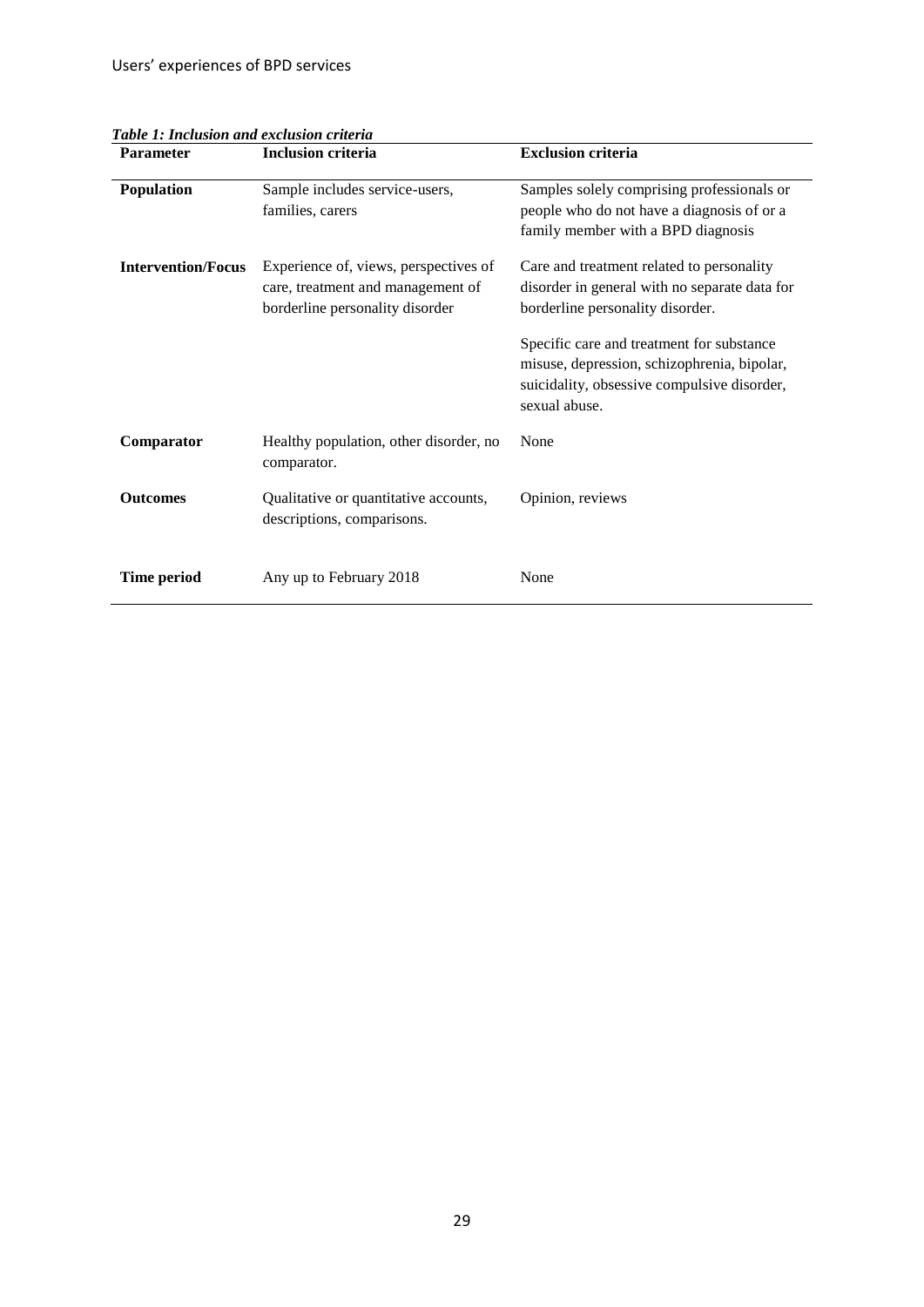|     | Search terms (Title, Abstract, Keywords)                            | <b>Results</b> |
|-----|---------------------------------------------------------------------|----------------|
| 1)  | Borderline personality disorder OR Emotionally unstable personality | 13,895         |
|     | disorder                                                            |                |
| 2)  | Service-user* OR patient* OR people* OR individual* OR client* OR   | 8,968,067      |
|     | consumer*                                                           |                |
| 3)  | Famil* OR carer* OR parent*                                         | 1,929,804      |
| 4)  | <b>S2 OR S3</b>                                                     | 10,213,495     |
| 5)  | S1 AND S4                                                           | 10,340         |
| 6)  | View* OR experience* OR perception* OR participation* OR            | 4,495,595      |
|     | involvement*                                                        |                |
|     | OR sense* OR contact* OR encounter* OR perspective* OR impression*  |                |
|     | OR opinion* OR judg*                                                |                |
| 7)  | AB care* OR AB treatment* OR AB intervention* OR AB nursing* OR AB  | 7,892,058      |
|     | assistance* OR AB approach* OR AB management*                       |                |
| 8)  | S5 AND S6                                                           | 3,215          |
| 9)  | S7 AND S8                                                           | 1,820          |
| 10) | English language only                                               | 1,355          |

## *Table 2: Example search: CINAHL*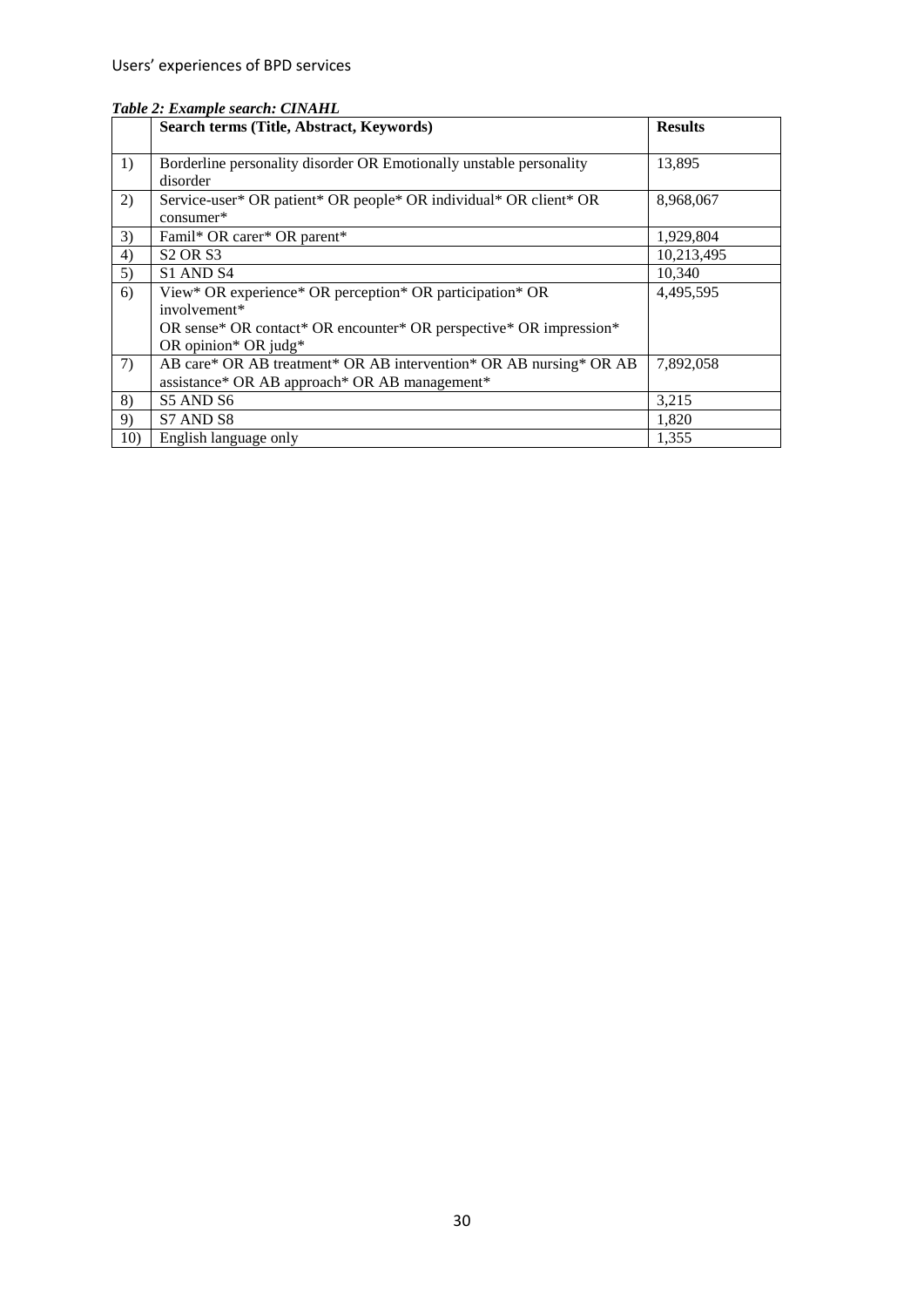

*Figure 1: Flow diagram of literature search modified from the PRISMA flow diagram (Moher et al. 2009)*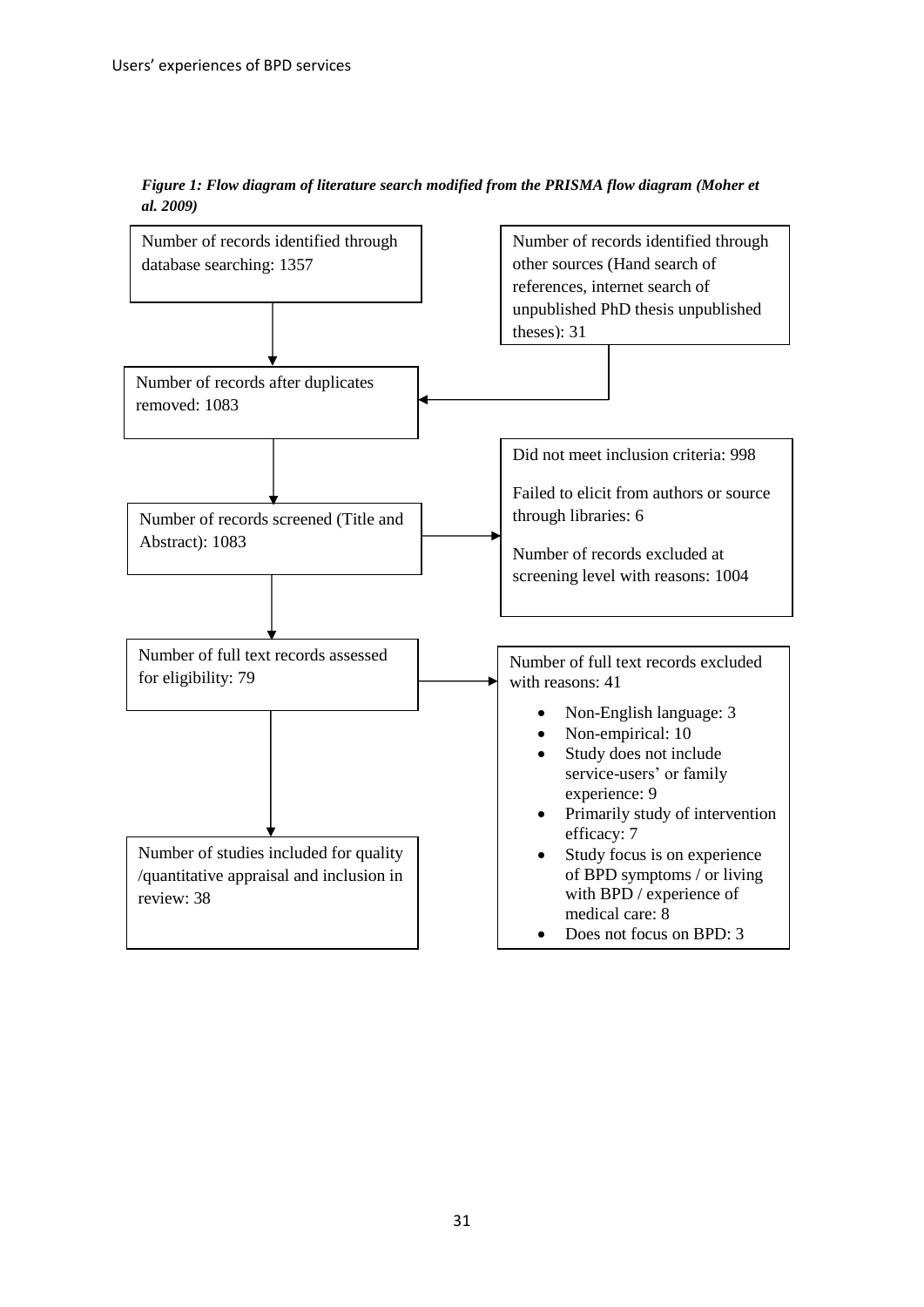*Table 3: Details of included studies*

| Author / country / date               | Aim / research questions                                                                                                                                                                                 | <b>Participants and</b><br>setting                                                              | <b>Method/Data</b><br>collection                                                                                  | <b>Findings</b>                                                                                                                                                                                                                                                                                                                                                                                                |
|---------------------------------------|----------------------------------------------------------------------------------------------------------------------------------------------------------------------------------------------------------|-------------------------------------------------------------------------------------------------|-------------------------------------------------------------------------------------------------------------------|----------------------------------------------------------------------------------------------------------------------------------------------------------------------------------------------------------------------------------------------------------------------------------------------------------------------------------------------------------------------------------------------------------------|
| Barnicot et al. (2015)<br>UK          | a) What are clients experiences of barriers<br>to dialectical behaviour therapy skills<br>training and how were they overcome? b)<br>Compare experiences between treatment<br>completers/non-completers. | 40 service-users<br>with BPD-diagnosis                                                          | Qualitative. Critical<br>realist approach, semi<br>structured interviews,<br>thematic analysis                    | Barriers: Anxiety during skills groups, difficulty understanding the material.<br>Overwhelming emotions.<br>Overcoming barriers: Training by peers, group and individual therapists, friends and<br>family. Treatment completers described less anxiety during the skills groups and more<br>likely to report overcoming barriers.                                                                             |
| Bilderbeck et al. (2014)<br>UK        | To investigate the experiences of<br>assessment and diagnosis among patients<br>with mood instability                                                                                                    | 28 Service-users (4<br>BPD-diagnosed, 7<br>no diagnosis)                                        | Qualitative semi-<br>structured interviews.<br>Thematic analysis                                                  | Needs: Explanation and help, consistent continuous care, to feel involved and<br>informed, and to be acknowledged; but they often felt dismissed, discredited; and<br>struggled to communicate.                                                                                                                                                                                                                |
| Borschman, et al. (2014)<br><b>US</b> | To investigate crisis-treatment preferences                                                                                                                                                              | 41 service-users<br>with BPD-diagnosis                                                          | <b>Oualitative semi-</b><br>structured interviews.<br>Thematic analysis                                           | Participants had previously experienced unhelpful interactions with professionals and<br>wanted to avoid a repeat. Described clinicians as: "judgmental," "dishonest,"<br>"dismissive,", "condescending," "disrespectful," "sarcastic," "misleading,"<br>"impatient," "patronizing", 'indiscreet', "not taking seriously" and "treating me like a<br>child." Said they had "not followed through on promises". |
| Bradbury (2016)<br>UK                 | To explore the relationship between those<br>with a BPD-diagnosis and their care co-<br>ordinators                                                                                                       | 8 service-users with<br><b>BPD</b> diagnosis                                                    | <b>Oualitative</b><br>Semi structured<br>interviews                                                               | Themes: 1. Trust 2. Qualities of the care coordinator; 3. The complexity of the<br>relationship; and 4. Developing a safe base.                                                                                                                                                                                                                                                                                |
| Buteau et al. (2008)<br><b>US</b>     | To learn directly from family members<br>their experiences of care for their relative                                                                                                                    | 12 Families of<br>people diagnosed<br>with BPD                                                  | Oualitative, semi-<br>structured interviews<br>Delphi study, thematic<br>analysis                                 | Difficulty accessing information about BPD; navigating the mental health system;<br>locating treatment; coping with BPD; and financial burdens                                                                                                                                                                                                                                                                 |
| Chiesa (2000)<br>UK                   | Investigation of reasons for early<br>discontinuation of specialised inpatient<br>psychosocial treatment in a sample of<br>people with personality disorder.                                             | 18 service-users<br>Some had BPD-<br>diagnosis others PD-<br>diagnosis. Number<br>not disclosed | Mixed methods semi-<br>structured in-depth<br>interviews. Symptom<br>Checklist, Social<br><b>Adjustment Scale</b> | Being treated in institutional and punitive fashions, staff expecting too much of<br>service-users; treatment organisation and delivery; dimensions of living in a<br>therapeutic community.                                                                                                                                                                                                                   |
| Cunningham (2004)<br>US               | To understand from the client's<br>perspective the experience of a DBT<br>programme.                                                                                                                     | 14 service-users<br>Women diagnosed<br>with BPD                                                 | Qualitative,<br>ethnographic.<br>Interviews                                                                       | Experience of individual therapy; skills training; institutional culture, uniform<br>application of the programme, rules and excessive confrontation from staff –<br>expectations of staff for progress.                                                                                                                                                                                                       |
| Dickens et al. (2016)<br>UK           | To explore the lived-experience of women<br>prescribed clozapine for borderline<br>personality disorder                                                                                                  | 20 service-users<br>with BPD-diagnosis<br>in secure care                                        | Qualitative, semi-<br>structured interviews;<br>thematic analysis                                                 | Evaluate benefits as profound; subjective wellbeing improved; understanding of self,<br>awareness, feedback from others on improvement; self-management, and/facilitated<br>engagement in psychotherapy                                                                                                                                                                                                        |
| Dor (2015)<br>New Zealand             | To explore and describe the lived world of<br>patients with BPD in order to develop<br>supporting guidelines to improve non-<br>compliance.                                                              | 10 service-users<br>with BPD diagnosis                                                          | Oualitative<br>Interviews                                                                                         | The relationship with the clinician, the overwhelming feelings experienced by the<br>patients and the sense of futility in treatment. These were all linked to the lack of hope<br>the patient felt regarding their clinician, ever being able to manage their continuously<br>oscillating emotions and the purpose of treatment.                                                                              |
| Dunne & Rogers (2013)<br>US.          | To explore carers' experiences of the<br>caring role, and to explore carers<br>experiences of mental health and<br>community services.                                                                   | 13 families of<br>people diagnosed<br>with BPD                                                  | <b>Oualitative</b><br>Focus groups;<br>thematic analysis                                                          | Carers needs, research diagnosis themselves; mixed feedback on CPA; support from<br>mental health services; life changing nature of being a carer, financial strain.                                                                                                                                                                                                                                           |
| Fallon (2003)<br>UK                   | To analyse lived experiences of<br>participants contact with services; describe<br>their impact; and utilize the users'<br>accounts to inform the perceived role and<br>function service provision.      | 7 service-users with<br><b>BPD-diagnosis</b>                                                    | Qualitative. Grounded<br>theory; unstructured<br>interviews; thematic<br>analysis                                 | Themes: 1. The service response; 2. -living with BPD distressing.; 3. travelling<br>through the system- a journey, 4. admissions; progress and relapse; 5. crisis<br>intervention                                                                                                                                                                                                                              |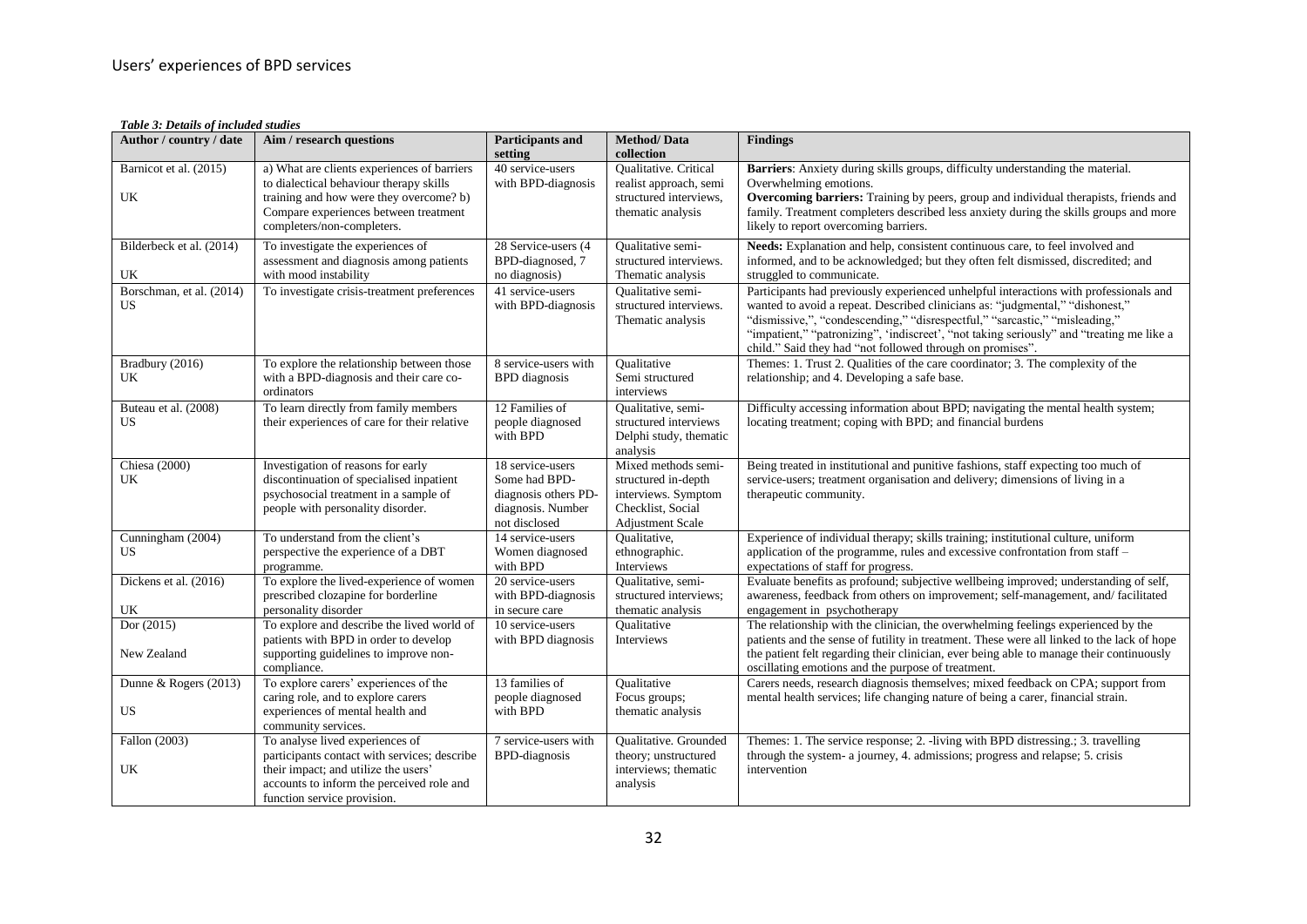| Author / country /date                | Aim / research questions                                                                                                                             | <b>Participants</b>                                                          | <b>Method</b> / Data<br>collection                                                                | <b>Findings</b>                                                                                                                                                                                                                                                                                                                                                                                                                                                                                                                                                                 |
|---------------------------------------|------------------------------------------------------------------------------------------------------------------------------------------------------|------------------------------------------------------------------------------|---------------------------------------------------------------------------------------------------|---------------------------------------------------------------------------------------------------------------------------------------------------------------------------------------------------------------------------------------------------------------------------------------------------------------------------------------------------------------------------------------------------------------------------------------------------------------------------------------------------------------------------------------------------------------------------------|
| Giffin (2008)<br>Australia            | To explore the treatment-related<br>experience of families whose close relative<br>has BPD and a history of self-harm                                | 4 families of people<br>diagnosed with BPD                                   | Oualitative<br>Unstructured<br>interviews; thematic<br>analysis                                   | Mental health system and family. Admissions                                                                                                                                                                                                                                                                                                                                                                                                                                                                                                                                     |
| Hegge (2011)<br><b>USA</b>            | The subjective experience of women in<br>treatment for BPD                                                                                           | 15 service-users<br>with BPD-diagnosis                                       | Oualitative<br>Interpretivist<br>perspective; semi<br>structured interviews:<br>thematic analysis | Shame; self-stigma, staff attitudes dismissive 'feel dirty' suicide attempts related to<br>shame; people don't know what BPD is; professionals don't want to deal with it                                                                                                                                                                                                                                                                                                                                                                                                       |
| Helleman<br>(2014)<br>Netherlands     | To describe experiences of brief admission<br>for crisis in BPD                                                                                      | 17 service-users<br>with BPD-diagnosis                                       | <b>Oualitative</b><br>Descriptive<br>phenomenological<br>thematic analysis                        | Organisation of brief admission; admission procedure; quality of contact with nurse;<br>time out from daily life; rest; value for the patient.                                                                                                                                                                                                                                                                                                                                                                                                                                  |
| Hodgetts et al. (2007)<br>UK          | The experience of DBT for BPD                                                                                                                        | 5 service-users with<br><b>BPD-diagnosis</b>                                 | Qualitative<br>Semi structured<br>interviews<br>Interpretative<br>phenomenological<br>analysis    | Joining a DBT Programme (external and internal factors); experience of DBT (specific<br>and non-specific factors); and evaluation of DBT (change, evaluation and role of<br>the past and future)                                                                                                                                                                                                                                                                                                                                                                                |
| Horn et al. $(2009)$<br>UK            | To explore service-users experience and<br>understandings of being given the<br>diagnosis of BPD                                                     | 5 service-users with<br><b>BPD-diagnosis</b>                                 | Qualitative<br>Semi structured<br>interviews<br>Interpretative<br>phenomenological<br>analysis    | Knowledge as power; uncertainty about what diagnosis means; diagnosis as not fitting;<br>hope and possibility of change.                                                                                                                                                                                                                                                                                                                                                                                                                                                        |
| Hummelen et al. (2007)<br>Norway      | To explore the reason for premature<br>termination from outpatient group<br>psychotherapy following intensive<br>inpatient therapy                   | 8 service-users with<br><b>BPD-diagnosis</b>                                 | <b>Oualitative</b><br>Grounded theory,<br>thematic analysis<br>Interviews                         | Difficult transition moving in from another group; discharge from day treatment;<br>group therapy too distressing; outpatient therapy group not sufficient; unable to make<br>use of group; complicated relationship with the group; too much external strain; desire<br>to escape; no interest in further therapy found other solutions                                                                                                                                                                                                                                        |
| Katasakou et al. (2012)<br>UK         | To explore what people with BPD view as<br>recovery;                                                                                                 | 48 service-users<br>with BPD-diagnosis                                       | <b>Oualitative</b><br>Semi structured<br>interviews; thematic<br>analysis                         | Personal goals and achievements during recovery; taking control of emotions;<br>improving relationships; balancing personal goals with service targets; people saw<br>recovery in stages; and had problems with the word 'recovery'.                                                                                                                                                                                                                                                                                                                                            |
| Katsakou (2016)<br>UK                 | Exploring participants' perspectives on<br>recovery from BPD                                                                                         | 48 service-users<br>with BPD-diagnosis,<br>15 therapists and 6<br>relatives. | <b>Oualitative</b><br>Semi-structured<br>interviews                                               | Three central processes that constituted service-users' recovery journey: fighting<br>ambivalence and committing to taking action; moving from shame to self-acceptance<br>and compassion; and moving from distrust and defensiveness to opening up to others.<br>Four therapeutic challenges needed to be successfully addressed: balancing self-<br>exploration and finding solutions; balancing structure and flexibility; encouraging<br>service-users to confront interpersonal difficulties and practise new ways of relating;<br>and balancing support and independence. |
| Koekkoek et al. (2009)<br>Netherlands | To establish effects of preventative<br>psychiatric admission of patients with<br>BPD on the rate of agreement over<br>treatment and patient's views | 8 service-users with<br><b>BPD-diagnosis</b>                                 | Mixed methods<br>Semi structured<br>interviews, thematic<br>analysis                              | Core elements of intervention- time out from daily life, hassles, reduced responsibility,<br>contact with fellow sufferers, conversations with professionals control over treatment,<br>awareness of vulnerability, recognition of problems and needs.                                                                                                                                                                                                                                                                                                                          |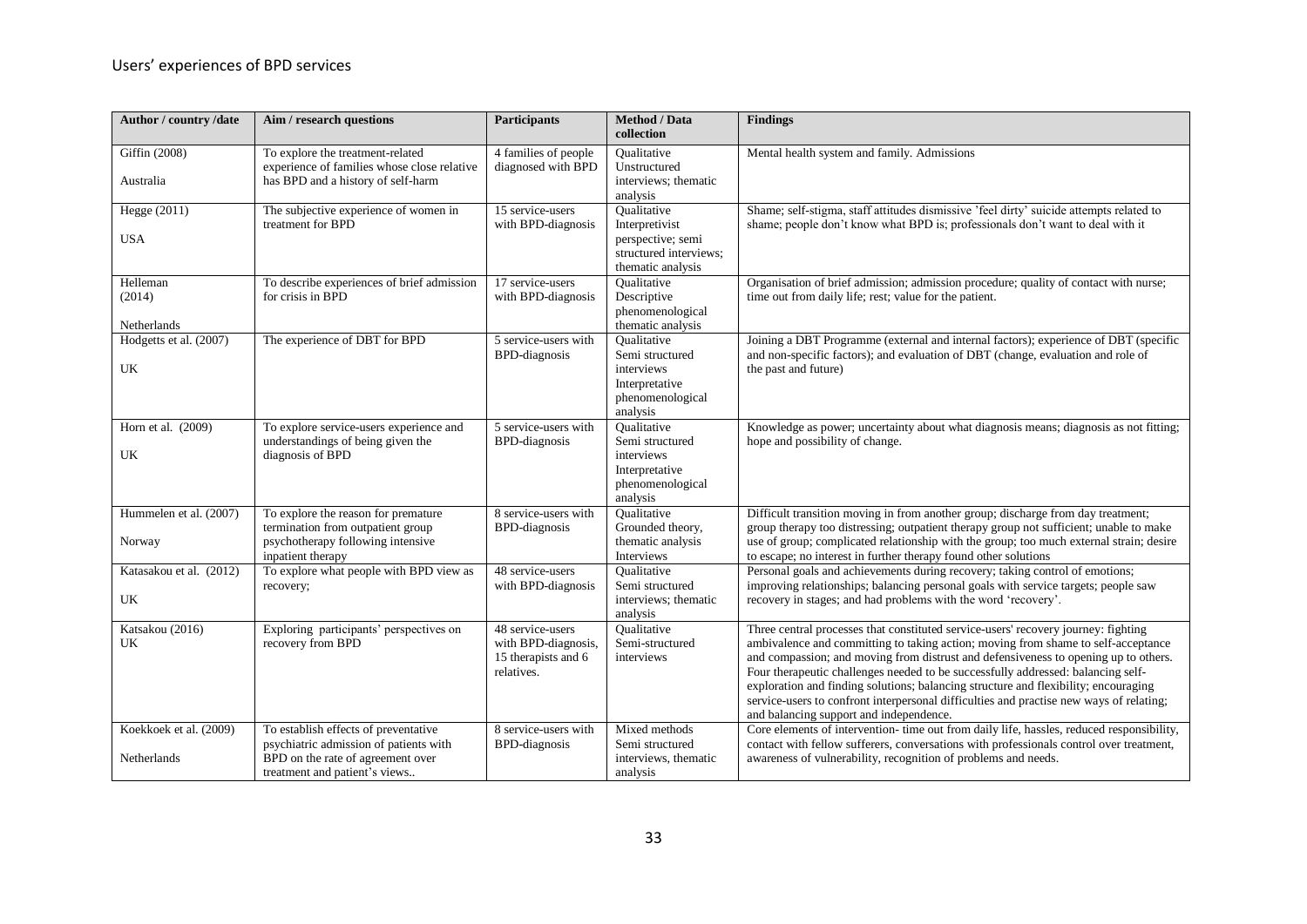| Author / country /date                | Aim / research questions                                                                                                                                                                                                         | Participants                                 | <b>Method/Data</b><br>collection                                                                    | <b>Findings</b>                                                                                                                                                                                                                                                                                                                                                                                                                                                                                            |
|---------------------------------------|----------------------------------------------------------------------------------------------------------------------------------------------------------------------------------------------------------------------------------|----------------------------------------------|-----------------------------------------------------------------------------------------------------|------------------------------------------------------------------------------------------------------------------------------------------------------------------------------------------------------------------------------------------------------------------------------------------------------------------------------------------------------------------------------------------------------------------------------------------------------------------------------------------------------------|
| Lariverie et al. (2015)<br>Canada     | To capture experience of recovery in<br>women with BPD who had participated in<br>a therapy programme                                                                                                                            | 12 service-users<br>with BPD-diagnosis       | Oualitative<br>Semi structured<br>interviews; thematic<br>analysis                                  | Referral to services a positive turning point; 'recovery' not best term to use; being<br>given information helped; healthy relationships, broad social support network;<br>appropriate and useful help form services, family and friends facilitated recovery;<br>having knowledge about diagnosis and prognosis; obstacles were detrimental<br>relationships; long delay in receiving the diagnosis                                                                                                       |
| Lawn & McMahon<br>(2015)<br>Australia | To examine the experience of carers<br>individuals with BPD, seeking help and<br>their own needs                                                                                                                                 | 21 carers of people<br>with BPD-diagnosis    | Survey<br>Online survey monkey                                                                      | Significant exclusion experienced; Education for GPs; Improve skills and attitudes;<br>Specialist carers support needed with distinctive information and education;<br>Significant challenges and discrimination when attempting to engage with and seek<br>support from services; Community carer support services perceived as inadequate                                                                                                                                                                |
| Lawn & McMahon<br>(2015)<br>Australia | To understand the experiences of seeking<br>and receiving support from public and<br>private health systems for Australians with<br>a diagnosis of BPD.                                                                          | 153 service-users<br>with BPD-diagnosis      | Quantitative<br>Online survey monkey                                                                | Being given an adequate explanation about diagnosis $-45\%$ who did not receive<br>adequate explanation had been diagnosed $>$ 5 years previous. Psychotherapy rated<br>most useful. 65% reported being treated disrespectfully, particularly when inpatients:<br>Usefulness of other supports mixed. Psychiatrists and psychologists found to be most<br>supportive in assisting understanding of feelings; GPs greatest capacity to respond in a<br>crisis, Mental health workers the least responsive   |
| Lovell & Hardy (2014)<br>UK           | To explore the lived experience of BPD in<br>a forensic setting.                                                                                                                                                                 | 8 service-users with<br><b>BPD-diagnosis</b> | Oualitative<br>Semi structured<br>interviews:<br>interpretive<br>phenomenological<br>analysis       | 1. Identity – being in a secure setting contributed to partial identity loss; 2. Diagnosis<br>helped explain their behaviour; 3. Power - the service having power over their lives.<br>Trying to gain power seen as important tension – suicidal thoughts could be a way of<br>gaining power. 4. Protection and containment – being protected from themselves. Felt<br>let down by other services who had failed to protect them. 5. Confusion – felt unable to<br>explain or articulate their experiences |
| McSherry et al.<br>(2012)<br>Ireland  | The study examined service-user's<br>perspectives on the effectiveness of an<br>adapted DBT programme, delivered within<br>a community adult mental health setting.                                                              | 8 service-users with<br><b>BPD-diagnosis</b> | Oualitative<br>Semi structured<br>interviews; thematic<br>analysis                                  | 1. Evaluation of therapy; 2. Treatment impact: renewed sense of identity                                                                                                                                                                                                                                                                                                                                                                                                                                   |
| May (2015)<br>Australia               | To explore BPD patients'<br>experiences of receiving Schema Therapy<br>(ST)and therapists' experiences in<br>delivering ST.                                                                                                      | 8 service-users with<br><b>BPD-diagnosis</b> | Oualitative<br>Semi structured<br>interviews, thematic<br>analysis                                  | ST reportedly led to greater self-understanding, better self-awareness of emotional<br>processes. The process of ST was perceived as <i>necessarily</i> emotionally confronting,<br>ST experiential techniques and some therapeutic group factors perceived as beneficial<br>e.g., - sense of connection among group members. On the other hand there exists a<br>possible interplay between level of patient dysfunction within the group and therapists'<br>ability to manage group conflict             |
| Morris et al. (2014)<br>UK            | To explore the experiences of individuals<br>with a diagnosis of BPD in accessing adult<br>mental health services and better<br>understand which aspects of contact with<br>services can be helpful or unhelpful.                | 9 service-users with<br><b>BPD-diagnosis</b> | <b>Oualitative</b><br>Semi structured<br>interviews; inductive<br>thematic analysis                 | The diagnostic process influences how users feel about BPD; non-caring care -<br>unreliable, disjointed, poor communication; reactive rather than proactive; felt defined<br>by the label. Requesting psychological therapies. Emotional support. Accommodating<br>staff highly valued but many staff had a limited understanding of needs, and<br>difficulties.                                                                                                                                           |
| Nehls (1999)<br>US                    | To generate knowledge about the<br>experience of living with BPD                                                                                                                                                                 | 30 service-users<br>with BPD-diagnosis       | Qualitative, semi-<br>structured interviews;<br>interpretive phenome-<br>nological analysis         | Treatment and care experience included living with limited access to care                                                                                                                                                                                                                                                                                                                                                                                                                                  |
| Nehls (2001)<br>US                    | To explore case management services<br>from the perspective of community mental<br>health centre clients with BPD. By<br>providing descriptions and interpretations<br>of the day to day experience of having a<br>case manager. | 18 service-users<br>with BPD-diagnosis       | <b>Oualitative</b><br>Semi structured<br>interviews;<br>interpretive phenom-<br>enological analysis | Benefits: Treats me like a person; More than a case manager, Long-term relationship;<br>Person centred, comprehensive, continuous, - relationship most potent t factor                                                                                                                                                                                                                                                                                                                                     |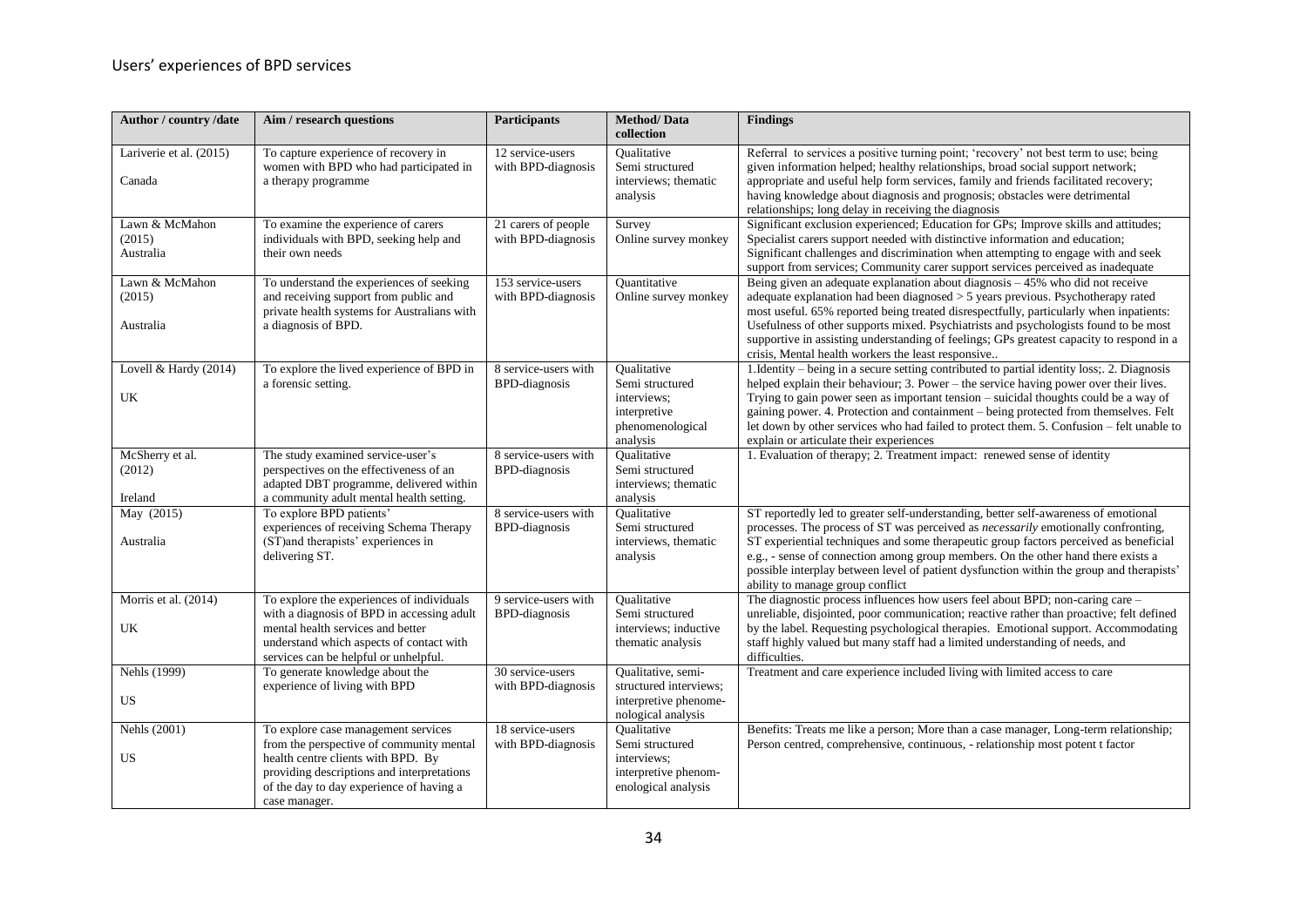| Author / country /date                | Aim / research questions                                                                                                                                                                                       | <b>Participants</b>                                       | <b>Method/Data</b><br>collection                                          | <b>Findings</b>                                                                                                                                                                                                                                                                                                                                                                                                                                                                                                                                                     |
|---------------------------------------|----------------------------------------------------------------------------------------------------------------------------------------------------------------------------------------------------------------|-----------------------------------------------------------|---------------------------------------------------------------------------|---------------------------------------------------------------------------------------------------------------------------------------------------------------------------------------------------------------------------------------------------------------------------------------------------------------------------------------------------------------------------------------------------------------------------------------------------------------------------------------------------------------------------------------------------------------------|
| Perseius et al. (2003)<br>Sweden      | To investigate patients' and therapists'<br>perception of receiving and giving DBT.                                                                                                                            | 10 service-users<br>with BPD-diagnosis                    | <b>Oualitative</b><br>Semi structured<br>interviews: thematic<br>analysis | 1. Therapy effect. 2. Effective components. 3. Unhelpful aspects                                                                                                                                                                                                                                                                                                                                                                                                                                                                                                    |
| Perseius (2006)<br>Sweden             | Investigate how women patients with BPD<br>experience suffering, quality of life and<br>encounters with psychiatric services<br>Describe how patients and professionals<br>experience giving and receiving DBT | 10 service-users<br>with BPD-diagnosis                    | Oualitative<br>Semi structured<br>interviews; thematic<br>analysis        | Personnel added to suffering but could also could be helpful in alleviating and<br>relieving suffering by being respectful, understanding and validating. Experiences of<br>not being understood - disrespectful and condemning attitudes perceived as no-one<br>cares or actual hostility. DBT viewed as lifesaving - made life bearable. Struggled to<br>honour 1-year sign up to DBT.                                                                                                                                                                            |
| Rogers & Acton (2012)<br>UK           | To explore the views, opinions and<br>experiences of those diagnosed with BPD<br>with regards to their experiences of<br>medication as a treatment.                                                            | $\overline{7}$ service-users with<br><b>BPD-diagnosis</b> | <b>Oualitative</b><br>Semi structured<br>interviews; thematic<br>analysis | Staff knowledge and attitudes. Lack of resources for BPD. Recovery pathway for BPD                                                                                                                                                                                                                                                                                                                                                                                                                                                                                  |
| Rogers & Dunne (2011)<br>UK           | Explore the inpatient experiences of<br>service-users with a personality disorder.                                                                                                                             | 10 service-users<br>with BPD-diagnosis                    | Oualitative<br>Semi structured<br>interviews; thematic<br>analysis        | Five super-ordinate themes: practicalities of ward life; having a voice; revolving door<br>patients; the power of sectioning and the 'PD' label. Concerns over staff attitudes and<br>inpatient safety. Positive developments included listening to inpatient feedback and<br>joint decision-making.                                                                                                                                                                                                                                                                |
| Rogers & Dunne (2013)<br>UK           | To explore experiences individuals<br>diagnosed with BPD of the Care<br>Programme Approach (CPA) while under<br>the care of a community mental health<br>team                                                  | 7 service-users with<br><b>BPD-diagnosis</b>              | <b>Oualitative</b><br>Semi structured<br>interviews: thematic<br>analysis | Understanding BPD and recovery highlighted as difficulties. The struggle of having a<br>voice in CPA meetings and the lack of information they received in the CPA process.<br>Deliberation between progression versus consistency and moving on from services.<br>Challenges of accessing treatment and lack of follow up in the CPA process.                                                                                                                                                                                                                      |
| <b>Veysey S (2014)</b><br>New Zealand | Discriminatory and beneficial experiences<br>shared by people with a BPD-diagnosis<br>focussing on their interactions with health<br>professionals participants found helpful<br>from health professionals     | 8 service-users with<br><b>BPD-diagnosis</b>              | <b>Oualitative</b><br>Semi structured<br>interviews; thematic<br>analysis | 1. Discriminatory behaviour from health professionals; 2. Helpful behaviour from<br>health professionals and 3. The role of the individual. This third grouping<br>acknowledges the active role of the client in their journey and the potential of<br>individual practitioners to make a noted difference, positively and negatively, in<br>clients' lives.                                                                                                                                                                                                        |
| Webb & McMurran<br>(2009)<br>UK       | To elicit the views of service-users in a<br>specific service on their experience of<br>services sought and received for BPD.                                                                                  | 7 service-users with<br><b>BPD-diagnosis</b>              | Oualitative<br>Delphi study                                               | Respect, professionalism. support, practicalities.                                                                                                                                                                                                                                                                                                                                                                                                                                                                                                                  |
| Wilkinson (2008)<br>UK                | Explore the experiences of service-users in<br>forensic mental health settings, including<br>how service-users make sense of these<br>experiences and their link to identity.                                  | 6 service-users with<br><b>BPD-diagnosis</b>              | <b>Oualitative</b><br>Semi structured<br>interviews; thematic<br>analysis | Feeling vulnerable, experiencing life as having been interrupted and valuing<br>positive experiences with other people. Their understanding of these experiences fell<br>into four categories: biological, psychosocial stress, behavioural and experience as<br>being senseless. Increasing opportunities for meaningful activities and relationships,<br>and working with service-users to help them to find ways of coping with their internal<br>experiences, to feel empowered and take an active role in their recovery, and to build<br>positive identities. |
| Wolfendale Smith<br>(2016)<br>UK      | Service-Users' and Professionals' Views<br>of the Borderline Personality Disorder<br>Diagnosis                                                                                                                 | 10 service-users<br>with BPD-diagnosis<br>and 10 staff    | <b>Qualitative</b><br>Semi structured<br>interviews; thematic<br>analysis | 1. Stigma, internalisation, and social construction; 2. Essentialism, acceptance and<br>compassion; change externalisation and shared understanding 3. Gaining access to<br>treatment, gives me a community, reduces stigma                                                                                                                                                                                                                                                                                                                                         |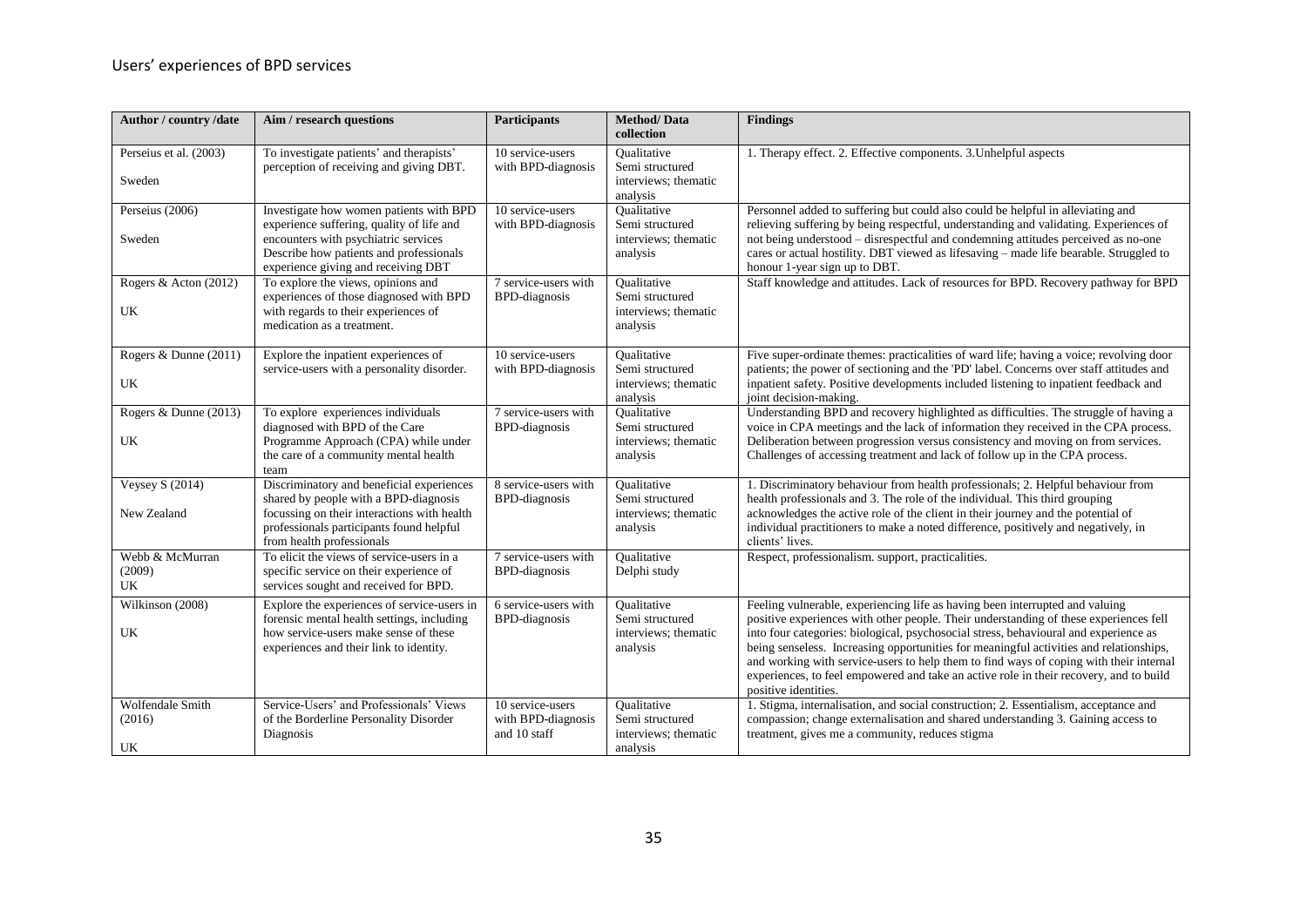*Supplementary Table S1: Qualitative study quality assessment*

| Study                    | Study co-<br>produced    | Explicit<br>aims | appropriate<br>Qualitative<br>method | appropriate<br>Design | Recruitment<br>$% \begin{tabular}{l} \includegraphics[width=0.8\textwidth]{figures/h} \end{tabular} \vspace{-1.5mm} \caption{The number of different values of the number of data. The number of data represents the number of data.} \label{fig:1}$ | Setting of<br>described<br>collection<br>data | collection<br>methods<br>Data | Questions<br><i>schedule</i><br>included | discussed<br><b>Ethics</b>  | discussed<br>Consent     | Description<br>of analysis | Relationship<br>considered | statement of<br>findings<br>${\bf C}$ lear | Clarity of<br>themes | Research<br>valuable | $\begin{array}{c} \rm Total \\ \rm (15\; max) \end{array}$ |
|--------------------------|--------------------------|------------------|--------------------------------------|-----------------------|------------------------------------------------------------------------------------------------------------------------------------------------------------------------------------------------------------------------------------------------------|-----------------------------------------------|-------------------------------|------------------------------------------|-----------------------------|--------------------------|----------------------------|----------------------------|--------------------------------------------|----------------------|----------------------|------------------------------------------------------------|
| Barnicot et al. (2015)   | $\sim$                   | $+$              | $+$                                  | $+$                   | $\,+\,$                                                                                                                                                                                                                                              | $+$                                           | $+$                           | $+$                                      | $+$                         | $+$                      | $+$                        | $+$                        | $+$                                        | $+$                  | $+$                  | 14                                                         |
| Bilderbeck et al. (2014) | $\overline{\phantom{a}}$ | $+$              | $+$                                  | $+$                   | $+$                                                                                                                                                                                                                                                  | $+$                                           | $+$                           | $+$                                      | $+$                         | $+$                      | $+$                        | $+$                        | $+$                                        | $+$                  | $+$                  | 14                                                         |
| Borshman et al.(2014)    | $\sim$                   | $+$              | $\! +$                               | $+$                   | $\, +$                                                                                                                                                                                                                                               | $\pm$                                         | $+$                           | $+$                                      | $+$                         | $+$                      | $+$                        | $\! +$                     | $\, +$                                     | $+$                  | $+$                  | 14                                                         |
| Bradbury (2016)          | $\sim$                   | $+$              | $+$                                  | $+$                   | $+$                                                                                                                                                                                                                                                  | $+$                                           | $+$                           | $+$                                      | $+$                         | $+$                      | $+$                        | $+$                        | $+$                                        | $+$                  | $+$                  | 14                                                         |
| Buteau et al.(2008)      | $\overline{\phantom{a}}$ | $+$              | $+$                                  | $+$                   | $+$                                                                                                                                                                                                                                                  | $+$                                           | $+$                           | $\overline{\phantom{a}}$                 | $\sim$                      | $+$                      | $\overline{\phantom{a}}$   | $\sim$                     | $\pm$                                      | $+$                  | $+$                  | 10                                                         |
| Cunningham (2004)        | $\sim$                   | $+$              | $+$                                  | $+$                   | $+$                                                                                                                                                                                                                                                  | $+$                                           | $+$                           | $\sim$                                   | $\sim$                      | $+$                      | $+$                        | $+$                        | $\pm$                                      | $+$                  | $+$                  | $\overline{12}$                                            |
| Dunne & Rogers $(2013)$  |                          | $+$              | $+$                                  | $+$                   | $+$                                                                                                                                                                                                                                                  | $+$                                           | $+$                           | $\overline{\phantom{a}}$                 | $\overline{\phantom{a}}$    | $+$                      | $+$                        | $+$                        | $+$                                        | $+$                  | $+$                  | $\overline{12}$                                            |
| Dickens et al (2016)     | $\sim$                   | $+$              | $+$                                  | $+$                   | $+$                                                                                                                                                                                                                                                  | $+$                                           | $+$                           | $+$                                      | $\sim$                      | $+$                      | $+$                        | $+$                        | $+$                                        | $+$                  | $+$                  | $\overline{13}$                                            |
| Dor $(2015)$             | $\sim$                   | $+$              | $+$                                  | $+$                   | $+$                                                                                                                                                                                                                                                  | $+$                                           | $+$                           | $+$                                      | $+$                         | $+$                      | $+$                        | $+$                        | $+$                                        | $+$                  | $+$                  | 14                                                         |
| Fallon (2003)            |                          | $+$              | $+$                                  | $+$                   | $+$                                                                                                                                                                                                                                                  | $+$                                           | $+$                           | $+$                                      | $+$                         | $\sim$                   | $+$                        | $\sim$                     | $\pm$                                      | $+$                  | $+$                  | 12                                                         |
| Giffin (2008)            | $\sim$                   | $+$              | $+$                                  | $+$                   | $+$                                                                                                                                                                                                                                                  | $+$                                           | $+$                           | $+$                                      | $\sim$                      | $\sim$                   | $\overline{\phantom{a}}$   | $\blacksquare$             | $+$                                        | $+$                  | $+$                  | 10                                                         |
| Hegge (2011)             | $\sim$                   | $+$              | $+$                                  | $+$                   | $+$                                                                                                                                                                                                                                                  | $+$                                           | $+$                           | $+$                                      | $+$                         | $+$                      | $+$                        | $+$                        | $+$                                        | $+$                  | $+$                  | 14                                                         |
| Helleman (2014)          | $\overline{\phantom{a}}$ | $+$              | $\! +$                               | $\, +$                | $\, +$                                                                                                                                                                                                                                               | $\! +$                                        | $+$                           | $+$                                      | $+$                         | $+$                      |                            | $\boldsymbol{+}$           | $\, +$                                     | $+$                  | $+$                  | 14                                                         |
| Horn (2009)              | $\sim$                   | $+$              | $+$                                  | $+$                   | $\, +$                                                                                                                                                                                                                                               | $+$                                           | $+$                           | $+$                                      | $\mathcal{L}^{\mathcal{A}}$ | $+$                      | $+$                        | $\sim$                     | $\pm$                                      | $+$                  | $+$                  | $\overline{13}$                                            |
| Hummelen (2007)          | $\overline{\phantom{a}}$ | $+$              | $+$                                  | $+$                   | $+$                                                                                                                                                                                                                                                  | $+$                                           | $+$                           | $+$                                      | $\overline{\phantom{a}}$    | $+$                      | $+$                        | $\overline{\phantom{a}}$   | $\pm$                                      | $+$                  | $+$                  | $\overline{13}$                                            |
| Hodgetts, et al. (2007)  | $\overline{\phantom{a}}$ | $+$              | $+$                                  | $+$                   | $+$                                                                                                                                                                                                                                                  | $+$                                           | $+$                           | $\sim$                                   | $+$                         | $\sim$                   | $+$                        | $\sim$                     | $\pm$                                      | $+$                  | $+$                  | 11                                                         |
| Katasakou (2012)         | $+$                      | $+$              | $+$                                  | $+$                   | $+$                                                                                                                                                                                                                                                  | $+$                                           | $+$                           | $+$                                      | $+$                         | $+$                      | $+$                        | $+$                        | $+$                                        | $+$                  | $+$                  | 15                                                         |
| Katasakou (2016)         | $\sim$                   | $+$              | $+$                                  | $+$                   | $\,+\,$                                                                                                                                                                                                                                              | $+$                                           | $+$                           | $+$                                      | $+$                         | $+$                      | $+$                        | $\qquad \qquad +$          | $+$                                        | $+$                  | $+$                  | 14                                                         |
| Koekkoek et al. (2009)   | $\overline{\phantom{a}}$ | $+$              | $+$                                  | $+$                   | $+$                                                                                                                                                                                                                                                  | $+$                                           | $+$                           | $\sim$                                   | $\sim$                      | $+$                      | $+$                        | $\! +$                     | $\pm$                                      | $+$                  | $+$                  | 12                                                         |
| Lariverie (2015)         |                          | $+$              | $+$                                  | $+$                   | $+$                                                                                                                                                                                                                                                  | $+$                                           | $+$                           | $\overline{\phantom{a}}$                 | $+$                         | $+$                      | $+$                        | $\blacksquare$             | $+$                                        | $+$                  | $+$                  | 12                                                         |
| Lovell & Hardy (2014)    | $\sim$                   | $+$              | $+$                                  | $\, +$                | $\, +$                                                                                                                                                                                                                                               | $\! +$                                        | $\sim$                        | $+$                                      | $\sim$                      | $+$                      | $\, +$                     | $\qquad \qquad +$          | $\, +$                                     | $\! +$               | $+$                  | 13                                                         |
| May (2015)               | $\sim$                   | $+$              | $+$                                  | $+$                   | $\qquad \qquad +$                                                                                                                                                                                                                                    | $+$                                           | $+$                           | $+$                                      | $+$                         | $+$                      | $+$                        | $+$                        | $+$                                        | $+$                  | $+$                  | 14                                                         |
| Morris (2014)            | $\overline{\phantom{a}}$ | $+$              | $+$                                  | $+$                   | $+$                                                                                                                                                                                                                                                  | $+$                                           | $+$                           | $+$                                      | $+$                         | $\overline{\phantom{a}}$ | $+$                        | $\overline{\phantom{a}}$   | $+$                                        | $+$                  | $\ddot{+}$           | 12                                                         |
| McSherry et al.(2012)    | $\sim$                   | $+$              | $\, +$                               | $+$                   | $\qquad \qquad +$                                                                                                                                                                                                                                    | $+$                                           | $+$                           | $\overline{a}$                           | $\sim$                      | $\overline{a}$           | $+$                        | $\overline{\phantom{a}}$   | $+$                                        | $+$                  | $+$                  | $\overline{10}$                                            |
| Nehls (1999)             | $\overline{\phantom{a}}$ | $+$              | $+$                                  | $+$                   | $\,+\,$                                                                                                                                                                                                                                              | $+$                                           | $+$                           | $+$                                      | $+$                         | $\sim$                   | $+$                        | $\! + \!\!\!\!$            | $\pm$                                      | $+$                  | $+$                  | 13                                                         |
| Nehls (2001)             | $\overline{\phantom{a}}$ | $+$              | $+$                                  | $+$                   | $+$                                                                                                                                                                                                                                                  | $+$                                           | $+$                           | $\sim$                                   | $+$                         | $+$                      | $+$                        | $\! +$                     | $\, +$                                     | $+$                  | $+$                  | 13                                                         |
| Perseius et al. (2003)   | $\sim$                   | $+$              | $+$                                  | $+$                   | $\, +$                                                                                                                                                                                                                                               | $+$                                           | $+$                           | $+$                                      | $+$                         | $+$                      | $+$                        | $+$                        | $\, +$                                     | $+$                  | $+$                  | 14                                                         |
| Perseius (2006)          | $\overline{\phantom{a}}$ | $+$              | $+$                                  | $+$                   | $+$                                                                                                                                                                                                                                                  | $+$                                           | $+$                           | $+$                                      | $+$                         | $+$                      | $+$                        | $+$                        | $+$                                        | $+$                  | $+$                  | 14                                                         |
| Rogers, Acton (2011)     | $\overline{\phantom{a}}$ | $+$              | $+$                                  | $+$                   | $+$                                                                                                                                                                                                                                                  | $+$                                           | $+$                           | $+$                                      | $+$                         | $+$                      | $+$                        | $+$                        | $+$                                        | $+$                  | $+$                  | 14                                                         |
| Rogers & Dunne (2011)    | $\sim$                   | $+$              | $+$                                  | $+$                   | $+$                                                                                                                                                                                                                                                  | $+$                                           | $+$                           | $+$                                      | $+$                         | $+$                      | $+$                        | $+$                        | $\pm$                                      | $+$                  | $+$                  | 14                                                         |
| Rogers & Dunne (2013)    | $\sim$                   | $+$              | $\! +$                               | $\, +$                | $\, +$                                                                                                                                                                                                                                               | $+$                                           | $+$                           | $+$                                      | $+$                         | $+$                      | $\, +$                     | $\! +$                     | $\! +$                                     | $+$                  | $+$                  | 14                                                         |
| <b>Veysey</b> (2014)     | $\overline{\phantom{a}}$ | $+$              | $+$                                  | $+$                   | $+$                                                                                                                                                                                                                                                  | $+$                                           | $+$                           | $+$                                      | $+$                         | $+$                      | $+$                        | $+$                        | $\pm$                                      | $+$                  | $+$                  | 14                                                         |
| Webb, McMurran (2008)    |                          | $+$              | $+$                                  | $+$                   | $+$                                                                                                                                                                                                                                                  | $+$                                           | $+$                           | $+$                                      | $\overline{\phantom{a}}$    | $+$                      | $+$                        | $+$                        | $+$                                        | $+$                  | $+$                  | 13                                                         |
| Wilkinson (2008)         | $\sim$                   | $+$              | $+$                                  | $+$                   | $\boldsymbol{+}$                                                                                                                                                                                                                                     | $+$                                           | $+$                           | $+$                                      | $+$                         | $^{+}$                   | $+$                        | $\! +$                     | $\, +$                                     | $+$                  | $+$                  | 14                                                         |
| Wolfendale (2016)        | $+$                      | $+$              | $+$                                  | $+$                   | $+$                                                                                                                                                                                                                                                  | $+$                                           | $+$                           | $+$                                      | $+$                         | $+$                      | $+$                        | $+$                        | $+$                                        | $+$                  | $+$                  | $\overline{15}$                                            |